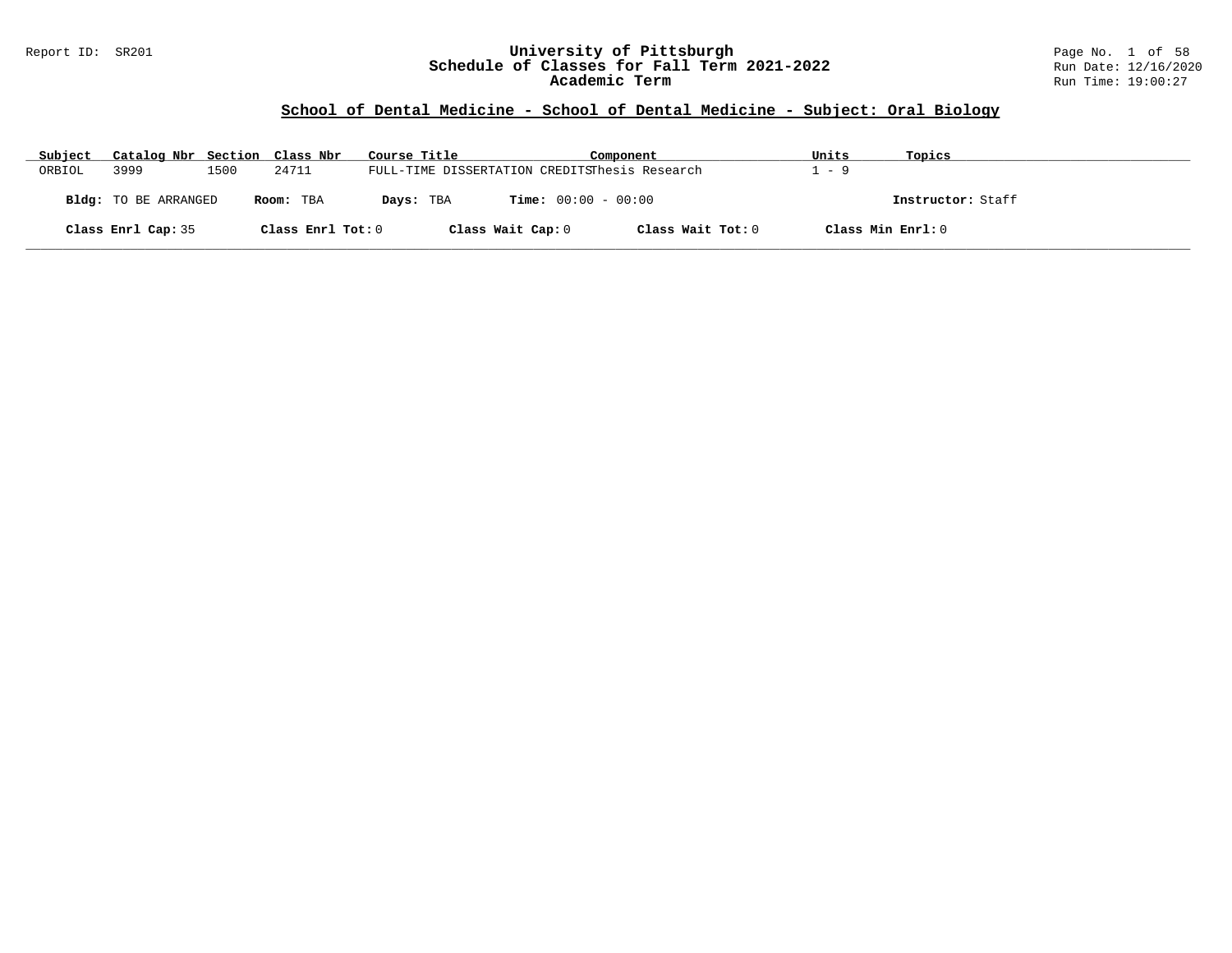#### Report ID: SR201 **University of Pittsburgh** Page No. 2 of 58 **Schedule of Classes for Fall Term 2021-2022** Run Date: 12/16/2020 **Academic Term** Run Time: 19:00:27

## **School of Dental Medicine - Dental Hygiene - Subject: Dental Hygiene**

| Subject |                      |      | Catalog Nbr Section Class Nbr                                             | Course Title              |                                       | Component                                                                                                                                                                                                                          | Units          | Topics                             |
|---------|----------------------|------|---------------------------------------------------------------------------|---------------------------|---------------------------------------|------------------------------------------------------------------------------------------------------------------------------------------------------------------------------------------------------------------------------------|----------------|------------------------------------|
| DENHYG  | 1110                 | 1030 | 12447                                                                     | BIOLOGICAL SCIENCES 1     |                                       | Lecture                                                                                                                                                                                                                            | $\overline{a}$ |                                    |
|         | Bldg: Salk Hall      |      | Room: 00458                                                               | Days: Th                  | <b>Time:</b> $10:00 - 11:50$          |                                                                                                                                                                                                                                    |                | Instructor: Jayaraman, Thottala    |
|         |                      |      |                                                                           |                           |                                       |                                                                                                                                                                                                                                    |                | Baker, Natasha                     |
|         | Class Enrl Cap: 40   |      | Class Enrl Tot: 0<br>Room Characteristics: PeopleSoft - Scheduled (PS)(1) |                           | Class Wait Cap: 20                    | Class Wait Tot: 0                                                                                                                                                                                                                  |                | Class Min Enrl: 0                  |
| DENHYG  | 1112                 | 1030 | 12448                                                                     |                           | INTRODUCTION TO DENTAL HYGIENELecture |                                                                                                                                                                                                                                    | $\overline{3}$ |                                    |
|         | Bldg: TO BE ARRANGED |      | Room: TBA                                                                 | Days: Tu                  | <b>Time:</b> $13:00 - 15:50$          |                                                                                                                                                                                                                                    |                | Instructor: Mahan, Faith M         |
|         | Class Enrl Cap: 40   |      | Class Enrl Tot: 0                                                         |                           | Class Wait Cap: 20                    | Class Wait Tot: 0                                                                                                                                                                                                                  |                | Class Min Enrl: 0                  |
|         |                      |      |                                                                           |                           |                                       | <b></b> This class has an additional fee. For more information go to <a <br="" href="http://www.registrar.pitt.edu">target="_blank"&gt;http://www.registrar.pitt.edu/</a> , and click on Faculty and Staff, then Course and Class. |                |                                    |
| DENHYG  | 1113                 | 1070 | 12450                                                                     | INTRODUCTION TO DENTISTRY |                                       | Lecture                                                                                                                                                                                                                            | 3              |                                    |
|         | Bldg: Salk Hall      |      | <b>Room:</b> 00402                                                        | Days: F                   | <b>Time:</b> $13:00 - 14:50$          |                                                                                                                                                                                                                                    |                | Instructor: Debski, Jennifer Rae   |
|         | Bldg: Salk Hall      |      | <b>Room: 00457</b>                                                        | Days: Th                  | <b>Time:</b> $13:00 - 14:50$          |                                                                                                                                                                                                                                    |                | Instructor: Folino Gallo, Victoria |
|         |                      |      |                                                                           |                           |                                       |                                                                                                                                                                                                                                    |                | Ambrosino, Antonia T               |
|         |                      |      |                                                                           |                           |                                       |                                                                                                                                                                                                                                    |                | Ball, Gayle Lightfoot              |
|         |                      |      |                                                                           |                           |                                       |                                                                                                                                                                                                                                    |                | Debski, Jennifer Rae               |
|         |                      |      |                                                                           |                           |                                       |                                                                                                                                                                                                                                    |                | Lillios, Elizabeth N               |
|         | Class Enrl Cap: 40   |      | Class Enrl Tot: 0<br>Room Characteristics: PeopleSoft - Scheduled (PS)(1) |                           | Class Wait Cap: 20                    | Class Wait Tot: 0                                                                                                                                                                                                                  |                | Class Min Enrl: 0                  |
| DENHYG  | 1114                 | 1030 | 12451                                                                     | DENTAL ANATOMY            |                                       | Lecture                                                                                                                                                                                                                            | $\overline{a}$ |                                    |
|         | Bldg: Salk Hall      |      | <b>Room: 00458</b>                                                        | Days: Tu                  | Time: $09:00 - 10:50$                 |                                                                                                                                                                                                                                    |                | Instructor: Folino Gallo, Victoria |
|         | Class Enrl Cap: 40   |      | Class Enrl Tot: 0<br>Room Characteristics: PeopleSoft - Scheduled (PS)(1) |                           | Class Wait Cap: 20                    | Class Wait Tot: 0                                                                                                                                                                                                                  |                | Class Min Enrl: 0                  |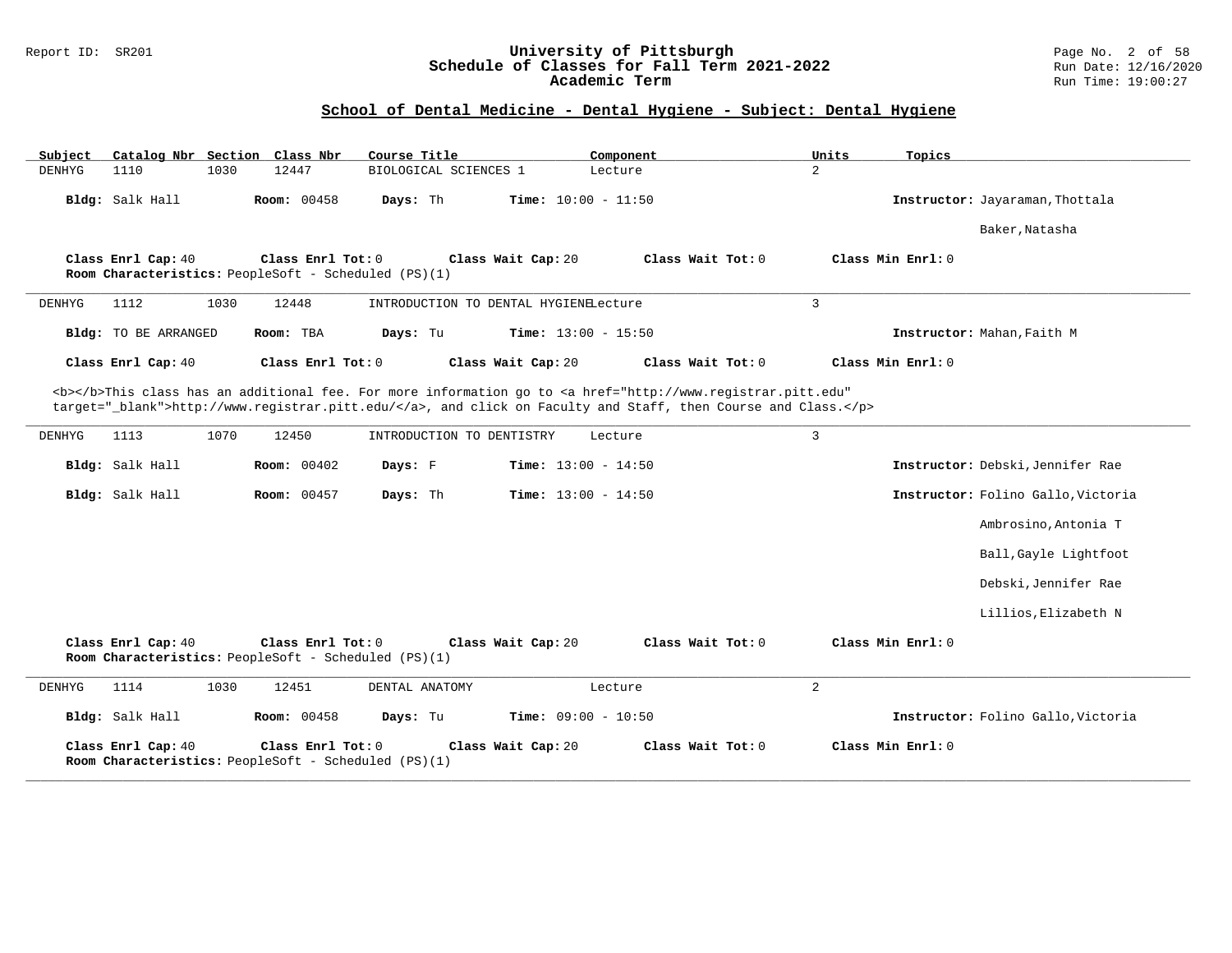#### Report ID: SR201 **University of Pittsburgh** Page No. 3 of 58 **Schedule of Classes for Fall Term 2021-2022** Run Date: 12/16/2020 **Academic Term** Run Time: 19:00:27

## **School of Dental Medicine - Dental Hygiene - Subject: Dental Hygiene**

| Subject       | Catalog Nbr Section                                                        | Class Nbr         | Course Title                          | Component             |                   | Units          | Topics                           |
|---------------|----------------------------------------------------------------------------|-------------------|---------------------------------------|-----------------------|-------------------|----------------|----------------------------------|
| <b>DENHYG</b> | 1116<br>1020                                                               | 12449             | DENTAL HYGIENE PRECLINIC              | Practicum             |                   | $\overline{a}$ |                                  |
|               | Bldg: TO BE ARRANGED                                                       | Room: TBA         | Days: F                               | Time: $09:00 - 11:50$ |                   |                | Instructor: Mahan, Faith M       |
|               |                                                                            |                   |                                       |                       |                   |                | Wagner, Kelly R                  |
|               |                                                                            |                   |                                       |                       |                   |                | Ban, Susan L                     |
|               |                                                                            |                   |                                       |                       |                   |                | Lillios, Elizabeth N             |
|               |                                                                            |                   |                                       |                       |                   |                | Debski, Jennifer Rae             |
|               | Bldg: TO BE ARRANGED                                                       | Room: TBA         | Days: W                               | Time: $09:00 - 11:50$ |                   |                | Instructor: Ambrosino, Antonia T |
|               |                                                                            |                   |                                       |                       |                   |                | Ban, Susan L                     |
|               |                                                                            |                   |                                       |                       |                   |                | Kim, Jeong-Seon                  |
|               |                                                                            |                   |                                       |                       |                   |                | Mahan, Faith M                   |
|               |                                                                            |                   |                                       |                       |                   |                | Lillios, Elizabeth N             |
|               |                                                                            |                   |                                       |                       |                   |                | Debski, Jennifer Rae             |
|               | Bldg: TO BE ARRANGED                                                       | Room: TBA         | Days: M                               | Time: $13:00 - 15:50$ |                   |                | Instructor: Mahan, Faith M       |
|               |                                                                            |                   |                                       |                       |                   |                | Ambrosino, Antonia T             |
|               |                                                                            |                   |                                       |                       |                   |                | Ball, Gayle Lightfoot            |
|               |                                                                            |                   |                                       |                       |                   |                | Folino Gallo, Victoria           |
|               |                                                                            |                   |                                       |                       |                   |                | Debski, Jennifer Rae             |
|               | Class Enrl Cap: 40                                                         | Class Enrl Tot: 0 |                                       | Class Wait Cap: 20    | Class Wait Tot: 0 |                | Class Min Enrl: 0                |
| DENHYG        | 1117<br>1030                                                               | 12502             | CHEM, BIOCHEMISTRY & NUTRITIONLecture |                       |                   | 5              |                                  |
|               | Bldg: Salk Hall                                                            | Room: 00457       | Days: Th                              | Time: $08:00 - 09:50$ |                   |                | Instructor: Jayaraman, Thottala  |
|               | Bldg: Salk Hall                                                            | Room: 00457       | Days: Tu                              | Time: $11:00 - 11:50$ |                   |                | Instructor: Jayaraman, Thottala  |
|               | Bldg: Salk Hall                                                            | Room: 00457       | Days: MF                              | Time: $08:00 - 08:50$ |                   |                | Instructor: Jayaraman, Thottala  |
|               | Class Enrl Cap: 40<br>Room Characteristics: PeopleSoft - Scheduled (PS)(1) | Class Enrl Tot: 0 |                                       | Class Wait Cap: 20    | Class Wait Tot: 0 |                | Class Min Enrl: 0                |

**\_\_\_\_\_\_\_\_\_\_\_\_\_\_\_\_\_\_\_\_\_\_\_\_\_\_\_\_\_\_\_\_\_\_\_\_\_\_\_\_\_\_\_\_\_\_\_\_\_\_\_\_\_\_\_\_\_\_\_\_\_\_\_\_\_\_\_\_\_\_\_\_\_\_\_\_\_\_\_\_\_\_\_\_\_\_\_\_\_\_\_\_\_\_\_\_\_\_\_\_\_\_\_\_\_\_\_\_\_\_\_\_\_\_\_\_\_\_\_\_\_\_\_\_\_\_\_\_\_\_\_\_\_\_\_\_\_\_\_\_\_\_\_\_\_\_\_\_\_\_\_\_\_\_\_\_**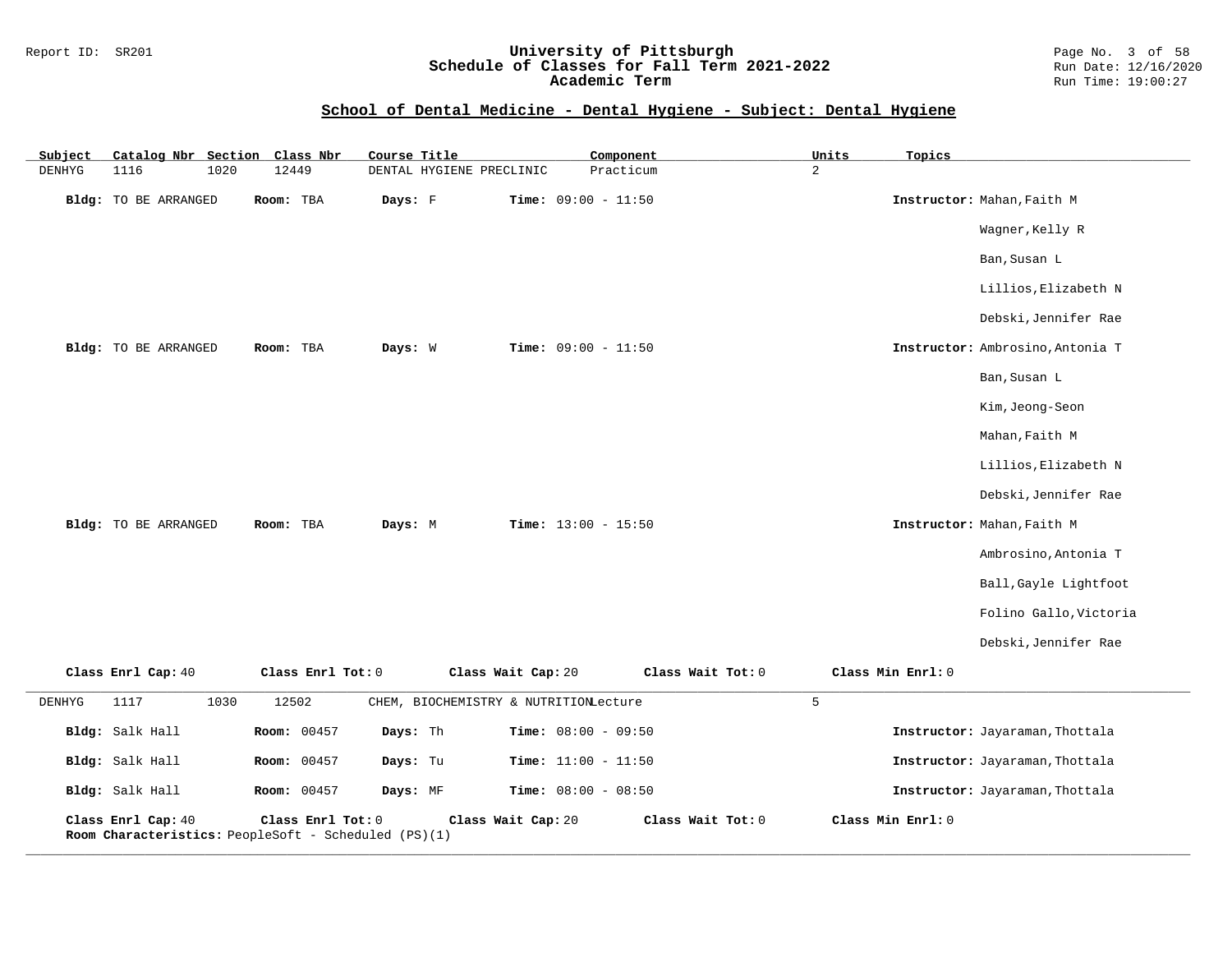#### Report ID: SR201 **University of Pittsburgh** Page No. 4 of 58 **Schedule of Classes for Fall Term 2021-2022** Run Date: 12/16/2020 **Academic Term** Run Time: 19:00:27

## **School of Dental Medicine - Dental Hygiene - Subject: Dental Hygiene**

| Catalog Nbr Section Class Nbr<br>Subject | Course Title                                                              | Component                                     | Units<br>Topics                  |
|------------------------------------------|---------------------------------------------------------------------------|-----------------------------------------------|----------------------------------|
| 1370<br>1700<br>DENHYG                   | 24165<br>INTRO TO CLINICAL PERIODONTICSLecture                            |                                               | 3                                |
| Bldg: TO BE ARRANGED                     | Room: TBA<br>Days: TBA                                                    | $Time: 00:00 - 00:00$                         | Instructor: Wagner, Kelly R      |
| Class Enrl Cap: 5                        | Class Enrl Tot: 0<br>Class Wait Cap: 5                                    | Class Wait Tot: 0                             | Class Min Enrl: 0                |
| 1373<br>1010<br>DENHYG                   | 26069<br>BIOLOGICAL SCIENCES 3                                            | Lecture                                       | 3                                |
| Bldg: TO BE ARRANGED                     | Room: TBA<br>Days: TBA                                                    | $Time: 00:00 - 00:00$                         | Instructor: Wagner, Kelly R      |
| Class Enrl Cap: 5                        | Class Enrl Tot: 0<br>Class Wait Cap: 5                                    | Class Wait Tot: 0                             | Class Min $Err1:0$               |
| 1700<br>1375<br>DENHYG                   | 24164<br>ANESTHESIA FOR DENT HYGIENISTSLecture                            |                                               | 2                                |
| Bldg: TO BE ARRANGED                     | Room: TBA                                                                 | <b>Days:</b> TBA <b>Time:</b> $00:00 - 00:00$ | Instructor: Wagner, Kelly R      |
| Class Enrl Cap: 5                        | Class Enrl Tot: 0<br>Class Wait Cap: 5                                    | Class Wait Tot: 0                             | Class Min Enrl: 0                |
| 1030<br>DENHYG<br>1412                   | 12457<br>PUBLIC HEALTH DENTISTRY                                          | Lecture                                       | 3                                |
| Bldg: Salk Hall                          | <b>Room: 00371</b><br>Days: Tu                                            | $Time: 13:00 - 15:50$                         | Instructor: Wagner, Kelly R      |
| Class Enrl Cap: 40                       | Class Enrl Tot: 0<br>Room Characteristics: PeopleSoft - Scheduled (PS)(1) | Class Wait Tot: 0<br>Class Wait Cap: 20       | Class Min Enrl: 0                |
| 1417<br>1030<br>DENHYG                   | 12458<br>DENTAL HYGIENE SEMINAR 3                                         | Seminar                                       | 1                                |
| Bldg: Salk Hall                          | Room: 00371<br>Days: M                                                    | $Time: 13:00 - 14:50$                         | Instructor: Lillios, Elizabeth N |
| Class Enrl Cap: 40                       | Class Enrl Tot: 0<br>Room Characteristics: PeopleSoft - Scheduled (PS)(1) | Class Wait Cap: 20<br>Class Wait Tot: 0       | Class Min Enrl: 0                |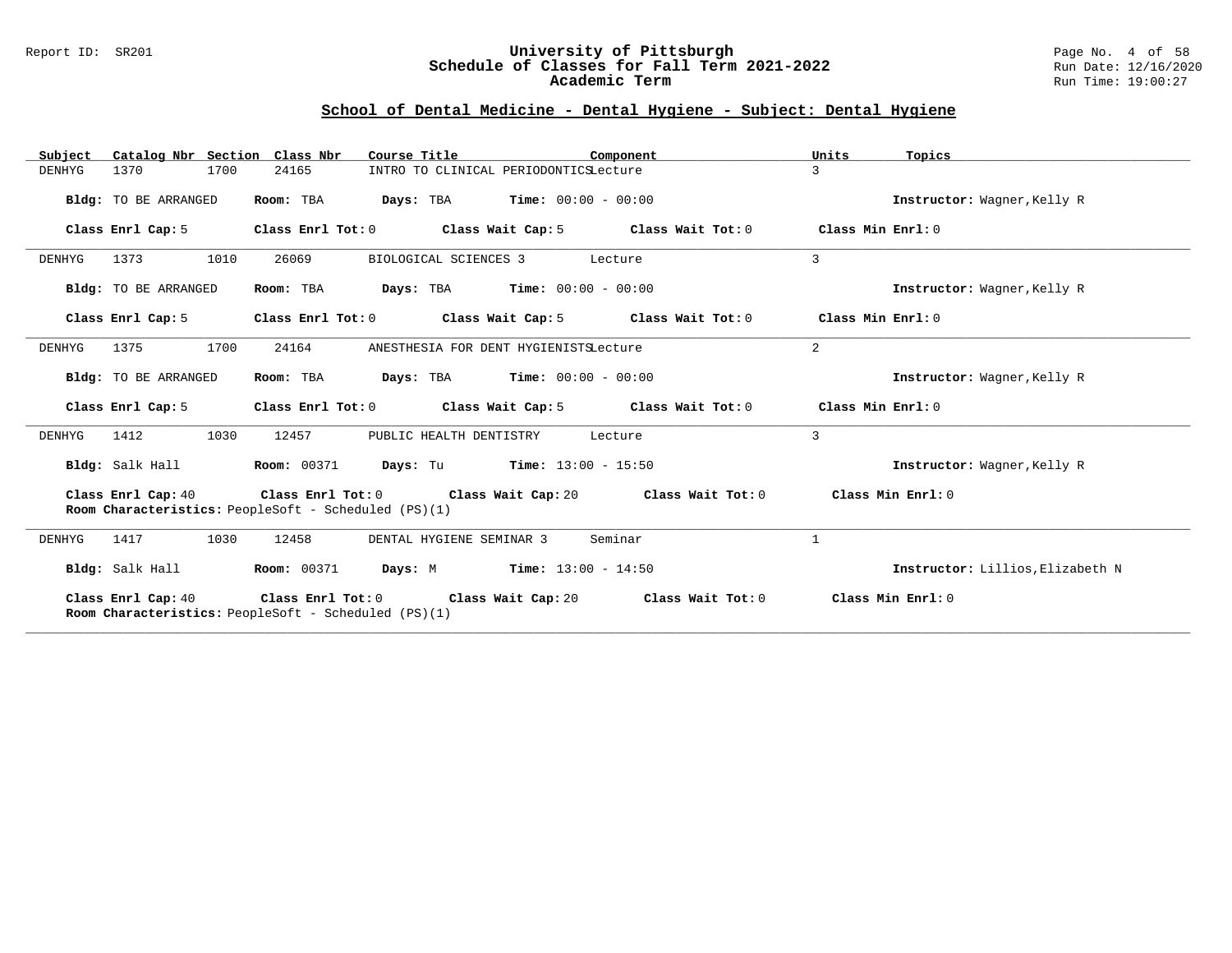# Report ID: SR201 **University of Pittsburgh University of Pittsburgh** Page No. 5 of 58<br>**Schedule of Classes for Fall Term 2021-2022** Run Date: 12/16/2020 Schedule of Classes for Fall Term 2021-2022<br>Academic Term

**Academic Term** Run Time: 19:00:27

#### **School of Dental Medicine - Dental Hygiene - Subject: Dental Hygiene**

| Subject   | Catalog Nbr Section Class Nbr |      |                   | Course Title            |                              | Component         | Units             | Topics |                                    |
|-----------|-------------------------------|------|-------------------|-------------------------|------------------------------|-------------------|-------------------|--------|------------------------------------|
| DENHYG    | 1419                          | 1070 | 12459             | DENTAL HYGIENE CLINIC 3 |                              | Clinical          | $\overline{4}$    |        |                                    |
| Bldg: TBA |                               |      | Room: TBA         | Days: WThF              | <b>Time:</b> $13:00 - 16:30$ |                   |                   |        | Instructor: Wagner, Kelly R        |
|           |                               |      |                   |                         |                              |                   |                   |        | Lillios, Elizabeth N               |
|           |                               |      |                   |                         |                              |                   |                   |        | Ambrosino, Antonia T               |
|           |                               |      |                   |                         |                              |                   |                   |        | Ban, Susan L                       |
|           |                               |      |                   |                         |                              |                   |                   |        | Folino Gallo, Victoria             |
|           |                               |      |                   |                         |                              |                   |                   |        | Kim,Jeong-Seon                     |
|           |                               |      |                   |                         |                              |                   |                   |        | Mahan, Faith M                     |
|           | Bldg: TO BE ARRANGED          |      | Room: TBA         | Days: TuTh              | Time: $09:00 - 11:50$        |                   |                   |        | Instructor: Folino Gallo, Victoria |
|           |                               |      |                   |                         |                              |                   |                   |        | Vogel, Mary Stalgaitis             |
|           |                               |      |                   |                         |                              |                   |                   |        | Mahan, Faith M                     |
|           |                               |      |                   |                         |                              |                   |                   |        | Wagner, Kelly R                    |
|           |                               |      |                   |                         |                              |                   |                   |        | Lillios, Elizabeth N               |
|           |                               |      |                   |                         |                              |                   |                   |        | Debski, Jennifer Rae               |
|           | Class Enrl Cap: 50            |      | Class Enrl Tot: 0 |                         | Class Wait Cap: 20           | Class Wait Tot: 0 | Class Min Enrl: 0 |        |                                    |

<b></b>This class has an additional fee. For more information go to <a href="http://www.registrar.pitt.edu" target="\_blank">http://www.registrar.pitt.edu/</a>, and click on Faculty and Staff, then Course and Class.</p>

| DENHYG | 1420               | 1030 | 12509                                                                                                                                     |                         | ETHICS HEALTH CRE PROFESSIONALLecture   |                     |                                  |
|--------|--------------------|------|-------------------------------------------------------------------------------------------------------------------------------------------|-------------------------|-----------------------------------------|---------------------|----------------------------------|
|        | Bldg: Salk Hall    |      | <b>Room: 00371</b>                                                                                                                        | Days: W                 | <b>Time:</b> $09:00 - 11:50$            |                     | Instructor: Debski, Jennifer Rae |
|        | Class Enrl Cap: 40 |      | Class $Enr1 Tot: 0$<br><b>Room Characteristics:</b> PeopleSoft - Scheduled (PS)(1)                                                        |                         | Class Wait Cap: 20                      | Class Wait Tot: 0   | Class Min Enrl: 0                |
| DENHYG | 1421               | 1070 | 16276                                                                                                                                     | SPECIAL NEEDS DENTISTRY |                                         | Lecture             |                                  |
|        | Bldg: Salk Hall    |      | <b>Room: 00355</b>                                                                                                                        | Days: Tu                | <b>Time:</b> $08:00 - 08:50$            |                     | Instructor: Taiclet, Lynne M     |
|        | Class Enrl Cap: 85 |      | Class Enrl Tot: 0<br><b>Room Characteristics:</b> PeopleSoft - Scheduled (PS)(1)<br>Combined Section ID: $0810$ (DENT/5310/DENHYG/1421) - |                         | Class Wait Cap: 20<br>DENT 5310(#16275) | Class Wait Tot: $0$ | Class Min $Enrl: 0$              |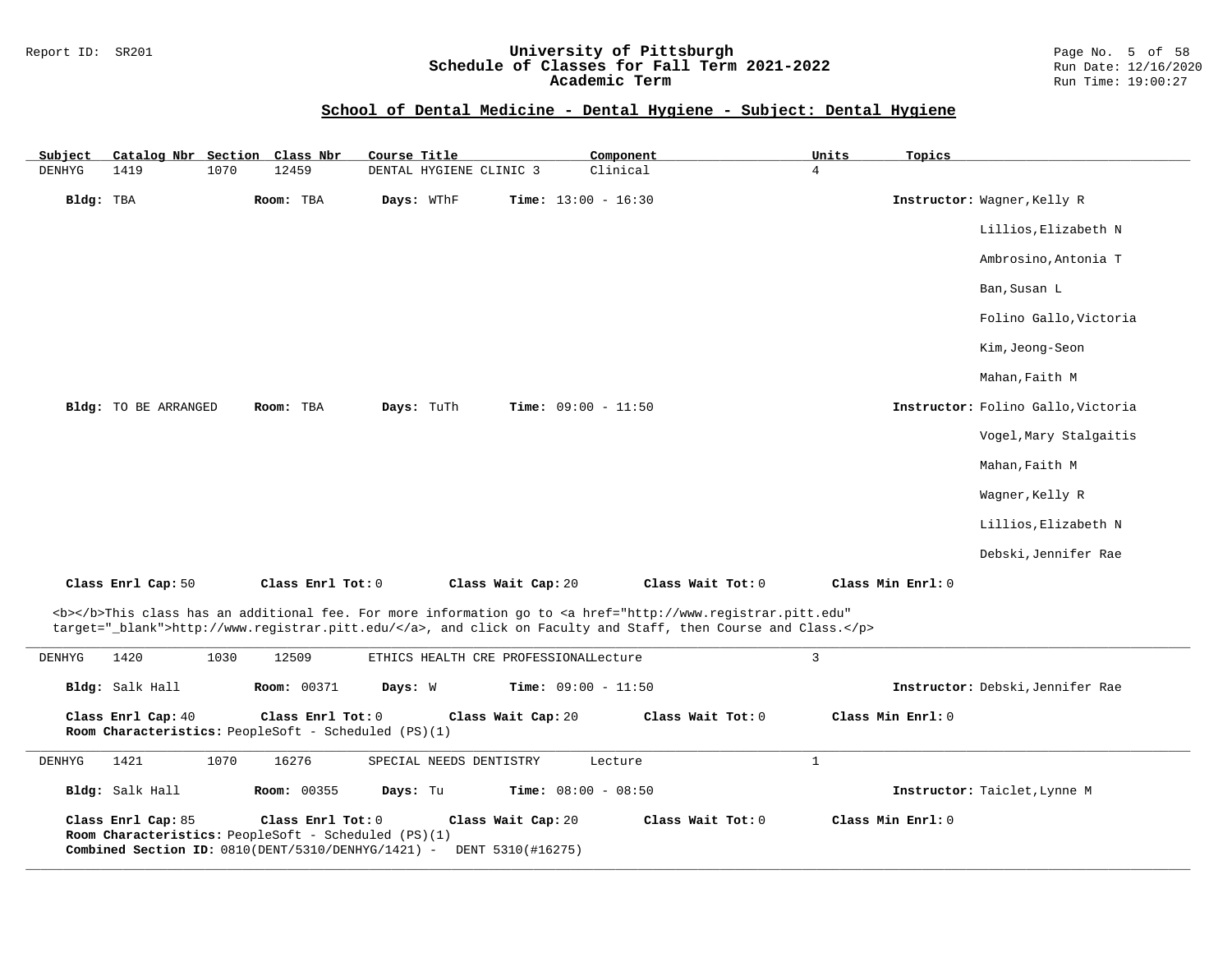| DENHYG | 1422<br>1060                | 18348                 |                           | HLTH PROMOS THROUGH LIFE SPAN Lecture |                   | $\overline{3}$                    |
|--------|-----------------------------|-----------------------|---------------------------|---------------------------------------|-------------------|-----------------------------------|
|        | Bldg: TO BE ARRANGED        | Room: TBA             | Days: M                   | <b>Time:</b> $09:00 - 11:50$          |                   | Instructor: Green, Victoria Grace |
|        | Class Enrl Cap: 35          | Class Enrl Tot: 0     |                           | Class Wait Cap: 20                    | Class Wait Tot: 0 | Class Min Enrl: 0                 |
| DENHYG | 1921<br>1070                | 23049                 | HEALTH MANAGEMENT SEMINAR |                                       | Lecture           | $\overline{3}$                    |
|        | <b>Bldg:</b> TO BE ARRANGED | Room: TBA             | Days: F                   | <b>Time:</b> $09:00 - 11:50$          |                   | Instructor: Wagner, Kelly R       |
|        |                             |                       |                           |                                       |                   |                                   |
|        | Class Enrl Cap: 10          | Class $Enr1$ Tot: $0$ |                           | Class Wait Cap: 10                    | Class Wait Tot: 0 | Class Min Enrl: $0$               |
| DENHYG | 1921<br>1100                | 23205                 | HEALTH MANAGEMENT SEMINAR |                                       | Lecture           | 3                                 |
|        | Bldg: WEB Based Class       | Room: TBA             | Days: F                   | <b>Time:</b> $09:00 - 11:50$          |                   | Instructor: Wagner, Kelly R       |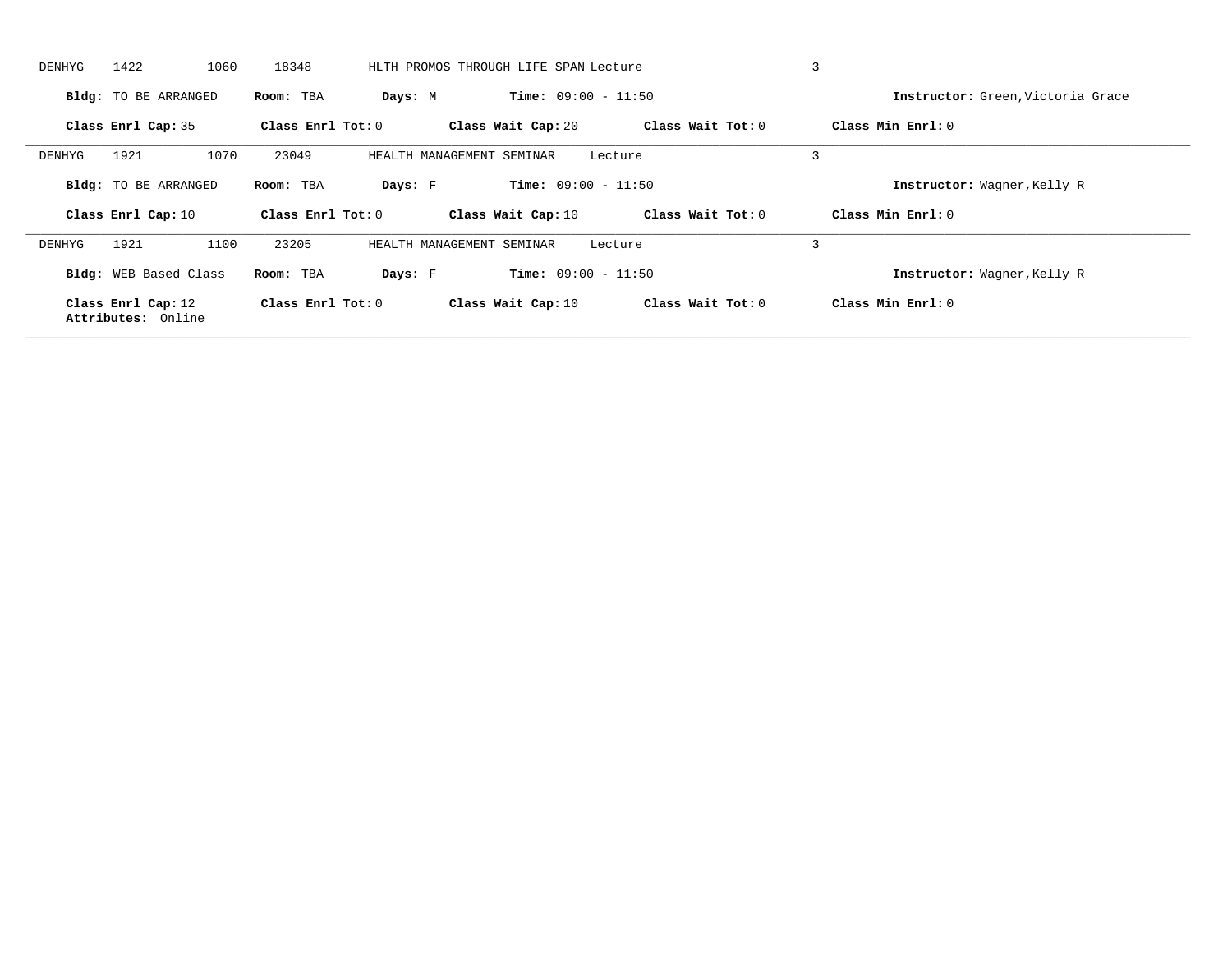| Catalog Nbr Section Class Nbr<br>Subject | Course Title                                                                                                                                        | Component                                             | Units<br>Topics              |
|------------------------------------------|-----------------------------------------------------------------------------------------------------------------------------------------------------|-------------------------------------------------------|------------------------------|
| <b>DENT</b><br>5310<br>1070              | 16275<br>SPECIAL NEEDS DENTISTRY                                                                                                                    | Lecture                                               | $\mathbf{1}$                 |
| Bldg: Salk Hall                          | Room: 00355<br>Days: Tu                                                                                                                             | $Time: 08:00 - 08:50$                                 | Instructor: Taiclet, Lynne M |
| Class Enrl Cap: 85                       | Class Enrl Tot: 0<br>Room Characteristics: PeopleSoft - Scheduled (PS)(1)<br>Combined Section ID: 0810(DENT/5310/DENHYG/1421) - DENHYG 1421(#16276) | Class Wait Cap: 0<br>Class Wait Tot: 0                | Class Min Enrl: 0            |
| 5920<br>1010<br><b>DENT</b>              | 27048                                                                                                                                               | PRINCIPLES CLINICAL TEACHING Seminar                  | $\mathbf{1}$                 |
| Bldg: TO BE ARRANGED                     | Room: TBA                                                                                                                                           | <b>Days:</b> TBA <b>Time:</b> $00:00 - 00:00$         | Instructor: Horvath, Zsuzsa  |
| Class Enrl Cap: 20                       | Class Enrl Tot: 0                                                                                                                                   | Class Wait Cap: 0<br>Class Wait Tot: 0                | Class Min $Err1:0$           |
| 5921<br>1010<br><b>DENT</b>              | 27047                                                                                                                                               | CLINICAL TEACHING PRACTICUM Independent Study         | $\mathbf{1}$                 |
| Bldg: TO BE ARRANGED                     | Room: TBA                                                                                                                                           | <b>Days:</b> TBA <b>Time:</b> $00:00 - 00:00$         | Instructor: Horvath, Zsuzsa  |
| Class Enrl Cap: 20                       |                                                                                                                                                     | Class Enrl Tot: 0 Class Wait Cap: 0 Class Wait Tot: 0 | Class Min Enrl: 0            |
| 5947<br>1010<br><b>DENT</b>              | 27258<br>DIRECTED STUDY                                                                                                                             | Directed Studies                                      | $1 - 3$                      |
| Bldg: TO BE ARRANGED                     | Room: TBA                                                                                                                                           | <b>Days:</b> TBA <b>Time:</b> $00:00 - 00:00$         | Instructor: Taiclet, Lynne M |
| Class Enrl Cap: 5                        | Class Enrl Tot: 0<br>Class Wait Cap: 0                                                                                                              | Class Wait Tot: 0                                     | Class Min Enrl: 0            |
| 5983<br>1100<br><b>DENT</b>              | 24124                                                                                                                                               | ACADMC CARR TRACK CPSTN CRSE lIndependent Study       | $\mathbf{1}$                 |
| Bldg: TO BE ARRANGED                     | Room: TBA                                                                                                                                           | <b>Days:</b> TBA <b>Time:</b> $00:00 - 00:00$         | Instructor: Horvath, Zsuzsa  |
|                                          |                                                                                                                                                     |                                                       | Wankiiri-Hale, Christine     |
| Class Enrl Cap: 15                       | Class Enrl Tot: 0                                                                                                                                   | Class Wait Cap: 0<br>Class Wait Tot: 0                | Class Min $Err1:0$           |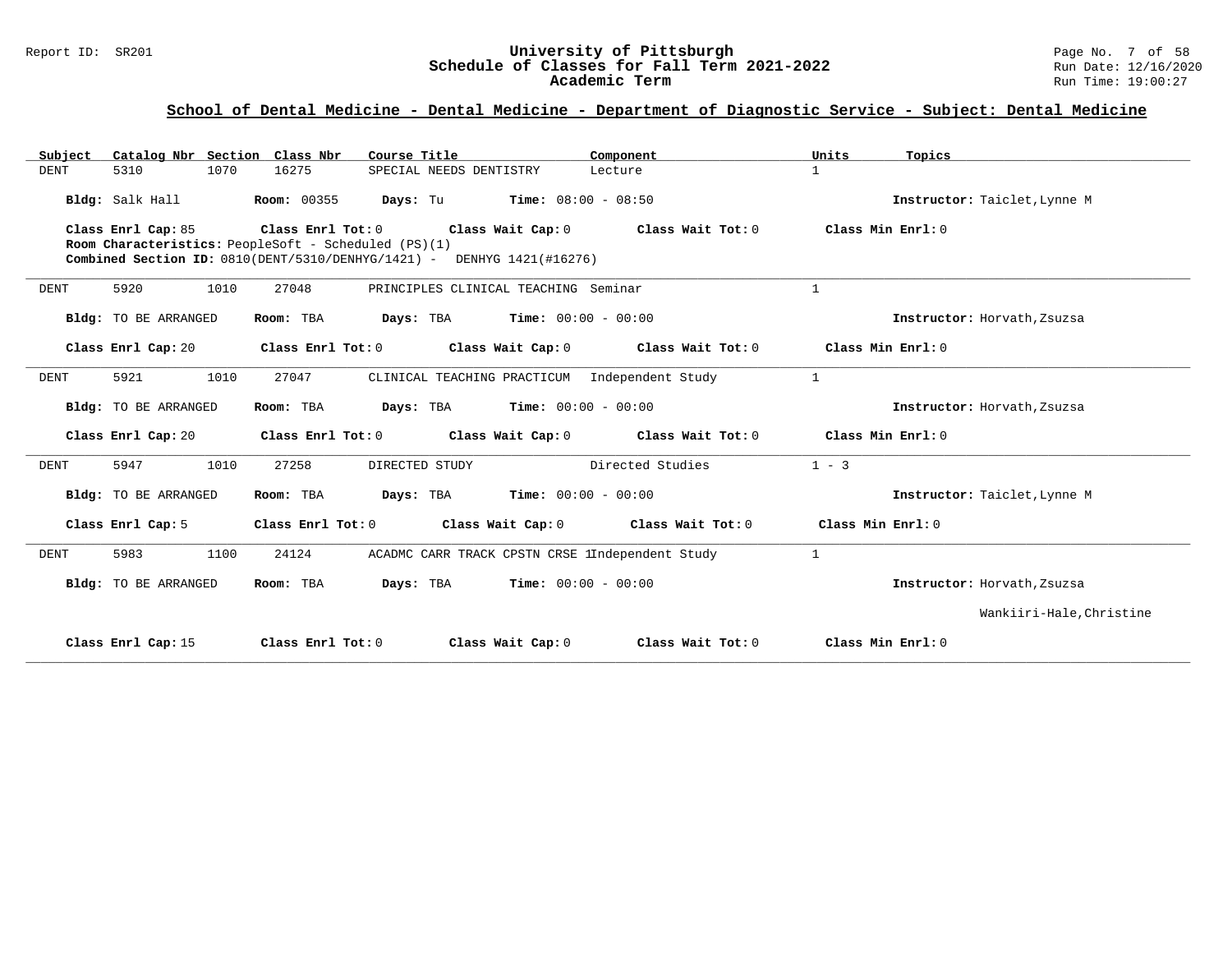#### Report ID: SR201 **University of Pittsburgh University of Pittsburgh** Page No. 8 of 58<br>**Schedule of Classes for Fall Term 2021-2022** Run Date: 12/16/2020 **Schedule of Classes for Fall Term 2021-2022** Run Date: 12/16/2020 **Academic Term** Run Time: 19:00:27

| Subject | Catalog Nbr Section Class Nbr | Course Title                                                                                        | Component                                      |                  | Units<br>Topics                              |
|---------|-------------------------------|-----------------------------------------------------------------------------------------------------|------------------------------------------------|------------------|----------------------------------------------|
| ORBIOL  | 3504<br>1010                  | 21135<br>JOURNAL CLUB                                                                               | Lecture                                        |                  | $\mathbf{1}$                                 |
|         | <b>Bldg:</b> Salk Hall        | <b>Room:</b> $00414$ <b>Days:</b> Tu <b>Time:</b> $11:00 - 13:00$                                   |                                                |                  | Instructor: Napierala, Dobrawa               |
|         |                               | Class Enrl Cap: 35 Class Enrl Tot: 0 Class Wait Cap: 0 Class Wait Tot: 0 Class Min Enrl: 0          |                                                |                  |                                              |
|         | ORBIOL 3505                   | 1010 21136                                                                                          | DIRECTED RESEARCH Directed Studies             |                  | $1 - 9$                                      |
|         | Bldg: TO BE ARRANGED          | Room: TBA $Days:$ TBA $Time: 00:00 - 00:00$                                                         |                                                |                  | Instructor: Mooney, Mark P                   |
|         |                               | Class Enrl Cap: 21 Class Enrl Tot: 0 Class Wait Cap: 0 Class Wait Tot: 0 Class Min Enrl: 0          |                                                |                  |                                              |
| ORBIOL  | 3505<br>1020                  | 21137                                                                                               | DIRECTED RESEARCH                              | Directed Studies | $1 - 9$                                      |
|         | Bldg: TO BE ARRANGED          | Room: TBA $Days:$ TBA $Time: 00:00 - 00:00$                                                         |                                                |                  | Instructor: Beniash, Elia                    |
|         |                               | Class Enrl Cap: 21 Class Enrl Tot: 0 Class Wait Cap: 0 Class Wait Tot: 0 Class Min Enrl: 0          |                                                |                  |                                              |
|         | ORBIOL 3505 1030 21138        |                                                                                                     | DIRECTED RESEARCH Directed Studies             |                  | $1 - 9$                                      |
|         | Bldg: TO BE ARRANGED          | Room: TBA $Days: TBA$ Time: $00:00 - 00:00$                                                         |                                                |                  | Instructor: Almarza, Alejandro Jose          |
|         |                               | Class Enrl Cap: 21 Class Enrl Tot: 0 Class Wait Cap: 0 Class Wait Tot: 0 Class Min Enrl: 0          |                                                |                  |                                              |
|         | ORBIOL 3505 1040 21139        |                                                                                                     | DIRECTED RESEARCH Directed Studies             |                  | $1 - 9$                                      |
|         | Bldg: TO BE ARRANGED          | Room: TBA $Days: TBA$ Time: $00:00 - 00:00$                                                         |                                                |                  | <b>Instructor:</b> Vieira, Alexandre Rezende |
|         |                               | Class Enrl Cap: 21 Class Enrl Tot: 0 Class Wait Cap: 0 Class Wait Tot: 0 Class Min Enrl: 0          |                                                |                  |                                              |
| ORBIOL  | 3505<br>1050                  | 21140                                                                                               | DIRECTED RESEARCH Directed Studies             |                  | $1 - 9$                                      |
|         | Bldg: TO BE ARRANGED          | Room: TBA $Days:$ TBA $Time: 00:00 - 00:00$                                                         |                                                |                  | Instructor: Taboas, Juan M                   |
|         |                               | Class Enrl Cap: 21 Class Enrl Tot: 0 Class Wait Cap: 0 Class Wait Tot: 0 Class Min Enrl: 0          |                                                |                  |                                              |
|         | ORBIOL 3505<br>1060           |                                                                                                     | 21141 DIRECTED RESEARCH Directed Studies 1 - 9 |                  |                                              |
|         | Bldg: TO BE ARRANGED          | Room: TBA $Days:$ TBA $Time: 00:00 - 00:00$                                                         |                                                |                  | Instructor: Weinberg, Seth M                 |
|         |                               | Class Enrl Cap: 21 (Class Enrl Tot: 0 (Class Wait Cap: 0 (Class Wait Tot: 0 (Class Min Enrl: 0      |                                                |                  |                                              |
| ORBIOL  | 3505<br>1070                  | 21903                                                                                               | DIRECTED RESEARCH Directed Studies             |                  | $1 - 9$                                      |
|         | Bldg: TO BE ARRANGED          | Room: TBA $\rule{1em}{0.15mm}$ Days: TBA $\rule{1.5mm}{0.15mm}$ Time: $00:00 - 00:00$               |                                                |                  | Instructor: Szabo Rogers, Heather Lynn       |
|         |                               | Class Enrl Cap: 21 $\qquad$ Class Enrl Tot: 0 $\qquad$ Class Wait Cap: 0 $\qquad$ Class Wait Tot: 0 |                                                |                  | Class Min Enrl: 0                            |
|         |                               |                                                                                                     |                                                |                  |                                              |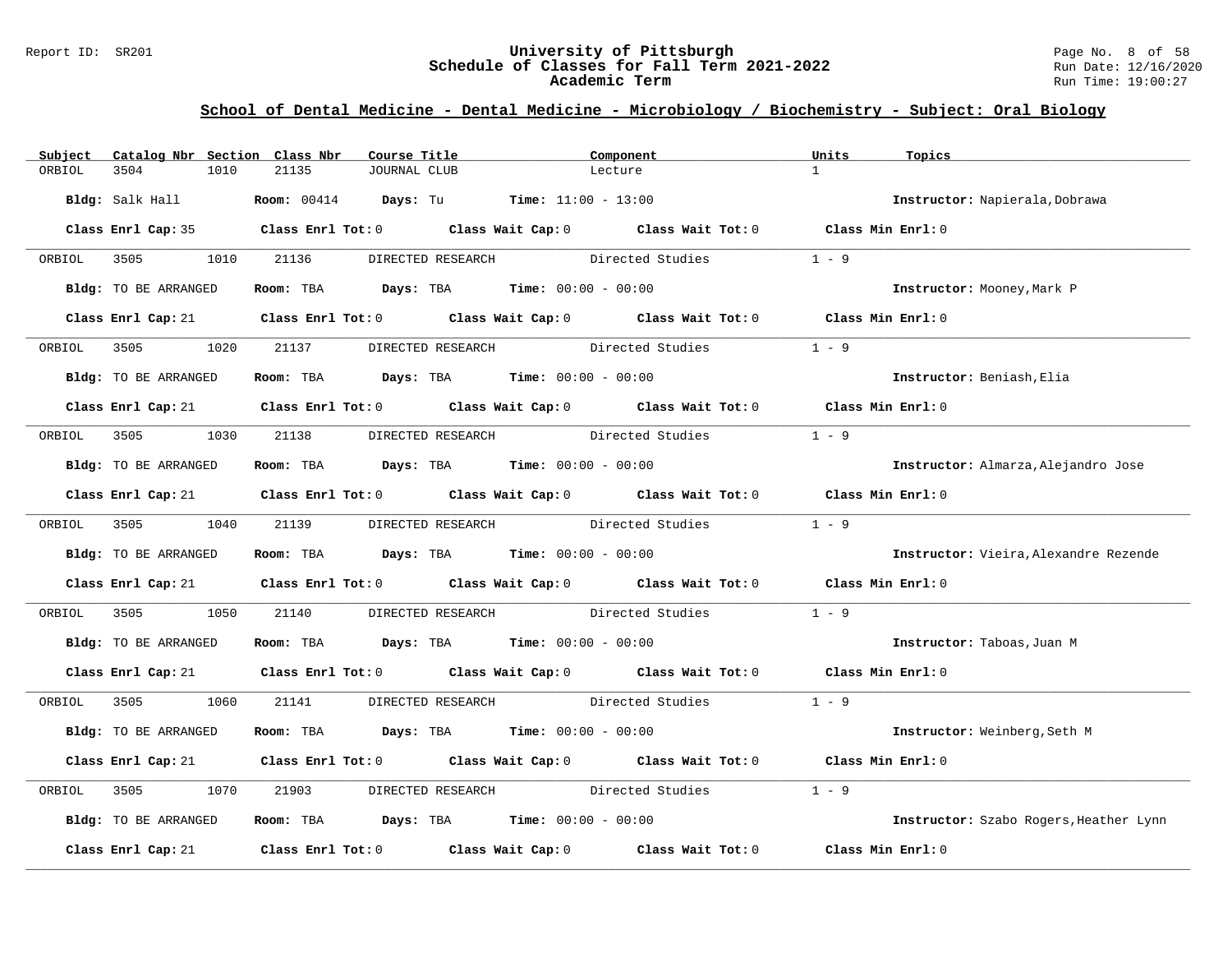| ORBIOL | 3505<br>1080         | 21904<br>DIRECTED RESEARCH                                                                 | Directed Studies | $1 - 9$                             |
|--------|----------------------|--------------------------------------------------------------------------------------------|------------------|-------------------------------------|
|        | Bldg: TO BE ARRANGED | Room: TBA $Days:$ TBA $Time: 00:00 - 00:00$                                                |                  | Instructor: Marazita, Mary Louise   |
|        |                      | Class Enrl Cap: 21 Class Enrl Tot: 0 Class Wait Cap: 0 Class Wait Tot: 0 Class Min Enrl: 0 |                  |                                     |
|        |                      | ORBIOL 3505 1090 21905 DIRECTED RESEARCH Directed Studies 1 - 9                            |                  |                                     |
|        | Bldg: TO BE ARRANGED | Room: TBA $Days:$ TBA Time: $00:00 - 00:00$                                                |                  | Instructor: Sfeir, Charles S        |
|        |                      | Class Enrl Cap: 21 Class Enrl Tot: 0 Class Wait Cap: 0 Class Wait Tot: 0 Class Min Enrl: 0 |                  |                                     |
|        |                      | ORBIOL 3505 1100 24112 DIRECTED RESEARCH Directed Studies 1 - 9                            |                  |                                     |
|        |                      | Bldg: TO BE ARRANGED Room: TBA Days: TBA Time: 00:00 - 00:00                               |                  | Instructor: Intini, Giuseppe        |
|        |                      | Class Enrl Cap: 35 Class Enrl Tot: 0 Class Wait Cap: 0 Class Wait Tot: 0 Class Min Enrl: 0 |                  |                                     |
|        |                      | ORBIOL 3505 1105 24900 DIRECTED RESEARCH Directed Studies 1 - 9                            |                  |                                     |
|        | Bldg: TO BE ARRANGED | Room: TBA $\rule{1em}{0.15mm}$ Days: TBA $\rule{1.5mm}{0.15mm}$ Time: $00:00 - 00:00$      |                  | Instructor: Napierala, Dobrawa      |
|        |                      | Class Enrl Cap: 35 Class Enrl Tot: 0 Class Wait Cap: 0 Class Wait Tot: 0 Class Min Enrl: 0 |                  |                                     |
|        |                      | ORBIOL 3505 1110 24901 DIRECTED RESEARCH Directed Studies 1 - 9                            |                  |                                     |
|        | Bldg: TO BE ARRANGED | Room: TBA $\rule{1em}{0.15mm}$ Days: TBA $\rule{1.5mm}{0.15mm}$ Time: $00:00 - 00:00$      |                  | Instructor: Syed-Picard, Fatima Naz |
|        |                      | Class Enrl Cap: 35 Class Enrl Tot: 0 Class Wait Cap: 0 Class Wait Tot: 0 Class Min Enrl: 0 |                  |                                     |
|        |                      | ORBIOL 3510 1010 23067 DISSERTATION RESEARCH Thesis Research 1 - 3                         |                  |                                     |
|        |                      | Bldg: TO BE ARRANGED ROOM: TBA Days: TBA Time: 00:00 - 00:00                               |                  | Instructor: Intini, Giuseppe        |
|        |                      | Class Enrl Cap: 35 Class Enrl Tot: 0 Class Wait Cap: 0 Class Wait Tot: 0 Class Min Enrl: 0 |                  |                                     |
|        |                      | ORBIOL 3510 1011 23079 DISSERTATION RESEARCH Thesis Research                               |                  | $1 - 3$                             |
|        | Bldg: TO BE ARRANGED | Room: TBA $\rule{1em}{0.15mm}$ Days: TBA $\rule{1.5mm}{0.15mm}$ Time: $00:00 - 00:00$      |                  | Instructor: Staff                   |
|        |                      | Class Enrl Cap: 35 Class Enrl Tot: 0 Class Wait Cap: 0 Class Wait Tot: 0 Class Min Enrl: 0 |                  |                                     |
|        |                      | ORBIOL 3510 1012 23080 DISSERTATION RESEARCH Thesis Research 1 - 3                         |                  |                                     |
|        |                      | Bldg: TO BE ARRANGED Room: TBA Days: TBA Time: 00:00 - 00:00                               |                  | Instructor: Staff                   |
|        |                      | Class Enrl Cap: 35 Class Enrl Tot: 0 Class Wait Cap: 0 Class Wait Tot: 0 Class Min Enrl: 0 |                  |                                     |
|        |                      | ORBIOL 3510 1013 23081 DISSERTATION RESEARCH Thesis Research 1 - 3                         |                  |                                     |
|        |                      | Bldg: TO BE ARRANGED Room: TBA Days: TBA Time: 00:00 - 00:00                               |                  | Instructor: Staff                   |
|        |                      |                                                                                            |                  |                                     |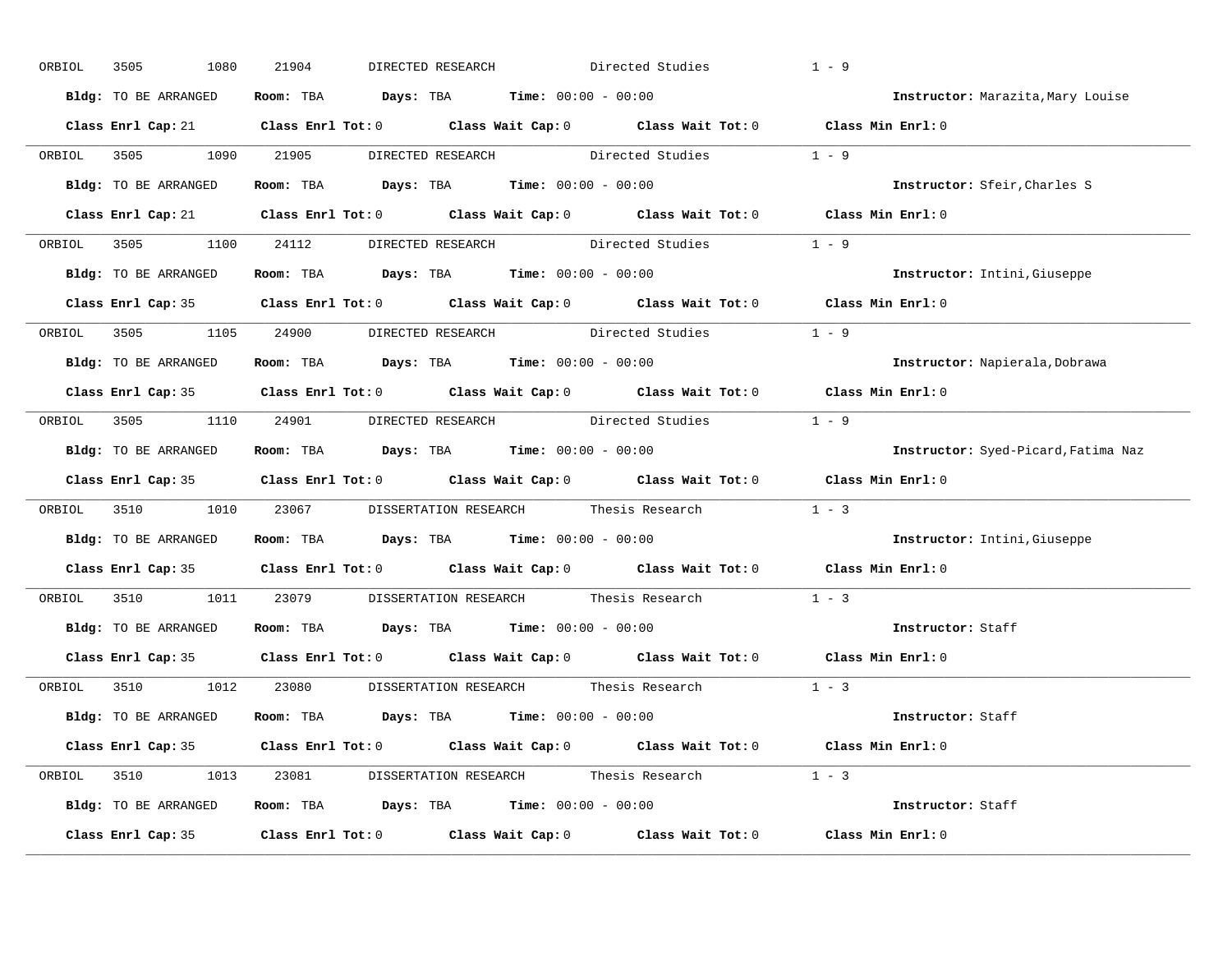#### Report ID: SR201 **University of Pittsburgh University of Pittsburgh** Page No. 10 of 58<br>**Schedule of Classes for Fall Term 2021-2022** Run Date: 12/16/2020 **Schedule of Classes for Fall Term 2021-2022** Run Date: 12/16/2020 **Academic Term** Run Time: 19:00:27

| Subject | Catalog Nbr Section Class Nbr | Course Title                                                                          | Component                                                                                  | Units<br>Topics                     |
|---------|-------------------------------|---------------------------------------------------------------------------------------|--------------------------------------------------------------------------------------------|-------------------------------------|
| ORBIOL  | 3510<br>1014                  | 23082<br>DISSERTATION RESEARCH                                                        | Thesis Research                                                                            | $1 - 3$                             |
|         | Bldg: TO BE ARRANGED          | Room: TBA $Days:$ TBA $Time: 00:00 - 00:00$                                           |                                                                                            | Instructor: Staff                   |
|         |                               |                                                                                       | Class Enrl Cap: 35 Class Enrl Tot: 0 Class Wait Cap: 0 Class Wait Tot: 0 Class Min Enrl: 0 |                                     |
|         |                               | ORBIOL 3510 1015 23083 DISSERTATION RESEARCH Thesis Research                          |                                                                                            | $1 - 3$                             |
|         | Bldg: TO BE ARRANGED          | Room: TBA $Days:$ TBA $Time: 00:00 - 00:00$                                           |                                                                                            | Instructor: Staff                   |
|         |                               |                                                                                       | Class Enrl Cap: 35 Class Enrl Tot: 0 Class Wait Cap: 0 Class Wait Tot: 0 Class Min Enrl: 0 |                                     |
|         |                               | ORBIOL 3510 1016 23084 DISSERTATION RESEARCH Thesis Research                          |                                                                                            | $1 - 3$                             |
|         | Bldg: TO BE ARRANGED          | Room: TBA $Days:$ TBA Time: $00:00 - 00:00$                                           |                                                                                            | Instructor: Staff                   |
|         |                               |                                                                                       | Class Enrl Cap: 35 Class Enrl Tot: 0 Class Wait Cap: 0 Class Wait Tot: 0 Class Min Enrl: 0 |                                     |
|         |                               |                                                                                       | ORBIOL 3510 1017 23085 DISSERTATION RESEARCH Thesis Research 1 - 3                         |                                     |
|         |                               | Bldg: TO BE ARRANGED ROOM: TBA Days: TBA Time: 00:00 - 00:00                          |                                                                                            | Instructor: Staff                   |
|         |                               |                                                                                       | Class Enrl Cap: 35 Class Enrl Tot: 0 Class Wait Cap: 0 Class Wait Tot: 0 Class Min Enrl: 0 |                                     |
|         |                               |                                                                                       | ORBIOL 3510 1018 23086 DISSERTATION RESEARCH Thesis Research 1 - 3                         |                                     |
|         | Bldg: TO BE ARRANGED          | Room: TBA $\rule{1em}{0.15mm}$ Days: TBA $\rule{1.5mm}{0.15mm}$ Time: $00:00 - 00:00$ |                                                                                            | Instructor: Staff                   |
|         |                               |                                                                                       | Class Enrl Cap: 35 Class Enrl Tot: 0 Class Wait Cap: 0 Class Wait Tot: 0 Class Min Enrl: 0 |                                     |
|         |                               |                                                                                       | ORBIOL 3510 1019 23087 DISSERTATION RESEARCH Thesis Research 1 - 3                         |                                     |
|         |                               | Bldg: TO BE ARRANGED Room: TBA Days: TBA Time: 00:00 - 00:00                          |                                                                                            | Instructor: Staff                   |
|         |                               |                                                                                       | Class Enrl Cap: 35 Class Enrl Tot: 0 Class Wait Cap: 0 Class Wait Tot: 0 Class Min Enrl: 0 |                                     |
|         |                               |                                                                                       | ORBIOL 3511 1010 23066 THESIS RESEARCH Thesis Research 1 - 9                               |                                     |
|         | Bldg: TO BE ARRANGED          | Room: TBA $Days:$ TBA $Time: 00:00 - 00:00$                                           |                                                                                            | Instructor: Syed-Picard, Fatima Naz |
|         |                               |                                                                                       | Class Enrl Cap: 35 Class Enrl Tot: 0 Class Wait Cap: 0 Class Wait Tot: 0 Class Min Enrl: 0 |                                     |
|         |                               |                                                                                       | ORBIOL 3511 1011 23070 THESIS RESEARCH Thesis Research 1 - 9                               |                                     |
|         | Bldg: TO BE ARRANGED          | Room: TBA $Days:$ TBA Time: $00:00 - 00:00$                                           |                                                                                            | Instructor: Mooney, Mark P          |
|         |                               |                                                                                       | Class Enrl Cap: 35 Class Enrl Tot: 0 Class Wait Cap: 0 Class Wait Tot: 0 Class Min Enrl: 0 |                                     |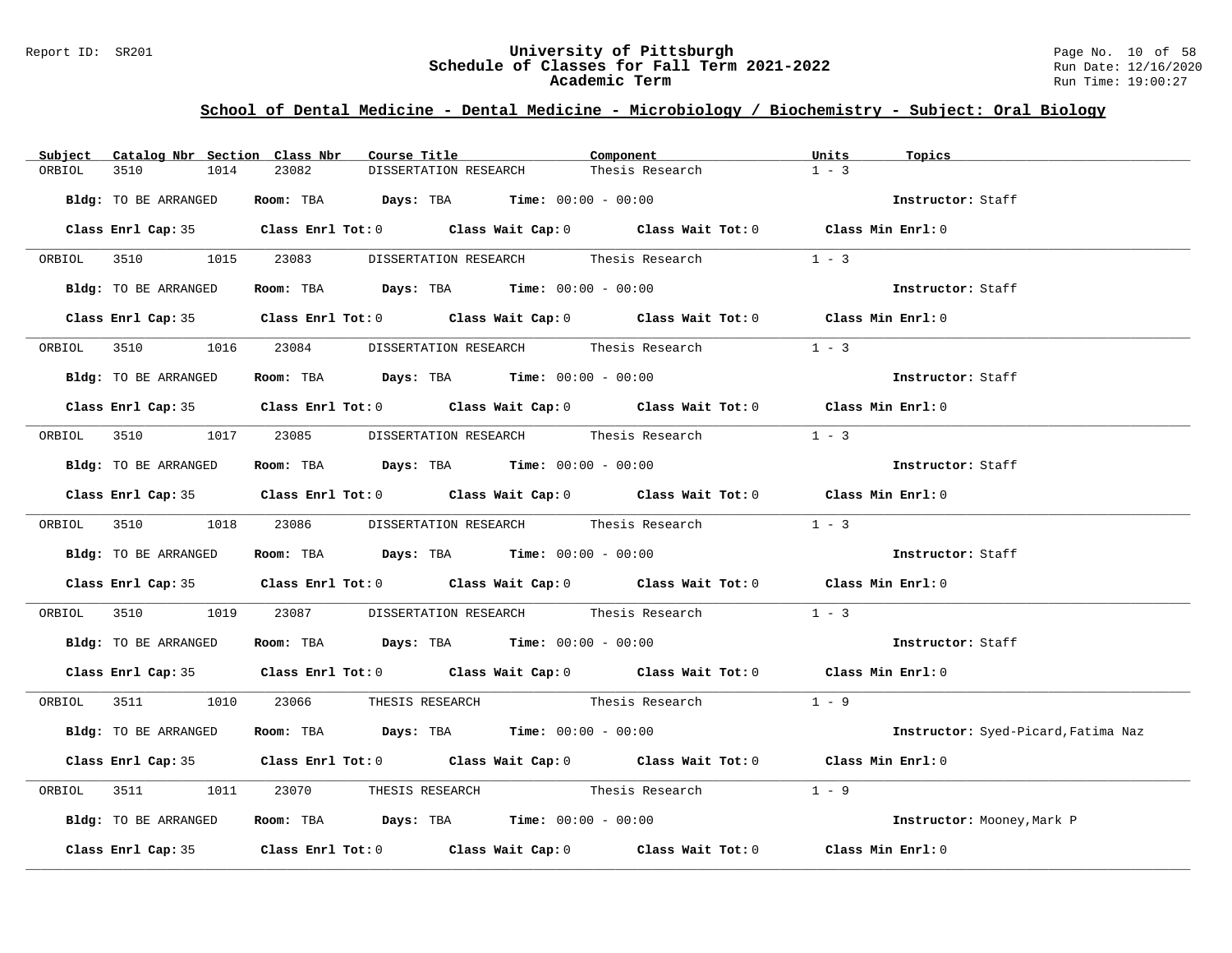| ORBIOL 3511 1012     | 23071                                                                                          | THESIS RESEARCH Thesis Research                                                            | $1 - 9$                               |
|----------------------|------------------------------------------------------------------------------------------------|--------------------------------------------------------------------------------------------|---------------------------------------|
| Bldg: TO BE ARRANGED | Room: TBA $Days:$ TBA $Time: 00:00 - 00:00$                                                    |                                                                                            | Instructor: Taboas, Juan M            |
|                      |                                                                                                | Class Enrl Cap: 35 Class Enrl Tot: 0 Class Wait Cap: 0 Class Wait Tot: 0 Class Min Enrl: 0 |                                       |
|                      |                                                                                                | ORBIOL 3511 1013 23072 THESIS RESEARCH Thesis Research 1 - 9                               |                                       |
| Bldg: TO BE ARRANGED | Room: TBA $Days:$ TBA $Time: 00:00 - 00:00$                                                    |                                                                                            | Instructor: Vieira, Alexandre Rezende |
|                      |                                                                                                | Class Enrl Cap: 35 Class Enrl Tot: 0 Class Wait Cap: 0 Class Wait Tot: 0 Class Min Enrl: 0 |                                       |
|                      |                                                                                                | ORBIOL 3511 1014 23073 THESIS RESEARCH Thesis Research 1 - 9                               |                                       |
|                      | Bldg: TO BE ARRANGED ROOM: TBA Days: TBA Time: 00:00 - 00:00                                   |                                                                                            | Instructor: Staff                     |
|                      |                                                                                                | Class Enrl Cap: 35 Class Enrl Tot: 0 Class Wait Cap: 0 Class Wait Tot: 0 Class Min Enrl: 0 |                                       |
|                      |                                                                                                | ORBIOL 3511 1015 23074 THESIS RESEARCH Thesis Research 1 - 9                               |                                       |
| Bldg: TO BE ARRANGED | Room: TBA $Days:$ TBA $Time: 00:00 - 00:00$                                                    |                                                                                            | Instructor: Staff                     |
|                      |                                                                                                | Class Enrl Cap: 35 Class Enrl Tot: 0 Class Wait Cap: 0 Class Wait Tot: 0 Class Min Enrl: 0 |                                       |
|                      |                                                                                                | ORBIOL 3511 1016 23075 THESIS RESEARCH Thesis Research 1 - 9                               |                                       |
|                      | Bldg: TO BE ARRANGED Room: TBA Days: TBA Time: 00:00 - 00:00                                   |                                                                                            | Instructor: Staff                     |
|                      |                                                                                                | Class Enrl Cap: 35 Class Enrl Tot: 0 Class Wait Cap: 0 Class Wait Tot: 0 Class Min Enrl: 0 |                                       |
|                      |                                                                                                | ORBIOL 3511 1017 23076 THESIS RESEARCH Thesis Research 1 - 9                               |                                       |
|                      | Bldg: TO BE ARRANGED Room: TBA Days: TBA Time: 00:00 - 00:00                                   |                                                                                            | Instructor: Staff                     |
|                      |                                                                                                | Class Enrl Cap: 35 Class Enrl Tot: 0 Class Wait Cap: 0 Class Wait Tot: 0 Class Min Enrl: 0 |                                       |
|                      |                                                                                                | ORBIOL 3511 1018 23077 THESIS RESEARCH Thesis Research                                     | $1 - 9$                               |
|                      | Bldg: TO BE ARRANGED Room: TBA Days: TBA Time: 00:00 - 00:00                                   |                                                                                            | Instructor: Staff                     |
|                      |                                                                                                | Class Enrl Cap: 35 Class Enrl Tot: 0 Class Wait Cap: 0 Class Wait Tot: 0                   | Class Min Enrl: 0                     |
|                      | ORBIOL 3511 1019 23078 THESIS RESEARCH                                                         | Thesis Research                                                                            | $1 - 9$                               |
|                      | Bldg: TO BE ARRANGED Room: TBA Days: TBA Time: 00:00 - 00:00                                   |                                                                                            | Instructor: Staff                     |
|                      |                                                                                                | Class Enrl Cap: 35 Class Enrl Tot: 0 Class Wait Cap: 0 Class Wait Tot: 0 Class Min Enrl: 0 |                                       |
|                      |                                                                                                |                                                                                            |                                       |
|                      | ORBIOL 3516 1010 21134 FDS SUCSSFUL CARR PLN DVLP 1 Seminar                                    |                                                                                            | $\overline{1}$                        |
|                      | Bldg: TBA                        Room: TBA            Days: Tu             Time: 11:00 - 13:00 |                                                                                            | Instructor: Wendell, Steven K.        |

**\_\_\_\_\_\_\_\_\_\_\_\_\_\_\_\_\_\_\_\_\_\_\_\_\_\_\_\_\_\_\_\_\_\_\_\_\_\_\_\_\_\_\_\_\_\_\_\_\_\_\_\_\_\_\_\_\_\_\_\_\_\_\_\_\_\_\_\_\_\_\_\_\_\_\_\_\_\_\_\_\_\_\_\_\_\_\_\_\_\_\_\_\_\_\_\_\_\_\_\_\_\_\_\_\_\_\_\_\_\_\_\_\_\_\_\_\_\_\_\_\_\_\_\_\_\_\_\_\_\_\_\_\_\_\_\_\_\_\_\_\_\_\_\_\_\_\_\_\_\_\_\_\_\_\_\_**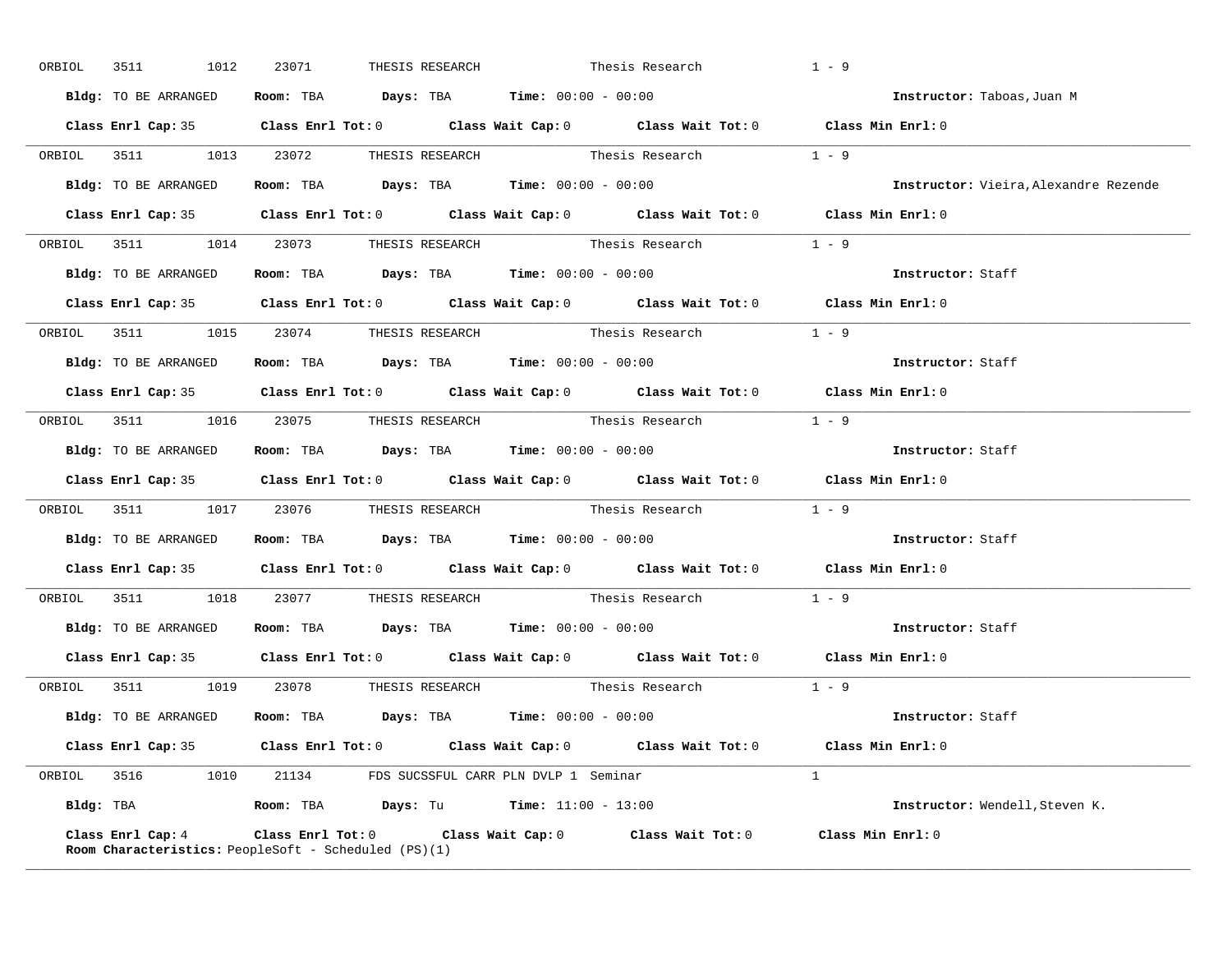|        | 3517                    | 1060<br>27088      | EMBRYOLOGY AND ORAL TISSUES Lecture                  |                                              |                                                                                            | 4                                     |
|--------|-------------------------|--------------------|------------------------------------------------------|----------------------------------------------|--------------------------------------------------------------------------------------------|---------------------------------------|
|        | Bldg: Salk Hall         | Room: 00456        | Days: W                                              | $Time: 13:00 - 14:50$                        |                                                                                            | Instructor: Beniash, Elia             |
|        |                         |                    |                                                      |                                              |                                                                                            | Szabo Rogers, Heather Lynn            |
|        | <b>Bldg:</b> Salk Annex | Room: 00B64        | Days: W                                              | $Time: 13:00 - 14:50$                        |                                                                                            | Instructor: Beniash, Elia             |
|        |                         |                    |                                                      |                                              |                                                                                            | Szabo Rogers, Heather Lynn            |
|        | Class Enrl Cap: 5       |                    | Room Characteristics: PeopleSoft - Scheduled (PS)(1) |                                              | Class Enrl Tot: 0 Class Wait Cap: 0 Class Wait Tot: 0                                      | Class Min Enrl: 0                     |
| ORBIOL | 3550<br>1060            | 29830              | FDS IN MODERN LAB METHODS                            |                                              | Lecture                                                                                    | 3                                     |
|        | Bldg: Salk Hall         | <b>Room:</b> 00524 | Days: Th                                             | <b>Time:</b> $13:00 - 15:50$                 |                                                                                            | Instructor: Staff                     |
|        | Bldg: Salk Hall         | <b>Room:</b> 00414 | Days: Th                                             | $Time: 11:00 - 11:50$                        |                                                                                            | Instructor: Staff                     |
|        | Bldg: Salk Hall         | <b>Room:</b> 00414 |                                                      | <b>Days:</b> Tu <b>Time:</b> $13:00 - 13:50$ |                                                                                            | Instructor: Taboas, Juan M            |
|        |                         |                    |                                                      |                                              | Class Enrl Cap: 35 Class Enrl Tot: 0 Class Wait Cap: 0 Class Wait Tot: 0                   | Class Min Enrl: 0                     |
| ORBIOL | 5878 38                 | 1200<br>23090      | FACULTY POSTNS DENTAL SCHOOLS Practicum              |                                              |                                                                                            | $\overline{1}$                        |
|        | Bldg: TO BE ARRANGED    | Room: TBA          | <b>Days:</b> TBA <b>Time:</b> $00:00 - 00:00$        |                                              |                                                                                            | Instructor: Vieira, Alexandre Rezende |
|        |                         |                    |                                                      |                                              | Class Enrl Cap: 35 Class Enrl Tot: 0 Class Wait Cap: 0 Class Wait Tot: 0 Class Min Enrl: 0 |                                       |
| ORBIOL | 5900                    |                    |                                                      |                                              |                                                                                            | $1 - 3$                               |
|        |                         | 1020<br>12542      |                                                      |                                              | INDEPENDENT STUDY 1ndependent Study                                                        |                                       |
|        | Bldg: TO BE ARRANGED    | Room: TBA          | $\texttt{Davis:}$ TBA $\texttt{Time:}$ 00:00 - 00:00 |                                              |                                                                                            | Instructor: Vieira, Alexandre Rezende |
|        | Class Enrl Cap: 35      |                    |                                                      |                                              | Class Enrl Tot: $0$ Class Wait Cap: $0$ Class Wait Tot: $0$                                | Class Min Enrl: 0                     |
| ORBIOL | 5900                    | 1030<br>12543      |                                                      |                                              | INDEPENDENT STUDY 1ndependent Study                                                        | $1 - 3$                               |
|        | Bldg: TO BE ARRANGED    | Room: TBA          | $Days: TBA$ Time: $00:00 - 00:00$                    |                                              |                                                                                            | Instructor: Syed-Picard, Fatima Naz   |
|        | Class Enrl Cap: 35      |                    |                                                      |                                              | Class Enrl Tot: 0 Class Wait Cap: 0 Class Wait Tot: 0                                      | Class Min Enrl: 0                     |
| ORBIOL | 5900                    | 1050<br>21929      | INDEPENDENT STUDY                                    |                                              | Independent Study                                                                          | $1 - 3$                               |
|        | Bldg: TO BE ARRANGED    |                    | Room: TBA $Days:$ TBA $Time: 00:00 - 00:00$          |                                              |                                                                                            | Instructor: Taboas, Juan M            |
|        | Class Enrl Cap: 35      |                    | $Class$ $Enrl$ $Tot: 0$                              |                                              | Class Wait Cap: 0 Class Wait Tot: 0                                                        | Class Min Enrl: 0                     |
| ORBIOL | 5900                    | 1055<br>23729      |                                                      |                                              | INDEPENDENT STUDY 1ndependent Study                                                        | $1 - 3$                               |
|        | Bldg: TO BE ARRANGED    |                    | Room: TBA $Days:$ TBA $Time: 00:00 - 00:00$          |                                              |                                                                                            | Instructor: Almarza, Alejandro Jose   |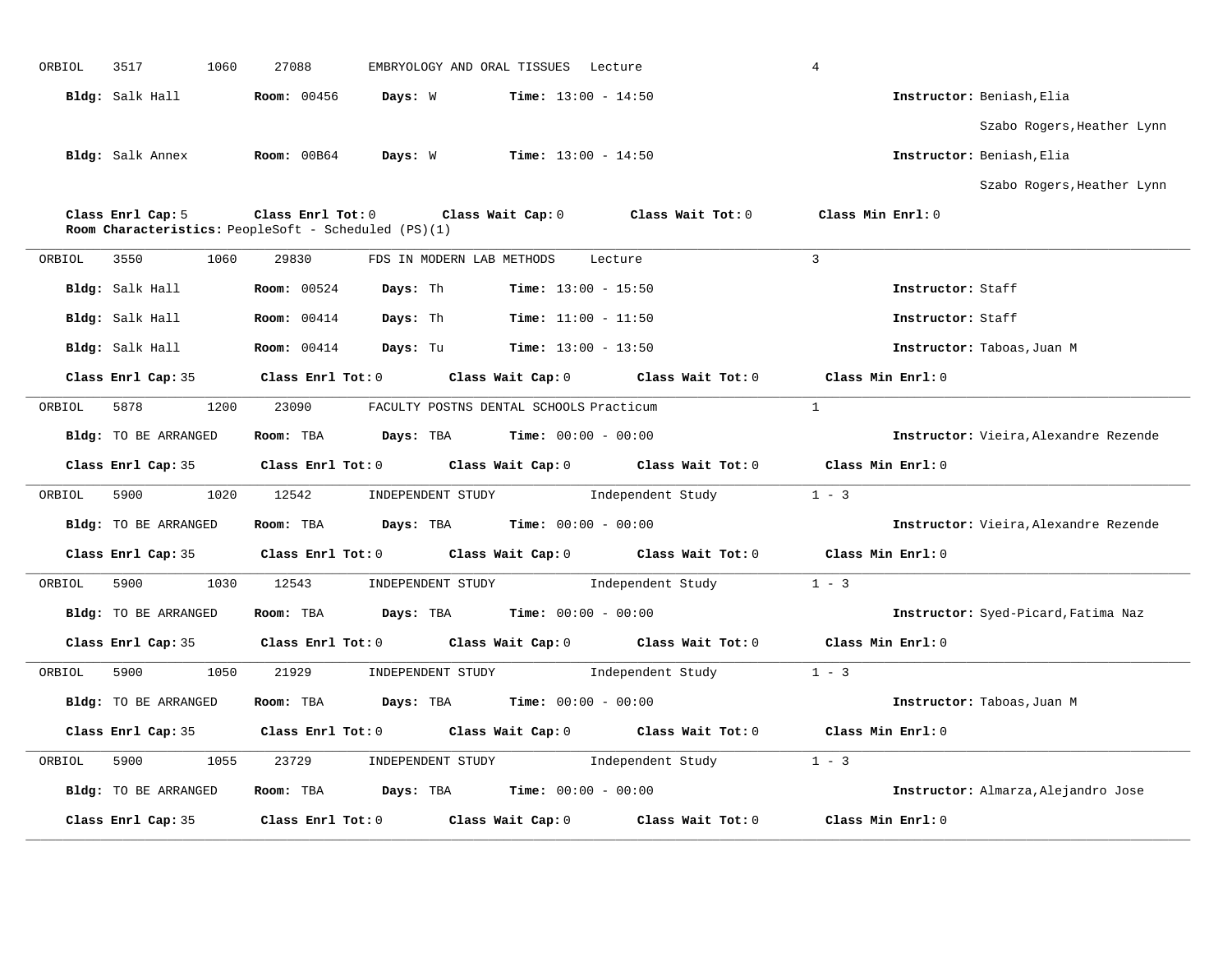#### Report ID: SR201 **1988 Constrained Building Constrained Building Constrained Building Page No. 13 of 58**<br>**Schedule of Classes for Fall Term 2021-2022** 1998 Run Date: 12/16/2020 **Schedule of Classes for Fall Term 2021-2022** Run Date: 12/16/2020 **Academic Term** Run Time: 19:00:27

| Catalog Nbr Section Class Nbr<br>Subject | Course Title               | Component                                                                       | Units<br>Topics                        |
|------------------------------------------|----------------------------|---------------------------------------------------------------------------------|----------------------------------------|
| 1060<br>ORBIOL<br>5900                   | 23730<br>INDEPENDENT STUDY | Independent Study                                                               | $1 - 3$                                |
| Bldg: TO BE ARRANGED                     | Room: TBA                  | <b>Days:</b> TBA <b>Time:</b> $00:00 - 00:00$                                   | Instructor: Beniash, Elia              |
| Class Enrl Cap: 35                       |                            | Class Enrl Tot: $0$ Class Wait Cap: $0$ Class Wait Tot: $0$                     | Class Min Enrl: 0                      |
| 1065<br>ORBIOL<br>5900                   | 23731<br>INDEPENDENT STUDY | Independent Study                                                               | $1 - 3$                                |
| Bldg: TO BE ARRANGED                     | Room: TBA                  | <b>Days:</b> TBA <b>Time:</b> $00:00 - 00:00$                                   | Instructor: Napierala, Dobrawa         |
| Class Enrl Cap: 35                       |                            | Class Enrl Tot: $0$ Class Wait Cap: $0$ Class Wait Tot: $0$                     | Class Min Enrl: 0                      |
| 1070<br>ORBIOL<br>5900                   | 23732<br>INDEPENDENT STUDY | Independent Study                                                               | $1 - 3$                                |
| Bldg: TO BE ARRANGED                     | Room: TBA                  | <b>Days:</b> TBA <b>Time:</b> $00:00 - 00:00$                                   | Instructor: Marazita, Mary Louise      |
| Class Enrl Cap: 35                       |                            | Class Enrl Tot: $0$ class Wait Cap: $0$ class Wait Tot: $0$ class Min Enrl: $0$ |                                        |
| 1075<br>5900<br>ORBIOL                   | 23733<br>INDEPENDENT STUDY | Independent Study                                                               | $1 - 3$                                |
| Bldg: TO BE ARRANGED                     | Room: TBA                  | <b>Days:</b> TBA <b>Time:</b> $00:00 - 00:00$                                   | Instructor: Sfeir, Charles S           |
| Class Enrl Cap: 35                       |                            | Class Enrl Tot: $0$ Class Wait Cap: $0$ Class Wait Tot: $0$                     | Class Min Enrl: 0                      |
| 5900<br>1080<br>ORBIOL                   | 23734<br>INDEPENDENT STUDY | Independent Study                                                               | $1 - 3$                                |
| Bldg: TO BE ARRANGED                     | Room: TBA                  | <b>Days:</b> TBA <b>Time:</b> $00:00 - 00:00$                                   | Instructor: Szabo Rogers, Heather Lynn |
| Class Enrl Cap: 35                       | Class Enrl Tot: 0          | Class Wait Cap: $0$ Class Wait Tot: $0$                                         | Class Min $Err1:0$                     |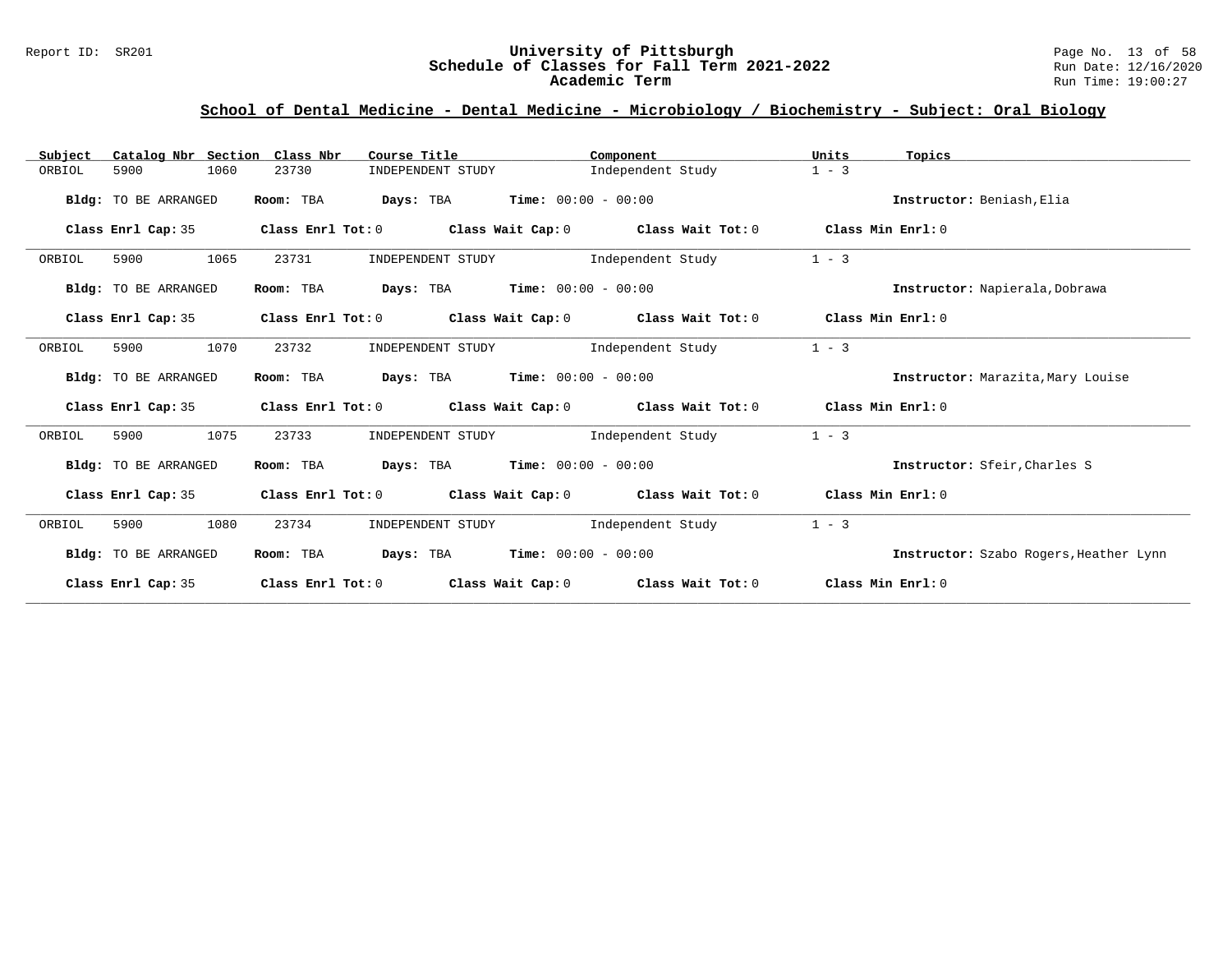| Subject    | Catalog Nbr Section Class Nbr |                    | Course Title                              | Component         | Units<br>Topics   |                                   |
|------------|-------------------------------|--------------------|-------------------------------------------|-------------------|-------------------|-----------------------------------|
| ODO        | 1050<br>2084                  | 18330              | SCIENTIFIC ORTHODONTIC LIT 4 Seminar      |                   |                   |                                   |
|            | Bldg: TO BE ARRANGED          | Room: TBA          | <b>Time:</b> $00:00 - 00:00$<br>Days: TBA |                   |                   | Instructor: Petrone, Joseph F. A. |
|            | Class Enrl Cap: 12            | Class Enrl Tot: 0  | Class Wait Cap: 0                         | Class Wait Tot: 0 | Class Min Enrl: 0 |                                   |
| <b>ODO</b> | 2161<br>1105                  | 24966              | ETHICS IN ORTHODONTICS                    | Lecture           |                   |                                   |
|            | Bldg: TO BE ARRANGED          | Room: TBA          | <b>Time:</b> $00:00 - 00:00$<br>Days: TBA |                   |                   | Instructor: Mortimer, Robert R    |
|            |                               |                    |                                           |                   |                   | Petrone, Joseph F. A.             |
|            | Class Enrl Cap: 15            | Class Enrl Tot: 0  | Class Wait Cap: 0                         | Class Wait Tot: 0 | Class Min Enrl: 0 |                                   |
| ODO        | 1060<br>2502                  | 25850              | EARLY AGE ORTHO TREATMENT 2               | Seminar           | 0.5               |                                   |
|            | Bldg: Salk Annex              | <b>Room: 02173</b> | <b>Time:</b> $13:00 - 14:00$<br>Days: Th  |                   | Instructor: Staff |                                   |
|            | Class Enrl Cap: 10            | Class Enrl Tot: 0  | Class Wait Cap: 0                         | Class Wait Tot: 0 | Class Min Enrl: 0 |                                   |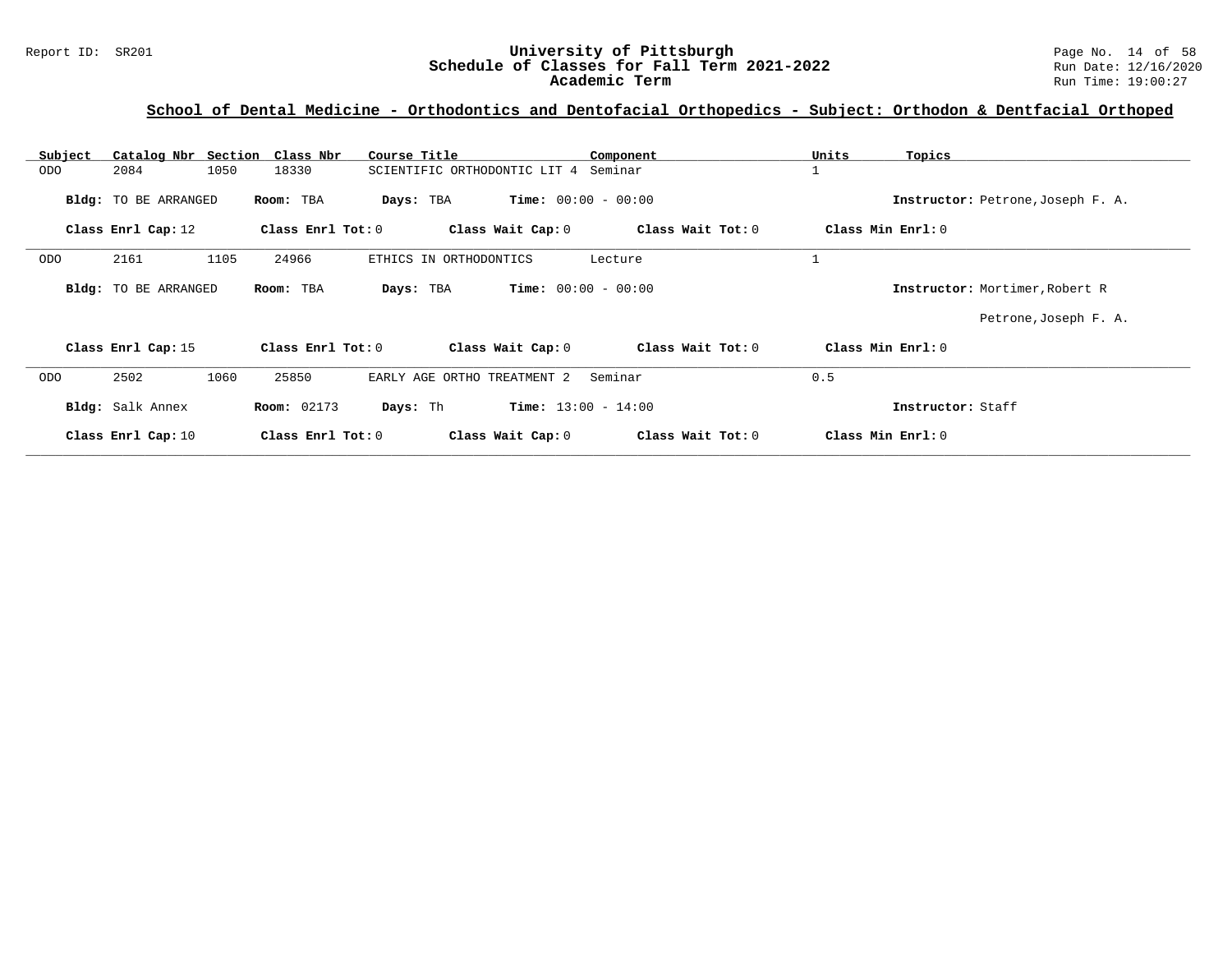#### Report ID: SR201 **University of Pittsburgh** Page No. 15 of 58 **Schedule of Classes for Fall Term 2021-2022** Run Date: 12/16/2020 **Academic Term** Run Time: 19:00:27

| Subject | Catalog Nbr Section Class Nbr |      |                   | Course Title                              | Component         | Units             | Topics                            |
|---------|-------------------------------|------|-------------------|-------------------------------------------|-------------------|-------------------|-----------------------------------|
| PERIO   | 2251                          | 1200 | 24871             | CONCEPTS OF MODERN SEDATION               | Seminar           |                   |                                   |
|         | <b>Bldg:</b> TO BE ARRANGED   |      | Room: TBA         | <b>Time:</b> $00:00 - 00:00$<br>Days: TBA |                   |                   | Instructor: Giovannitti, Joseph A |
|         | Class Enrl Cap: 10            |      | Class Enrl Tot: 0 | Class Wait Cap: 0                         | Class Wait Tot: 0 | Class Min Enrl: 0 |                                   |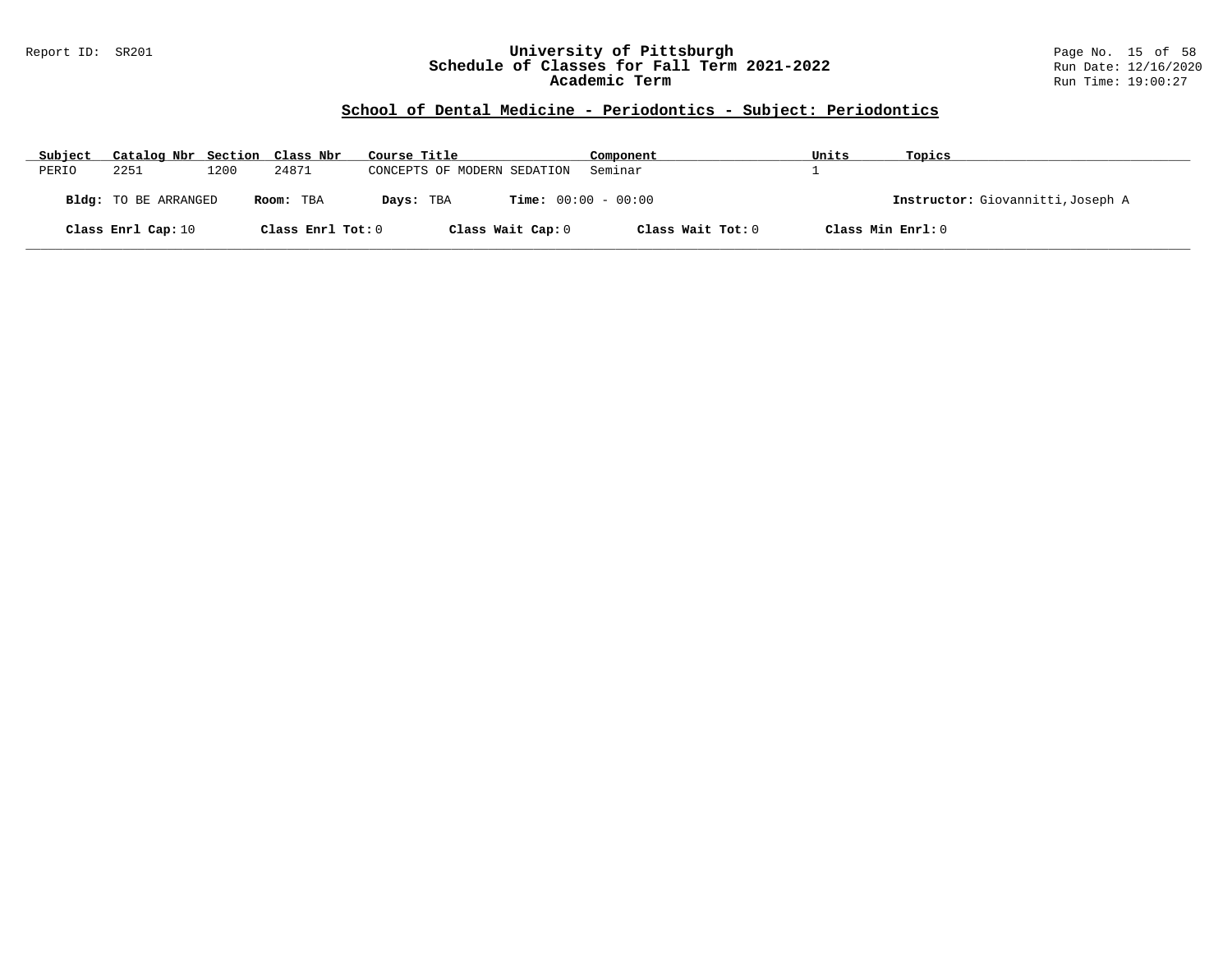#### Report ID: SR201 **University of Pittsburgh** Page No. 16 of 58 **Schedule of Classes for Fall Term 2021-2022** Run Date: 12/16/2020 **Academic Term** Run Time: 19:00:27

## **School of Dental Medicine - Restorative Dentistry - Subject: Endodontics**

| Subject |                             | Catalog Nbr Section Class Nbr | Course Title         | Component                    | Units<br>Topics            |  |
|---------|-----------------------------|-------------------------------|----------------------|------------------------------|----------------------------|--|
| ENDOD   | 2000                        | 1010<br>24203                 | GRADUATE ENDODONTICS | Clinical                     | 6                          |  |
|         | <b>Bldg:</b> TO BE ARRANGED | Room: TBA                     | Days: TBA            | <b>Time:</b> $00:00 - 00:00$ | Instructor: Ray, Herbert L |  |
|         | Class Enrl Cap: 10          | Class Enrl Tot: $0$           | Class Wait Cap: 0    | Class Wait $Tot: 0$          | Class Min Enrl: 0          |  |
| ENDOD   | 2613                        | 1200<br>22159                 | CLINICAL CONCEPTS 3  | Clinical                     |                            |  |
|         | Bldg: TO BE ARRANGED        | Room: TBA                     | Davs: TBA            | <b>Time:</b> $12:00 - 12:00$ | Instructor: Ray, Herbert L |  |
|         | Class Enrl Cap: 8           | Class Enrl Tot: 0             | Class Wait Cap: 0    | Class Wait Tot: $0$          | Class Min $Enrl: 0$        |  |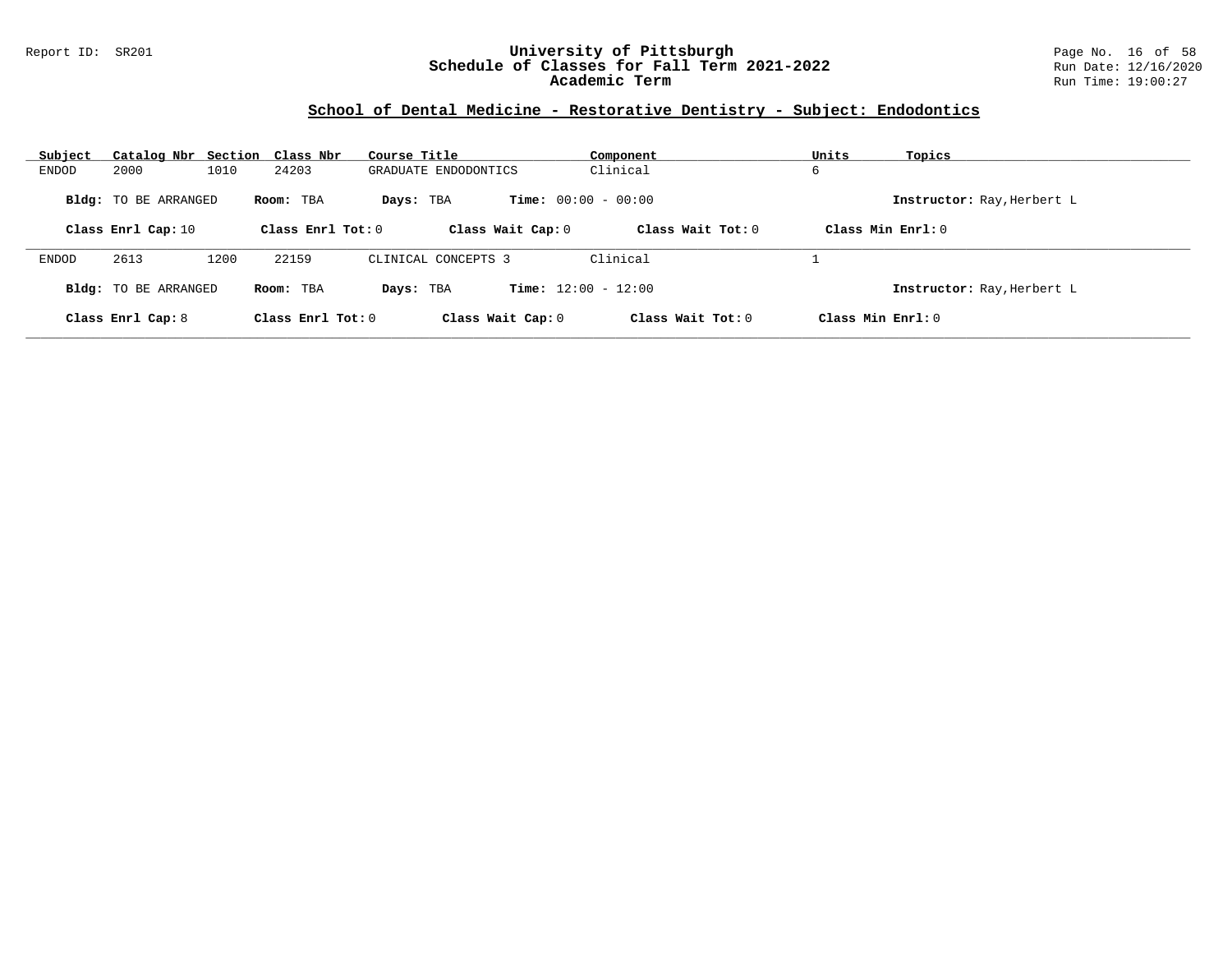#### Report ID: SR201 **1988 Mage 19: SR201 University of Pittsburgh** Page No. 17 of 58<br>**Schedule of Classes for Fall Term 2021-2022** 2011 Page No. 17 of 58 **Schedule of Classes for Fall Term 2021-2022** Run Date: 12/16/2020 **DMED Session 1 CONSERVING CONSERVING CONSERVING CONSERVING CONSERVANCE CONSERVING CONSERVING CONSERVING CONSERVING CONSERVING CONSERVANCE CONSERVING CONSERVING CONSERVING CONSERVANCE CONSERVING CONSERVANCE CONSERVANCE C**

| Subject | Catalog Nbr Section Class Nbr                                                                                                                                             |      |                     | Course Title     |                              | Component           | Units | Topics                      |
|---------|---------------------------------------------------------------------------------------------------------------------------------------------------------------------------|------|---------------------|------------------|------------------------------|---------------------|-------|-----------------------------|
| DIASCI  | 2140                                                                                                                                                                      | 1050 | 12553               | ADVANCED IMAGING |                              | Lecture             |       |                             |
|         | Bldg: Salk Hall                                                                                                                                                           |      | <b>Room:</b> 00403  | Days: Th         | <b>Time:</b> $10:00 - 11:50$ |                     |       | Instructor: Potluri, Anitha |
|         | Class Min Enrl: $0$<br>Class Wait Cap: 0<br>Class Wait Tot: $0$<br>Class Enrl Cap: 25<br>Class Enrl Tot: 0<br><b>Room Characteristics:</b> PeopleSoft - Scheduled (PS)(1) |      |                     |                  |                              |                     |       |                             |
| DIASCI  | 2282                                                                                                                                                                      | 1040 | 17735               | PATHOBIOLOGY 2   |                              | Lecture             | 2     |                             |
|         | <b>Bldg:</b> TO BE ARRANGED                                                                                                                                               |      | Room: TBA           | Days: Th         | <b>Time:</b> $10:00 - 11:50$ |                     |       | Instructor: Staff           |
|         | Class Enrl Cap: 25                                                                                                                                                        |      | Class Enrl Tot: $0$ |                  | Class Wait Cap: 0            | Class Wait $Tot: 0$ |       | Class Min Enrl: 0           |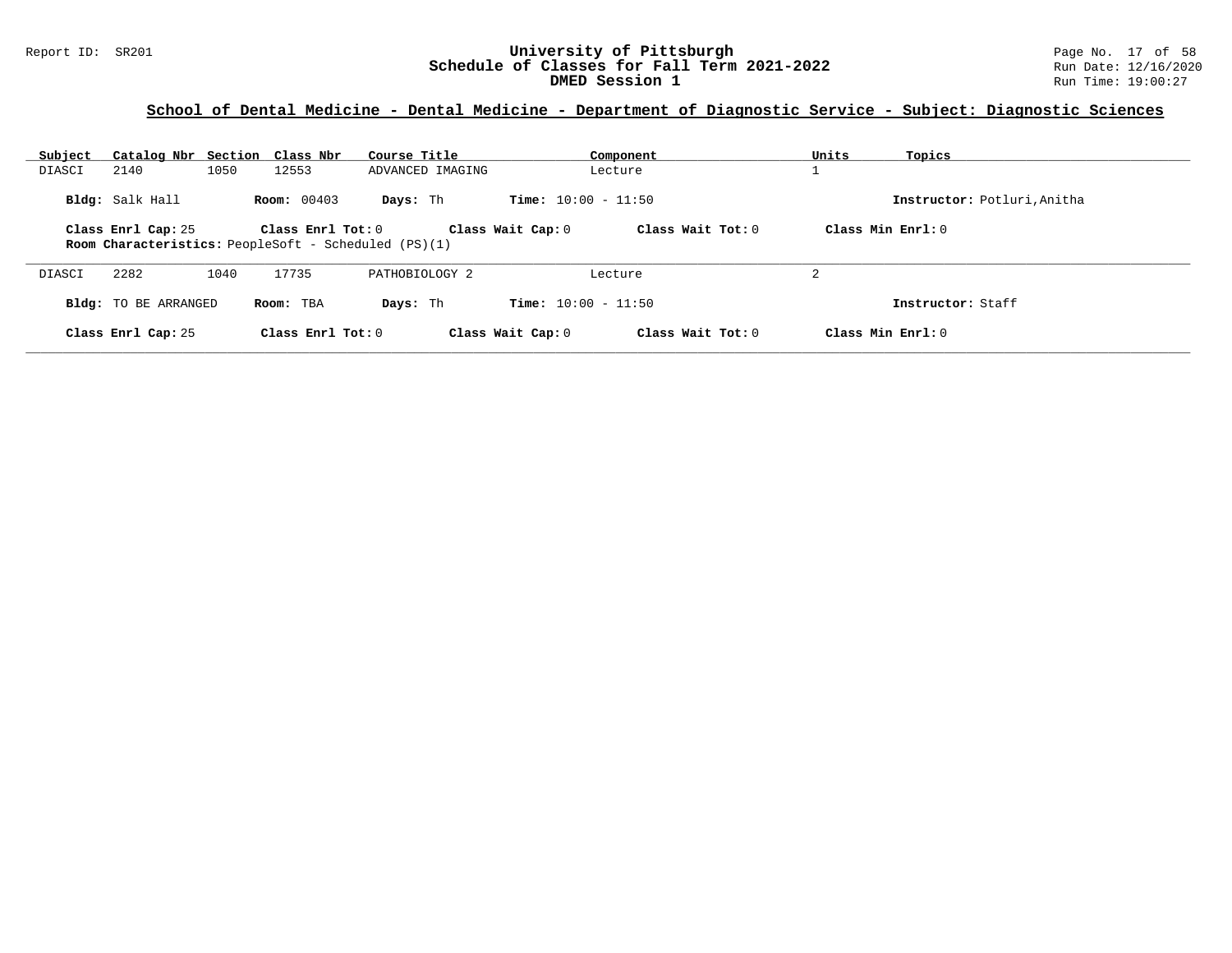#### Report ID: SR201 **1988 Mage 10: SR201 University of Pittsburgh** Page No. 18 of 58<br>**Schedule of Classes for Fall Term 2021-2022** 2011 Page No. 18 of 58 **Schedule of Classes for Fall Term 2021-2022** Run Date: 12/16/2020 **DMED Session 1 CONSERVING CONSERVING CONSERVING CONSERVING CONSERVANCE CONSERVING CONSERVING CONSERVING CONSERVING CONSERVING CONSERVANCE CONSERVING CONSERVING CONSERVING CONSERVANCE CONSERVING CONSERVANCE CONSERVANCE C**

| Subject    | Catalog Nbr Section Class Nbr |                     | Course Title                       | Component             | Units<br>Topics                   |
|------------|-------------------------------|---------------------|------------------------------------|-----------------------|-----------------------------------|
| ODO        | 1010<br>2132                  | 12533               | INTRO TO ORTHO RESEARCH 2          | Seminar               | $\mathbf{1}$                      |
|            | <b>Bldg:</b> TO BE ARRANGED   | Room: TBA           | Days: TBA                          | $Time: 00:00 - 00:00$ | Instructor: Petrone, Joseph F. A. |
|            | Class Enrl Cap: 35            | Class Enrl Tot: 0   | Class Wait Cap: $0$                | Class Wait Tot: 0     | Class Min Enrl: 0                 |
| ODO        | 1010<br>2133                  | 12534               | INTRO TO ORTHO RESEARCH 3          | Lecture               | $\mathbf{1}$                      |
|            | Bldg: TO BE ARRANGED          | Room: TBA           | $Time: 00:00 - 00:00$<br>Days: TBA |                       | Instructor: Petrone, Joseph F. A. |
|            | Class Enrl Cap: 35            | Class Enrl Tot: 0   | Class Wait Cap: 0                  | Class Wait Tot: 0     | Class Min Enrl: 0                 |
| <b>ODO</b> | 2135<br>1010                  | 12535               | INTRO TO ORTHO RESEARCH 5          | Lecture               | $\mathbf{1}$                      |
|            | Bldg: TO BE ARRANGED          | Room: TBA           | $Time: 00:00 - 00:00$<br>Days: TBA |                       | Instructor: Petrone, Joseph F. A. |
|            | Class Enrl Cap: 35            | Class Enrl Tot: $0$ | Class Wait Cap: 0                  | Class Wait Tot: 0     | Class Min Enrl: 0                 |
| ODO        | 1010<br>2136                  | 12536               | INTRO TO ORTHO RESEARCH 6          | Lecture               | $\mathbf{1}$                      |
|            | Bldg: TO BE ARRANGED          | Room: TBA           | Days: TBA                          | $Time: 00:00 - 00:00$ | Instructor: Petrone, Joseph F. A. |
|            | Class Enrl Cap: 35            | Class Enrl Tot: 0   | Class Wait Cap: 0                  | Class Wait Tot: 0     | Class Min Enrl: 0                 |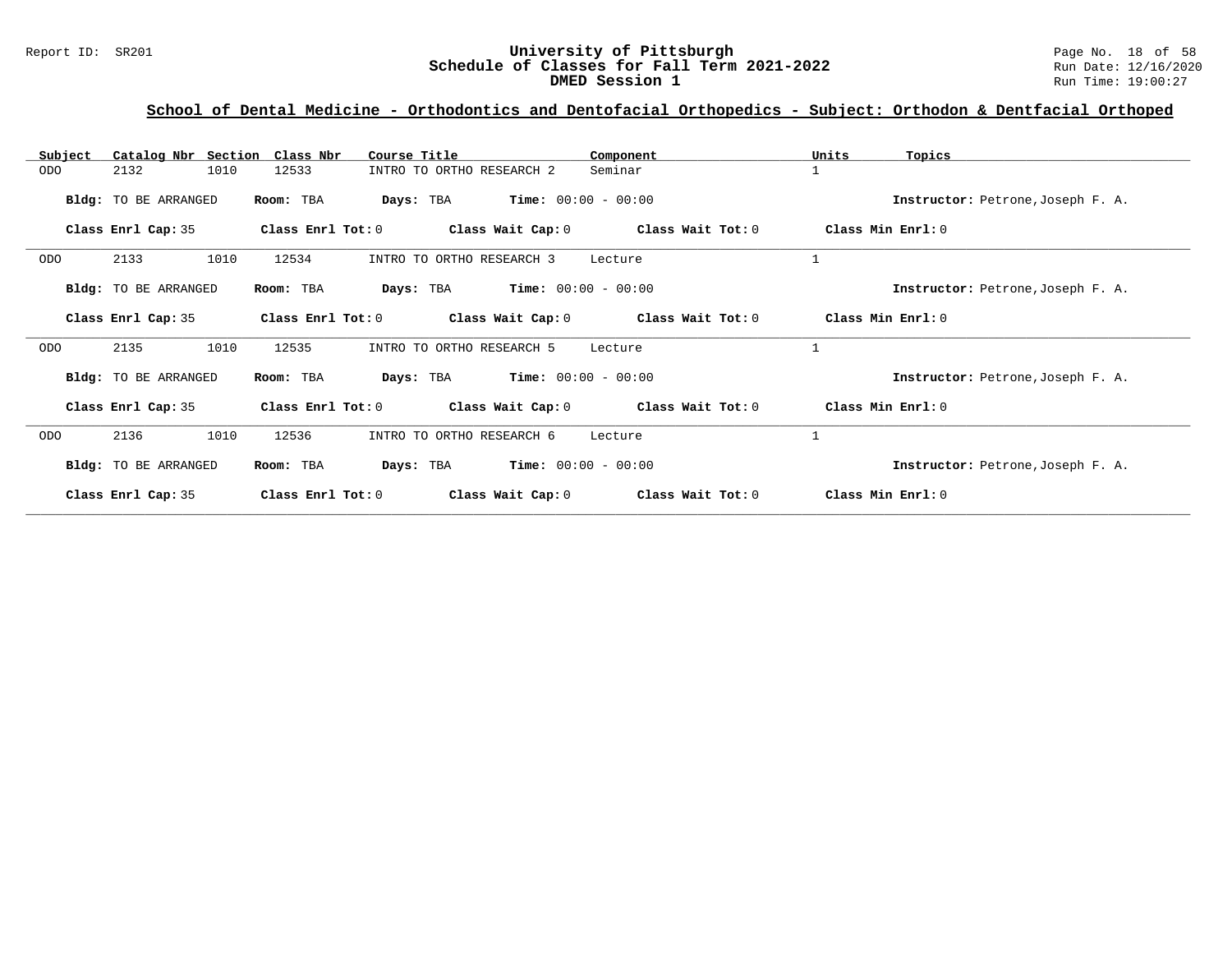#### Report ID: SR201 **University of Pittsburgh University of Pittsburgh** Page No. 19 of 58<br>**Schedule of Classes for Fall Term 2021-2022** Run Date: 12/16/2020 **Schedule of Classes for Fall Term 2021-2022** Run Date: 12/16/2020 **DMED Session 2** Run Time: 19:00:27

| Subject | Catalog Nbr Section Class Nbr |      |                   | Course Title   |                              | Component         | Units | Topics            |
|---------|-------------------------------|------|-------------------|----------------|------------------------------|-------------------|-------|-------------------|
| DIASCI  | 2282                          | 1060 | 15299             | PATHOBIOLOGY 2 |                              | Lecture           | ▵     |                   |
|         | <b>Bldg:</b> TO BE ARRANGED   |      | Room: TBA         | Days: Th       | <b>Time:</b> $10:00 - 11:50$ |                   |       | Instructor: Staff |
|         | Class Enrl Cap: 25            |      | Class Enrl Tot: 0 |                | Class Wait Cap: 0            | Class Wait Tot: 0 |       | Class Min Enrl: 0 |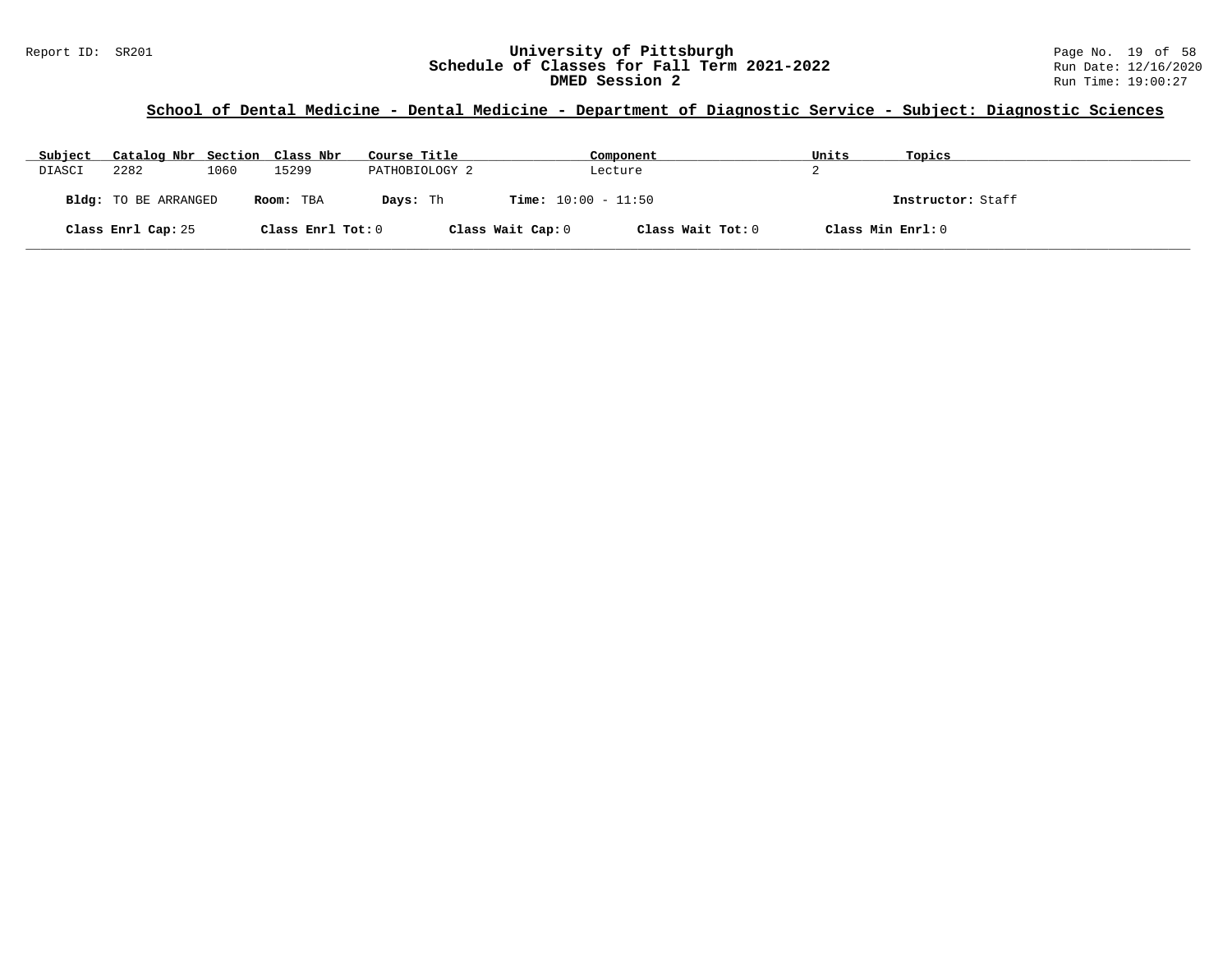#### Report ID: SR201 **1988 Mage 10: SR201 University of Pittsburgh** Page No. 20 of 58<br>**Schedule of Classes for Fall Term 2021-2022** 2011 Page No. 20 of 58 **Schedule of Classes for Fall Term 2021-2022** Run Date: 12/16/2020 **DMED Session 2** Run Time: 19:00:27

| Subject    | Catalog Nbr Section Class Nbr |      |                    | Course Title                             | Component         | Units             | Topics                            |
|------------|-------------------------------|------|--------------------|------------------------------------------|-------------------|-------------------|-----------------------------------|
| <b>ODO</b> | 2171                          | 1030 | 12519              | EVIDENCE BASED CARE 1                    | Seminar           | 0.5               |                                   |
|            | Bldg: Salk Annex              |      | <b>Room:</b> 02173 | <b>Time:</b> $08:00 - 08:50$<br>Days: Tu |                   |                   | Instructor: Petrone, Joseph F. A. |
|            | Class Enrl Cap: 20            |      | Class Enrl Tot: 0  | Class Wait Cap: 0                        | Class Wait Tot: 0 | Class Min Enrl: 0 |                                   |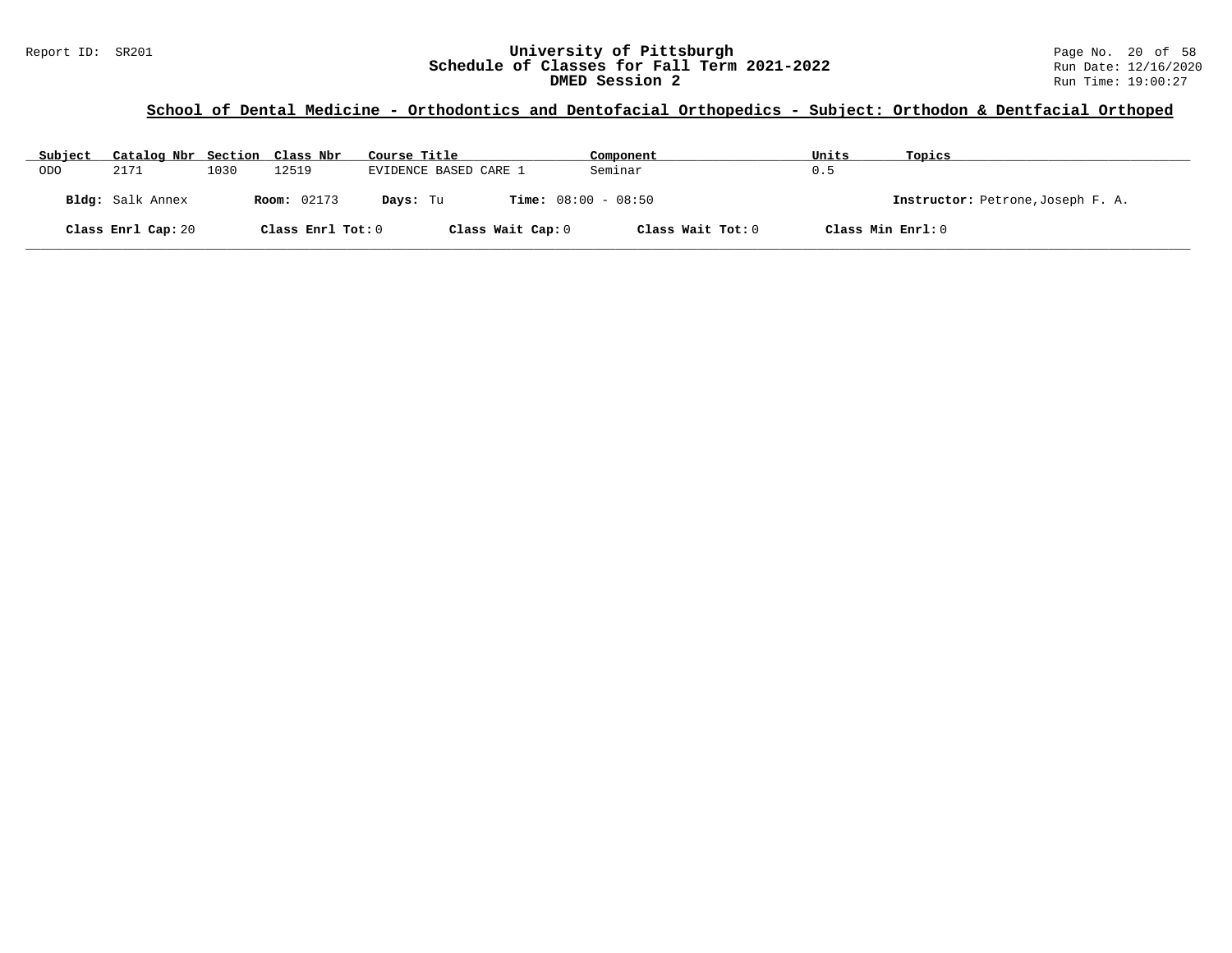#### Report ID: SR201 **University of Pittsburgh** Page No. 21 of 58 **Schedule of Classes for Fall Term 2021-2022** Run Date: 12/16/2020 **Graduate DMED Term Run Time: 19:00:27**

## **School of Dental Medicine - School of Dental Medicine - Subject: Dental Medicine**

| Subject | Catalog Nbr                           |      | Section Class Nbr                | Course Title                   | Component                                           | Units | Topics                                                   |
|---------|---------------------------------------|------|----------------------------------|--------------------------------|-----------------------------------------------------|-------|----------------------------------------------------------|
| DENT    | 5317                                  | 1010 | 26792                            | SUCCESSFUL PRACTICE MNGMT 1    | Clinical                                            |       |                                                          |
|         | Bldg: Salk Hall<br>Class Enrl Cap: 85 |      | Room: TBA<br>Class Enrl Tot: $0$ | Days: TBA<br>Class Wait Cap: 0 | <b>Time:</b> $00:00 - 00:00$<br>Class Wait $Tot: 0$ |       | Instructor: Grafton, Sarah Essek<br>$Class Min Ernst: 0$ |
|         |                                       |      |                                  |                                |                                                     |       |                                                          |
| DENT    | 5417                                  | 1010 | 26793                            | SUCCESSFUL PRACTICE MNGMT 4    | Clinical                                            |       |                                                          |
|         | Bldg: Salk Hall                       |      | Room: TBA                        | Days: TBA                      | <b>Time:</b> $00:00 - 00:00$                        |       | Instructor: Grafton, Sarah Essek                         |
|         | Class Enrl Cap: 85                    |      | Class Enrl Tot: $0$              | Class Wait Cap: 0              | Class Wait Tot: $0$                                 |       | Class Min Enrl: 0                                        |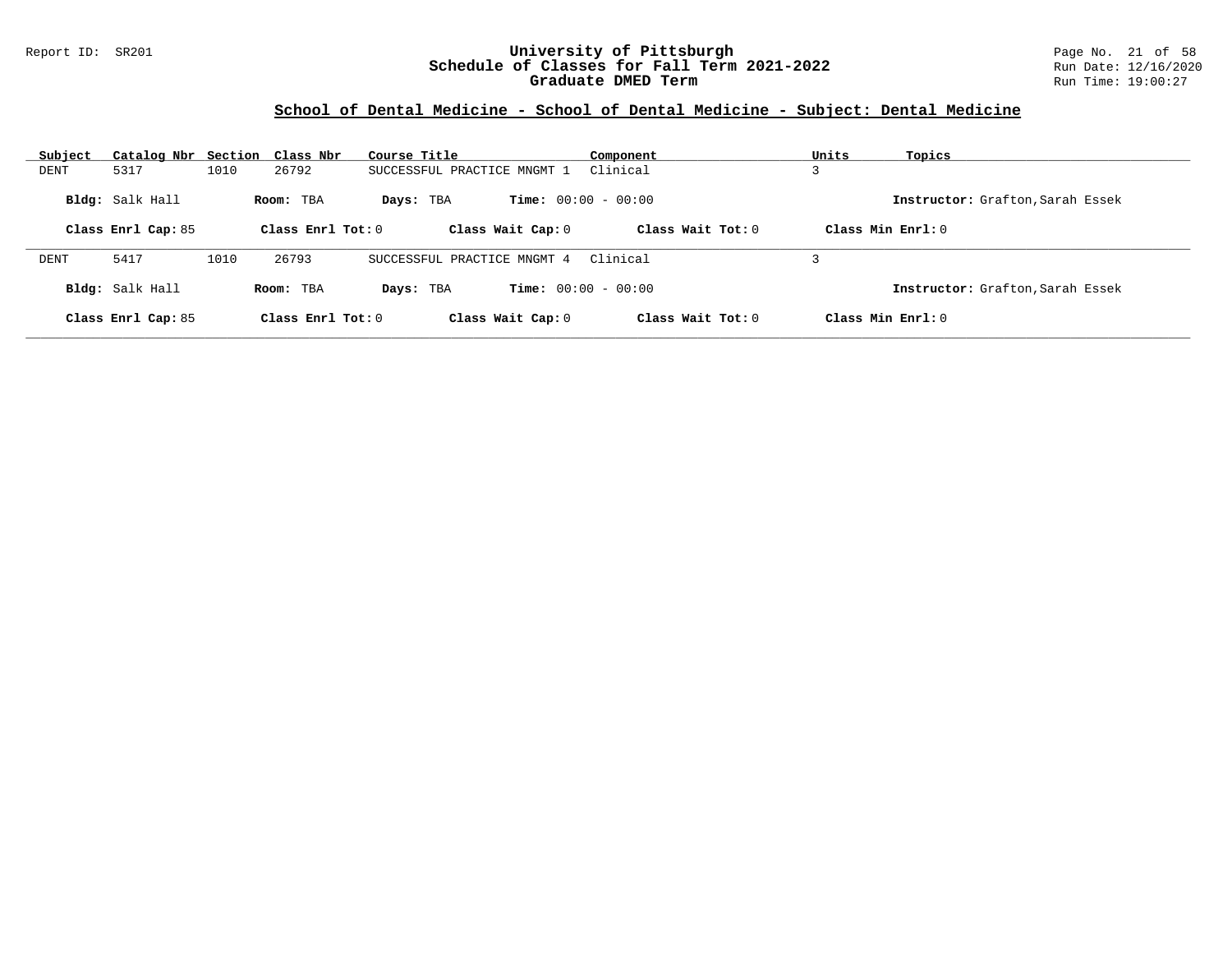#### Report ID: SR201 **1988 Construment Superversity of Pittsburgh** Page No. 22 of 58<br>**Schedule of Classes for Fall Term 2021-2022** 2011 Page No. 22 of 58 **Schedule of Classes for Fall Term 2021-2022** Run Date: 12/16/202<br>**Graduate DMED Term** 2021-2022 Run Time: 19:00:27 **Graduate DMED Term**

### **School of Dental Medicine - School of Dental Medicine - Subject: Cross-Disciplinary Dental Ed**

| Catalog Nbr Section Class Nbr<br>Subject | Course Title                                                                                   | Component                 | Units<br>Topics                  |
|------------------------------------------|------------------------------------------------------------------------------------------------|---------------------------|----------------------------------|
| <b>DMED</b><br>5112<br>1010              | 27090<br>PRNCPLS PROF PRACT                                                                    | 2<br>Lecture              |                                  |
| Bldg: TO BE ARRANGED                     | Time: $13:00 - 14:50$<br>Room: TBA<br>Days: F                                                  |                           | Instructor: Grafton, Sarah Essek |
|                                          |                                                                                                |                           | Nerone, Robert A                 |
| Class Enrl Cap: 80                       | Class Enrl Tot: 0<br>Class Wait Cap: 0                                                         | Class Wait Tot: 0         | Class Min Enrl: 0                |
| 5212<br>1100<br>DMED                     | 28872<br>APPLCTNS PROF PRACT 1                                                                 | 2<br>Lecture              |                                  |
| Bldg: TO BE ARRANGED                     | Days: TBA<br>$Time: 00:00 - 00:00$<br>Room: TBA                                                |                           | Instructor: Nerone, Robert A     |
|                                          |                                                                                                |                           | Grafton, Sarah Essek             |
| Class Enrl Cap: 80                       | Class Enrl Tot: 0<br>Class Wait Cap: 0                                                         | Class Wait Tot: 0         | Class Min Enrl: 0                |
| 1100<br>5110<br>DMED                     | 27085<br>FDS OF PERSON-CENTERED CARE                                                           | $\overline{3}$<br>Lecture |                                  |
| Bldg: TBA                                | Room: TBA<br>Time: $08:00 - 09:50$<br>Days: Th                                                 |                           | Instructor: Markovic, Nina       |
|                                          |                                                                                                |                           | Zier, Yvonne D                   |
| Bldg: TBA                                | Time: $13:00 - 14:50$<br>Room: TBA<br>Days: Tu                                                 |                           | Instructor: Markovic, Nina       |
|                                          |                                                                                                |                           | Zier, Yvonne D                   |
| Bldg: TBA                                | Room: TBA<br>Days: M<br><b>Time:</b> $08:00 - 09:50$                                           |                           | Instructor: Markovic, Nina       |
|                                          |                                                                                                |                           | Zier, Yvonne D                   |
| Class Enrl Cap: 90                       | Class Enrl Tot: 0<br>Class Wait Cap: 0<br>Room Characteristics: PeopleSoft - Scheduled (PS)(1) | Class Wait Tot: 0         | Class Min Enrl: 0                |
| 5113<br>1010<br>DMED                     | 29137<br>FDS PRSN CENTD CRE LAB (BMP) Practicum                                                | $\mathbf{1}$              |                                  |
| Bldg: Salk Hall                          | Days: MTh<br>Time: $08:00 - 09:50$<br><b>Room: 00405</b>                                       |                           | Instructor: Markovic, Nina       |
| Class Enrl Cap: 5                        | Class Enrl Tot: 0<br>Class Wait Cap: 0                                                         | Class Wait Tot: 0         | Class Min Enrl: 0                |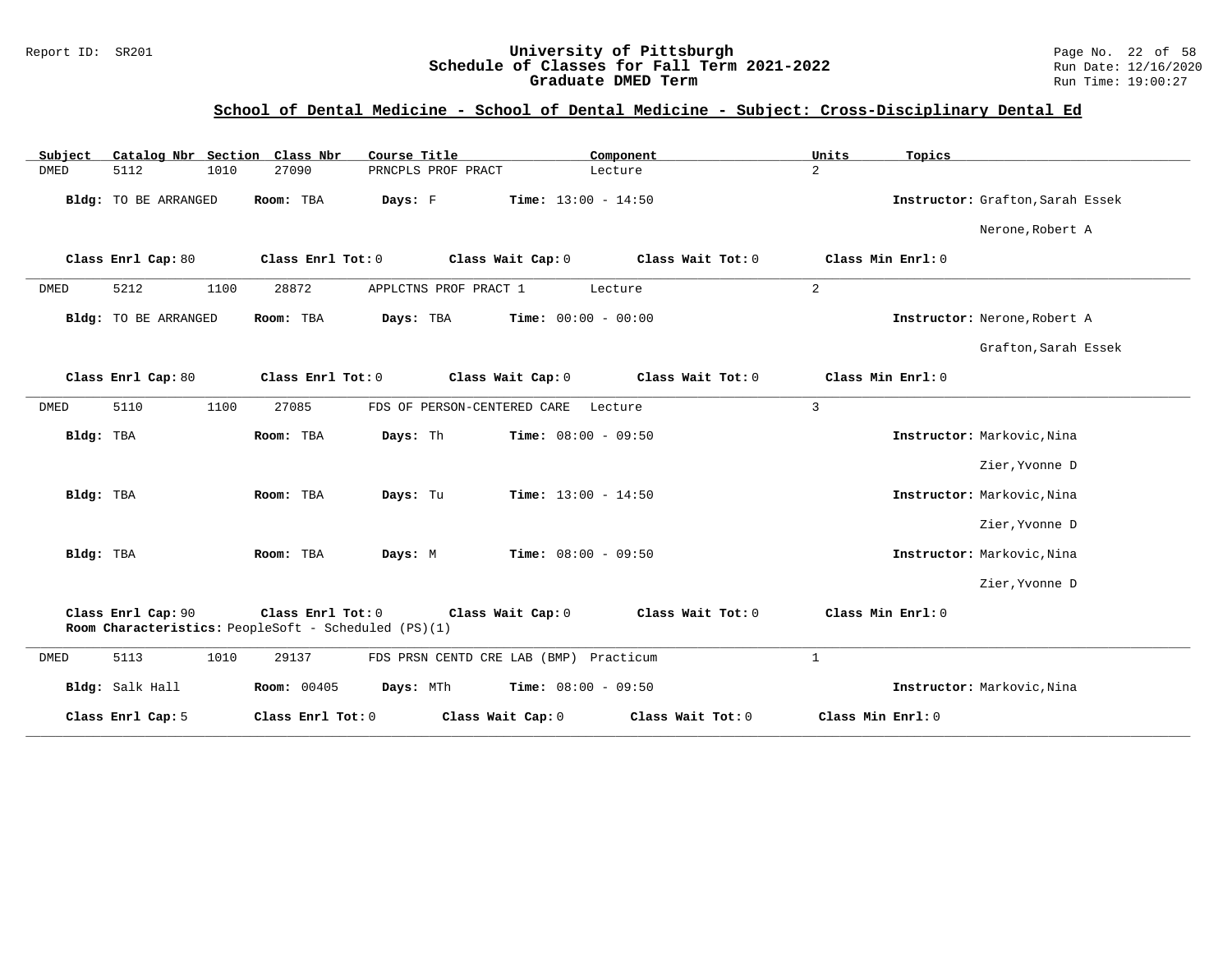#### Report ID: SR201 **1988 Construment Superversity of Pittsburgh** Page No. 23 of 58<br>**Schedule of Classes for Fall Term 2021-2022** 2011 Page No. 23 of 58 **Schedule of Classes for Fall Term 2021-2022** Run Date: 12/16/202<br>**Graduate DMED Term 2021-2022** Run Time: 19:00:27 **Graduate DMED Term**

## **School of Dental Medicine - Office of the Dean, School of Dental Medicine - Subject: FT Diss Study D MED**

| Subject | Catalog Nbr Section Class Nbr |      |                   | Course Title                                        | Component         | Units             | Topics            |
|---------|-------------------------------|------|-------------------|-----------------------------------------------------|-------------------|-------------------|-------------------|
| FTDN    | 0000                          | 1020 | 27127             | FULL-TIME DISSERTATION STUDY Full Time Dissertation |                   |                   |                   |
|         | <b>Bldg:</b> TO BE ARRANGED   |      | Room: TBA         | <b>Time:</b> $00:00 - 00:00$<br>Days: TBA           |                   |                   | Instructor: Staff |
|         | Class Enrl Cap: 5             |      | Class Enrl Tot: 0 | Class Wait Cap: 0                                   | Class Wait Tot: 0 | Class Min Enrl: 0 |                   |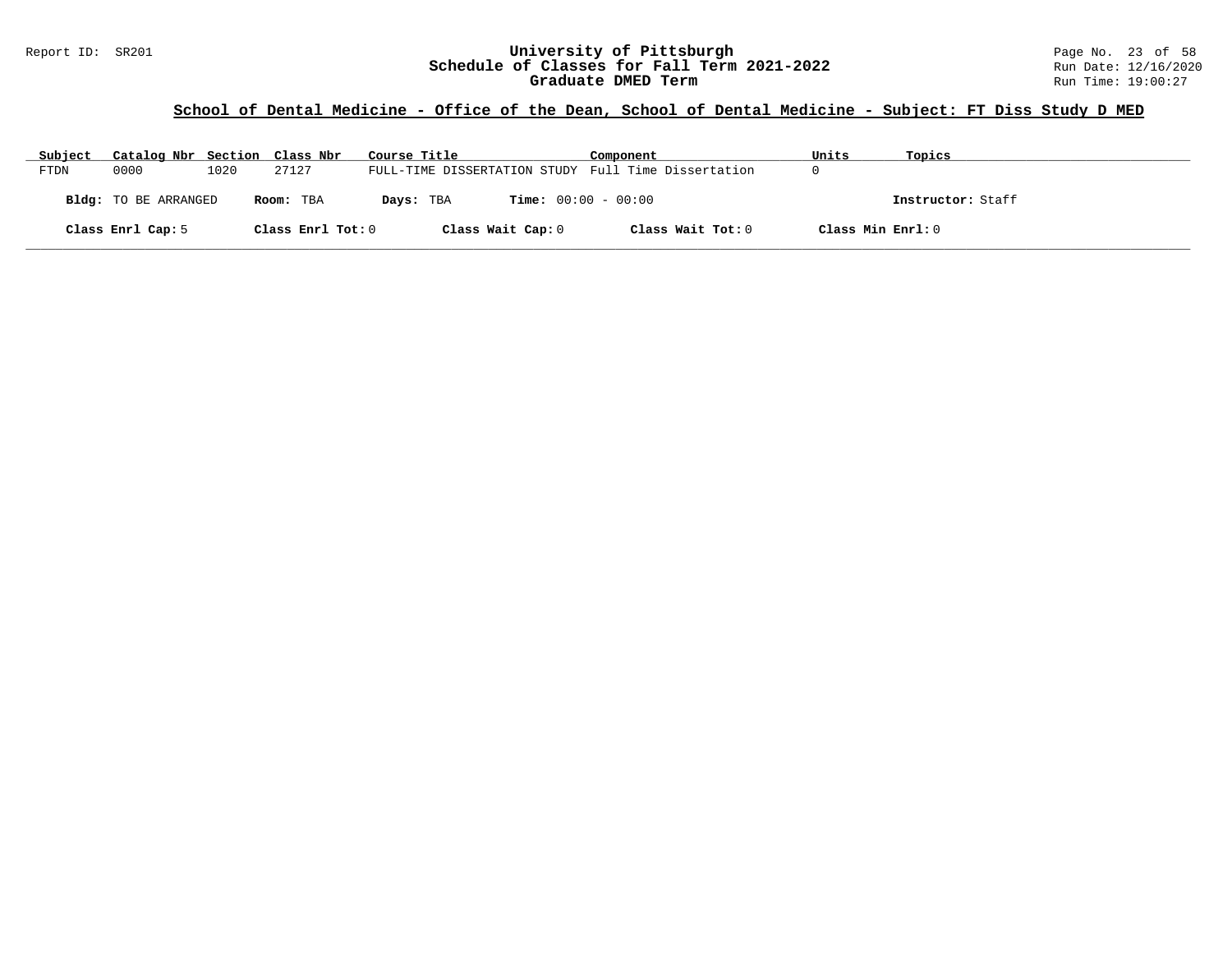#### Report ID: SR201 **1988 Mage 10: SR201 University of Pittsburgh** Page No. 24 of 58<br>**Schedule of Classes for Fall Term 2021-2022** 2011 Page No. 24 of 58 **Schedule of Classes for Fall Term 2021-2022** Run Date: 12/16/202<br>**Graduate DMED Term** 2021-2022 Run Time: 19:00:27 **Graduate DMED Term**

| Subject                     | Catalog Nbr Section Class Nbr<br>Course Title | Component                                                                                                                                                                                                                          | Units<br>Topics                   |
|-----------------------------|-----------------------------------------------|------------------------------------------------------------------------------------------------------------------------------------------------------------------------------------------------------------------------------------|-----------------------------------|
| <b>DENT</b><br>2001<br>1010 | 12467                                         | FULL-TIME GRADUATE DENTAL MEDIDirected Studies                                                                                                                                                                                     | $\Omega$                          |
| Bldg: TO BE ARRANGED        | Room: TBA<br>Days: TBA                        | <b>Time:</b> $00:00 - 00:00$                                                                                                                                                                                                       | Instructor: Petrone, Joseph F. A. |
| Class Enrl Cap: 25          | Class Enrl Tot: 0                             | Class Wait Cap: 0<br>Class Wait Tot: 0                                                                                                                                                                                             | Class Min Enrl: 0                 |
|                             |                                               | <b></b> This class has an additional fee. For more information go to <a <="" href="http://www.registrar.pitt.edu" td=""><td></td></a>                                                                                              |                                   |
|                             |                                               | target="_blank">http://www.registrar.pitt.edu/, and click on Faculty and Staff, then Course and Class.                                                                                                                             |                                   |
| 2019<br>1010<br><b>DENT</b> | 12463<br>GRADUATE PATIENT CARE                | Clinical                                                                                                                                                                                                                           | $\mathbf 0$                       |
| Bldg: TO BE ARRANGED        | Room: TBA<br>Days: TBA                        | Time: $00:00 - 00:00$                                                                                                                                                                                                              | Instructor: Petrone, Joseph F. A. |
| Class Enrl Cap: 50          | Class Enrl Tot: $0$                           | Class Wait Cap: 0<br>Class Wait $Tot: 0$                                                                                                                                                                                           | Class Min $Enrl: 0$               |
|                             |                                               | <b></b> This class has an additional fee. For more information go to <a <="" href="http://www.registrar.pitt.edu" td=""><td></td></a>                                                                                              |                                   |
|                             |                                               | target="_blank">http://www.registrar.pitt.edu/, and click on Faculty and Staff, then Course and Class.                                                                                                                             |                                   |
| 2202<br>1010<br>DENT        | 12531<br><b>MASTERS RESEARCH 2</b>            | Thesis Research                                                                                                                                                                                                                    | $1 - 3$                           |
| Bldg: TO BE ARRANGED        | Room: TBA<br>Days: TBA                        | <b>Time:</b> $00:00 - 00:00$                                                                                                                                                                                                       | Instructor: Petrone, Joseph F. A. |
| Class Enrl Cap: 10          | Class Enrl Tot: 0                             | Class Wait Cap: 0<br>Class Wait Tot: 0                                                                                                                                                                                             | Class Min Enrl: 0                 |
| 2205<br>1010<br>DENT        | 12532<br><b>MASTERS RESEARCH 5</b>            | Thesis Research                                                                                                                                                                                                                    | $1 - 3$                           |
| Bldg: TO BE ARRANGED        | Room: TBA<br>Days: TBA                        | Time: $00:00 - 00:00$                                                                                                                                                                                                              | Instructor: Petrone, Joseph F. A. |
| Class Enrl Cap: 10          | Class Enrl Tot: 0                             | Class Wait Cap: 0<br>Class Wait Tot: 0                                                                                                                                                                                             | Class Min Enrl: 0                 |
| 5000<br>1030<br>DENT        | 12544<br>FULL-TIME DENT MED STUDY             | Directed Studies                                                                                                                                                                                                                   | $\Omega$                          |
| Bldg: TO BE ARRANGED        | Room: TBA<br>Days: TBA                        | <b>Time:</b> $00:00 - 00:00$                                                                                                                                                                                                       | Instructor: O'Donnell, Jean A     |
| Class Enrl Cap: 85          | Class Enrl Tot: 0                             | Class Wait Cap: 0<br>Class Wait Tot: 0                                                                                                                                                                                             | Class Min Enrl: 0                 |
|                             |                                               | <b></b> This class has an additional fee. For more information go to <a <br="" href="http://www.registrar.pitt.edu">target="_blank"&gt;http://www.registrar.pitt.edu/</a> , and click on Faculty and Staff, then Course and Class. |                                   |
| 5118<br>1040<br><b>DENT</b> | 22150                                         | OUALITIES OF A GEN DENTIST 1 Clinical                                                                                                                                                                                              | $\mathbf{1}$                      |
| Bldg: TO BE ARRANGED        | Room: TBA<br>Days: TBA                        | <b>Time:</b> $00:00 - 00:00$                                                                                                                                                                                                       | Instructor: Oakley, Marnie        |
|                             |                                               |                                                                                                                                                                                                                                    | O'Donnell, Jean A                 |
| Class Enrl Cap: 90          | Class Enrl Tot: 0                             | Class Wait Cap: 0<br>Class Wait Tot: 0                                                                                                                                                                                             | Class Min Enrl: 0                 |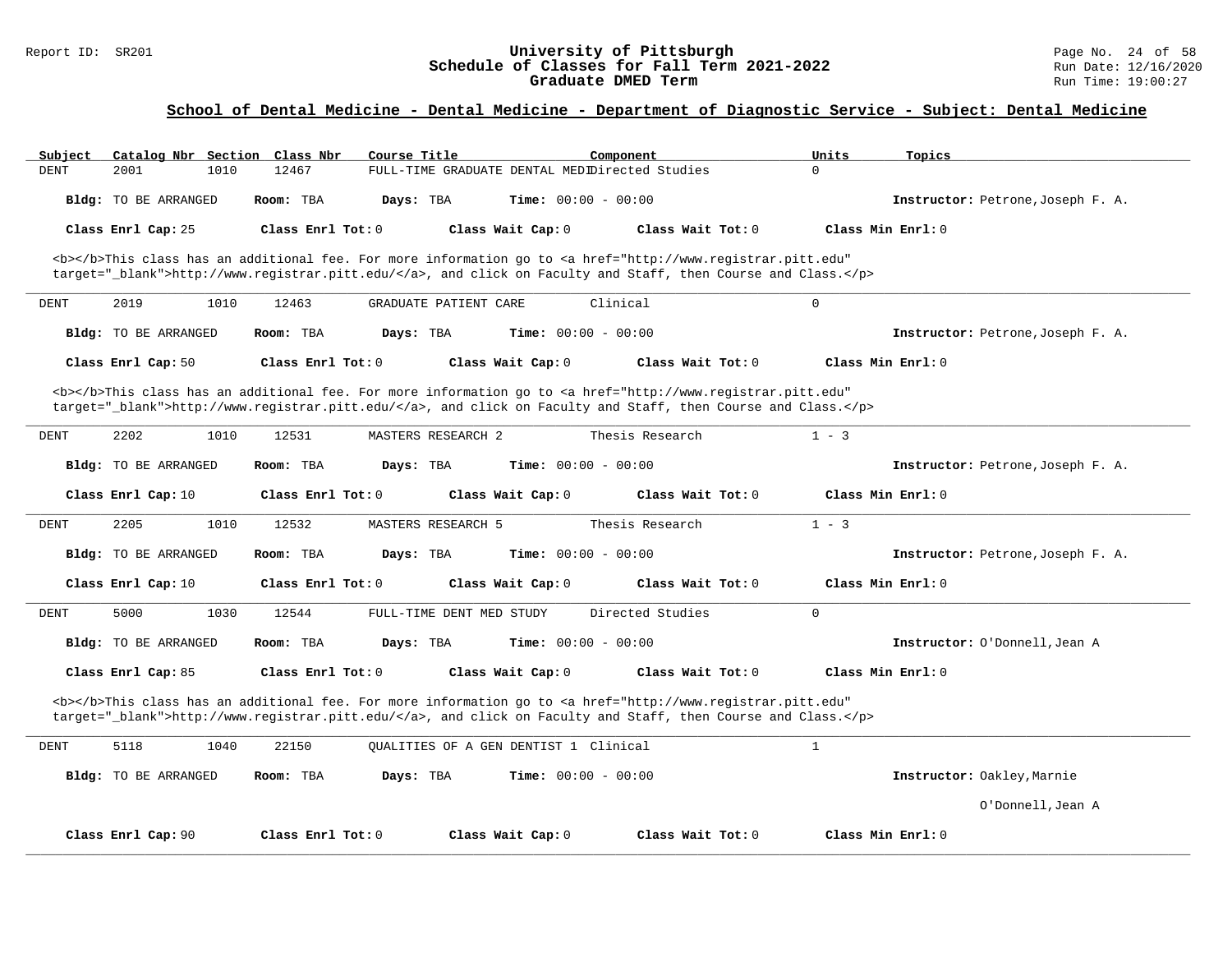#### Report ID: SR201 **1988 Construment Superversity of Pittsburgh** Page No. 25 of 58<br>**Schedule of Classes for Fall Term 2021-2022** 2011 Page No. 25 of 58 **Schedule of Classes for Fall Term 2021-2022** Run Date: 12/16/202<br>**Graduate DMED Term** 2021-2022 Run Time: 19:00:27 **Graduate DMED Term**

| Subject<br>Catalog Nbr Section Class Nbr | Course Title                                           | Component         | Units<br>Topics              |
|------------------------------------------|--------------------------------------------------------|-------------------|------------------------------|
| <b>DENT</b><br>5211<br>1020              | 12510<br>DIAGNOSIS & TREATMNT PLANNG 1 Lecture         |                   | $\mathbf{1}$                 |
| Bldg: TO BE ARRANGED                     | <b>Time:</b> $00:00 - 00:00$<br>Room: TBA<br>Days: TBA |                   | Instructor: Nedwick, Karen A |
|                                          |                                                        |                   | Tisot, Pamela                |
| Class Enrl Cap: 95                       | Class Wait Cap: 0<br>Class Enrl Tot: 0                 | Class Wait Tot: 0 | Class Min Enrl: 0            |
| 5218<br>1040<br><b>DENT</b>              | 22151<br>OUALITIES OF A GEN DENTIST 4 Clinical         |                   | $\mathbf{1}$                 |
| Bldg: TO BE ARRANGED                     | Days: TBA<br>Time: $00:00 - 00:00$<br>Room: TBA        |                   | Instructor: Oakley, Marnie   |
|                                          |                                                        |                   | O'Donnell, Jean A            |
| Class Enrl Cap: 90                       | Class Enrl Tot: 0<br>Class Wait Cap: 0                 | Class Wait Tot: 0 | Class Min Enrl: 0            |
| 5318<br>1060<br>DENT                     | 22152<br>QUALITIES OF A GEN DENTIST 7 Clinical         |                   | $\mathbf{1}$                 |
| Bldg: TO BE ARRANGED                     | Room: TBA<br>Days: TBA<br><b>Time:</b> $00:00 - 00:00$ |                   | Instructor: Oakley, Marnie   |
|                                          |                                                        |                   | O'Donnell, Jean A            |
| Class Enrl Cap: 90                       | Class Enrl Tot: 0<br>Class Wait Cap: 0                 | Class Wait Tot: 0 | Class Min Enrl: 0            |
| 5418<br>1070<br>DENT                     | 22153<br>OUALITIES OF A GEN DENTIST 10 Clinical        |                   | $\mathbf{1}$                 |
| Bldg: TO BE ARRANGED                     | Days: TBA<br><b>Time:</b> $00:00 - 00:00$<br>Room: TBA |                   | Instructor: Oakley, Marnie   |
|                                          |                                                        |                   | O'Donnell, Jean A            |
| Class Enrl Cap: 90                       | Class Enrl Tot: 0<br>Class Wait Cap: 0                 | Class Wait Tot: 0 | Class Min Enrl: 0            |
| 5911<br>1050<br>DENT                     | CLNCL DEN SPEC NEEDS PATIENT Clinical<br>17792         |                   | $\overline{3}$               |
| Bldg: TO BE ARRANGED                     | <b>Time:</b> $00:00 - 00:00$<br>Room: TBA<br>Days: TBA |                   | Instructor: Taiclet, Lynne M |
| Class Enrl Cap: 14                       | Class Wait Cap: 0<br>Class Enrl Tot: 0                 | Class Wait Tot: 0 | Class Min Enrl: 0            |
| 5913<br>1050<br><b>DENT</b>              | 23313<br>EDUCATIONAL ADMINISTRATION                    | Independent Study | $1 - 3$                      |
| Bldg: TO BE ARRANGED                     | Days: TBA<br><b>Time:</b> $00:00 - 00:00$<br>Room: TBA |                   | Instructor: Horvath, Zsuzsa  |
| Class Enrl Cap: 35                       | Class Enrl Tot: 0<br>Class Wait Cap: 0                 | Class Wait Tot: 0 | Class Min Enrl: 0            |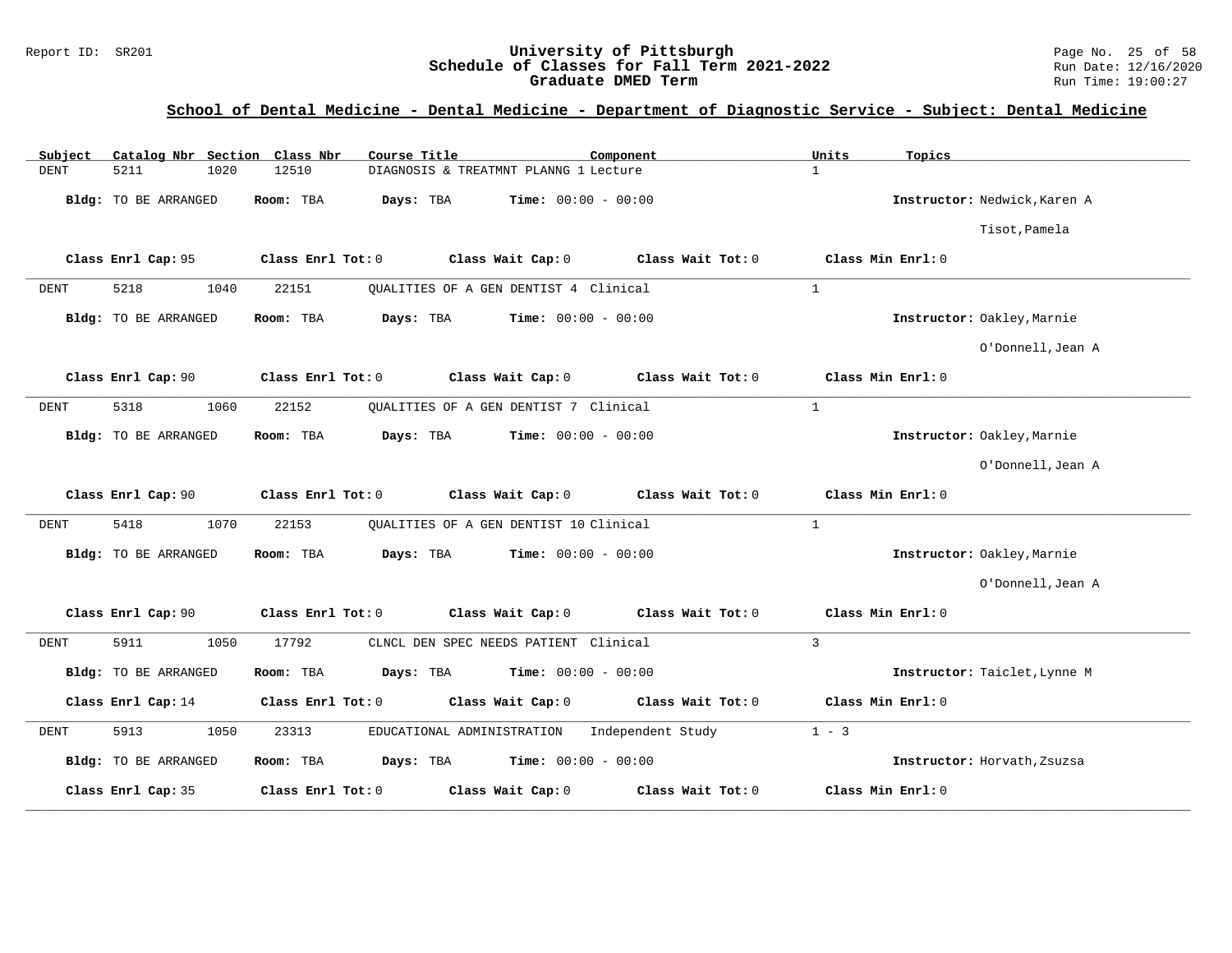#### Report ID: SR201 **1988 Construment Superversity of Pittsburgh** Page No. 26 of 58<br>**Schedule of Classes for Fall Term 2021-2022** 2011 Page No. 26 of 58 **Schedule of Classes for Fall Term 2021-2022** Run Date: 12/16/202<br>**Graduate DMED Term** 2021-2022 Run Time: 19:00:27 **Graduate DMED Term**

| Catalog Nbr Section Class Nbr<br>Subject | Course Title<br>Component                                   | Units<br>Topics                        |
|------------------------------------------|-------------------------------------------------------------|----------------------------------------|
| <b>DENT</b><br>5915<br>1700              | INTRO TO PEER TUTRG IN DENT EDDirected Studies<br>24167     | $\overline{2}$                         |
| Bldg: TO BE ARRANGED                     | Days: TBA<br><b>Time:</b> $00:00 - 00:00$<br>Room: TBA      | Instructor: Wankiiri-Hale, Christine   |
|                                          |                                                             | Horvath, Zsuzsa                        |
| Class Enrl Cap: 15                       | Class Enrl Tot: 0<br>Class Wait Cap: 0<br>Class Wait Tot: 0 | Class Min Enrl: 0                      |
| 5916<br>1500<br>DENT                     | PEER TUTORING IN DENT EDUCATN Independent Study<br>24168    | 1                                      |
| Bldg: TO BE ARRANGED                     | Days: TBA<br>Time: $00:00 - 00:00$<br>Room: TBA             | Instructor: Wankiiri-Hale, Christine   |
|                                          |                                                             | Horvath, Zsuzsa                        |
| Class Enrl Cap: 15                       | Class Wait Cap: 0<br>Class Wait Tot: 0<br>Class Enrl Tot: 0 | Class Min Enrl: 0                      |
| 5917<br>1030<br>DENT                     | 23761<br>ACCEL CLN DEN SPEC NEEDS PATNTClinical             | $\mathbf{3}$                           |
| Bldg: TO BE ARRANGED                     | Time: $00:00 - 00:00$<br>Room: TBA<br>Days: TBA             | Instructor: Taiclet, Lynne M           |
| Class Enrl Cap: 14                       | Class Enrl Tot: 0<br>Class Wait Cap: 0<br>Class Wait Tot: 0 | Class Min Enrl: 0                      |
| 5977<br>1010<br>DENT                     | 21885<br>EDUCL RES DENTAL MEDICINE (R) Independent Study    | $1 - 3$                                |
| Bldg: TO BE ARRANGED                     | <b>Days:</b> TBA <b>Time:</b> $00:00 - 00:00$<br>Room: TBA  | Instructor: Horvath, Zsuzsa            |
| Class Enrl Cap: 35                       | Class Wait Cap: 0<br>Class Wait Tot: 0<br>Class Enrl Tot: 0 | Class Min Enrl: 0                      |
| 5981<br>1200<br>DENT                     | 22985<br>FUNDMS OF TCH: PRIN & METHODS Seminar              | 1.5                                    |
| Bldg: TO BE ARRANGED                     | Room: TBA<br>Days: TBA<br>$Time: 00:00 - 00:00$             | Instructor: Horvath, Zsuzsa            |
| Class Enrl Cap: 35                       | Class Wait Cap: 0<br>Class Enrl Tot: 0<br>Class Wait Tot: 0 | Class Min Enrl: 0                      |
| 5982<br>1200<br>DENT                     | 22986<br>TCH PRACTICUM IN DENTAL EDUC Independent Study     | $1 - 3$                                |
| Bldg: TO BE ARRANGED                     | Days: TBA<br><b>Time:</b> $00:00 - 00:00$<br>Room: TBA      | Instructor: Horvath, Zsuzsa            |
| Class Enrl Cap: 35                       | Class Enrl Tot: 0<br>Class Wait Cap: 0                      | Class Wait Tot: 0<br>Class Min Enrl: 0 |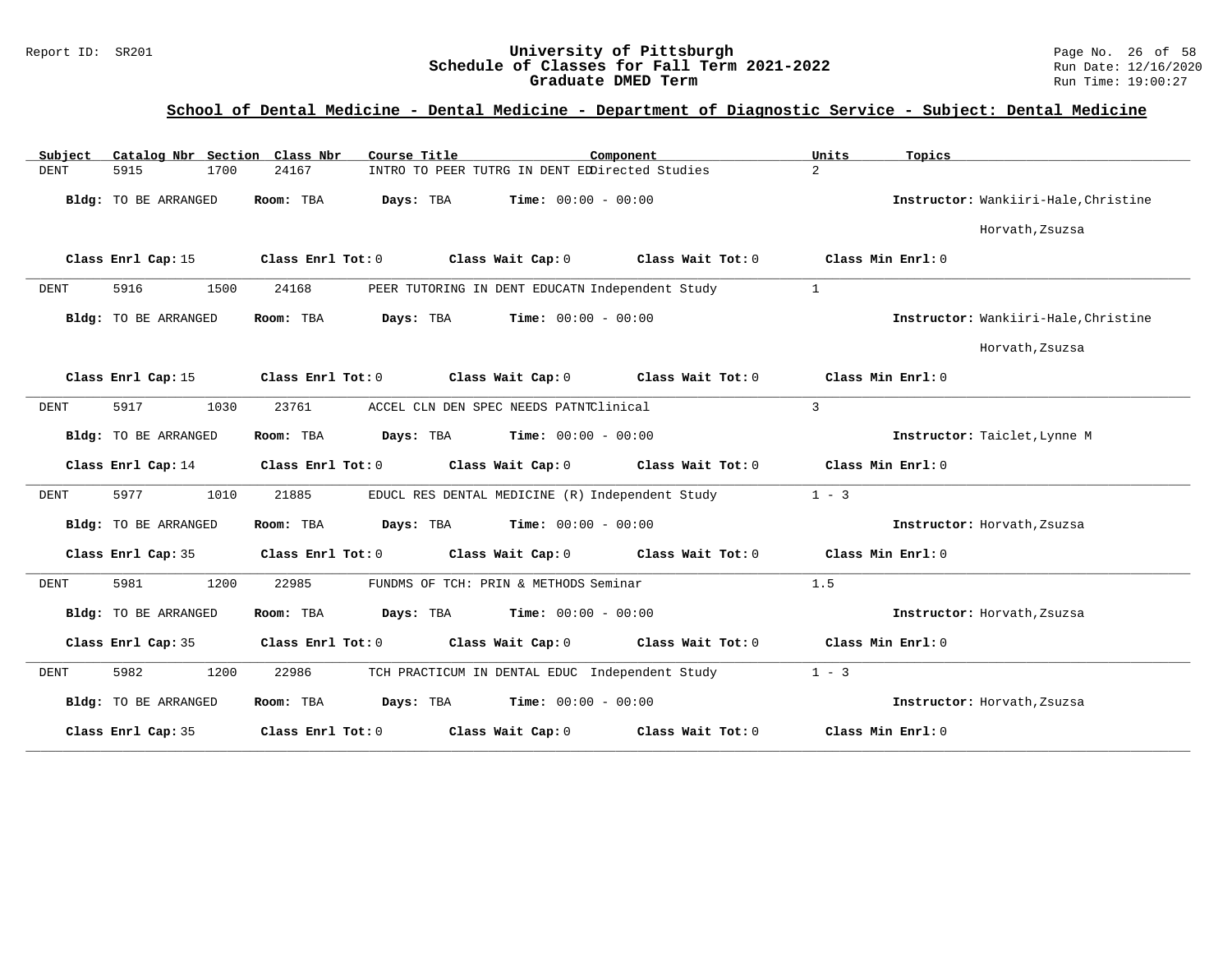#### Report ID: SR201 **1988 Mage 10: SR201 University of Pittsburgh** Page No. 27 of 58<br>**Schedule of Classes for Fall Term 2021-2022** 2011 Page No. 27 of 58 **Schedule of Classes for Fall Term 2021-2022** Run Date: 12/16/202<br>**Graduate DMED Term** 2021-2022 Run Time: 19:00:27 **Graduate DMED Term**

| Catalog Nbr Section Class Nbr<br>Subject | Course Title                                                                                   | Component                           | Units<br>Topics                     |
|------------------------------------------|------------------------------------------------------------------------------------------------|-------------------------------------|-------------------------------------|
| 2142<br>1030<br>DIASCI                   | 12554<br>ADVANCED ORAL PATHOLOGY 2                                                             | Lecture                             | $\mathbf{1}$                        |
| Bldg: Salk Annex                         | Room: TBA<br>Days: Th<br><b>Time:</b> $08:00 - 10:00$                                          |                                     | Instructor: Summersgill, Kurt Fry   |
| Class Enrl Cap: 10                       | Class Enrl Tot: 0<br>Class Wait Cap: 0                                                         | Class Wait Tot: 0                   | Class Min Enrl: 0                   |
| DIASCI<br>5213<br>1100                   | 29033<br>INTRODUCTION TO RADIOLOGY 3 Practicum                                                 |                                     | 0.5                                 |
| Bldg: Salk Hall                          | <b>Room: 00458</b><br>Days: M<br><b>Time:</b> $08:00 - 08:50$                                  |                                     | Instructor: Vijayan, Suvendra       |
| Class Enrl Cap: 90                       | Class Enrl Tot: 0 Class Wait Cap: 0<br>Room Characteristics: PeopleSoft - Scheduled (PS)(1)    | Class Wait Tot: 0                   | Class Min Enrl: 0                   |
| DIASCI<br>5214<br>1100                   | 29021<br>ORAL & MAXILLO PATH & RAD                                                             | Lecture                             | $\overline{2}$                      |
| Bldg: Salk Hall                          | <b>Room: 00458</b><br>Days: W<br><b>Time:</b> $08:00 - 09:50$                                  |                                     | Instructor: Bilodeau, Elizabeth Ann |
|                                          |                                                                                                |                                     | Potluri, Anitha                     |
| Class Enrl Cap: 90                       | Class Enrl Tot: 0<br>Room Characteristics: PeopleSoft - Scheduled (PS)(1)                      | Class Wait Cap: 0 Class Wait Tot: 0 | Class Min Enrl: 0                   |
| DIASCI<br>5320<br>1010                   | MGMNT OF DENTAL EMERGENCIES Lecture<br>12551                                                   |                                     | $\mathbf{1}$                        |
| Bldg: Salk Hall Room: 00402              | <b>Time:</b> $14:00 - 14:50$<br>Days: W                                                        |                                     | Instructor: Levine, Steven C        |
| Class Enrl Cap: 90                       | Class Enrl Tot: 0<br>Class Wait Cap: 0<br>Room Characteristics: PeopleSoft - Scheduled (PS)(1) | Class Wait Tot: 0                   | Class Min Enrl: 0                   |
| 1020<br>DIASCI<br>5900                   | 12539<br>INDEPENDENT STUDY                                                                     | Independent Study                   | $1 - 3$                             |
| Bldg: TO BE ARRANGED                     | Days: TBA<br>Room: TBA                                                                         | <b>Time:</b> $00:00 - 00:00$        | Instructor: Summersgill, Kurt Fry   |
| Class Enrl Cap: 10                       | Class Enrl Tot: 0<br>Class Wait Cap: 0                                                         | Class Wait Tot: 0                   | Class Min Enrl: 0                   |
| 5900<br>1030<br>DIASCI                   | 23725<br>INDEPENDENT STUDY                                                                     | Independent Study                   | $1 - 3$                             |
| Bldg: TO BE ARRANGED                     | Room: TBA<br>Days: TBA                                                                         | <b>Time:</b> $00:00 - 00:00$        | Instructor: Bilodeau, Elizabeth Ann |
| Class Enrl Cap: 35                       | Class Enrl Tot: 0<br>Class Wait Cap: 0                                                         | Class Wait Tot: 0                   | Class Min Enrl: 0                   |
| 5900<br>1040<br>DIASCI                   | 24154<br>INDEPENDENT STUDY                                                                     | Independent Study                   | $1 - 3$                             |
| Bldg: TO BE ARRANGED                     | Days: TBA<br>Room: TBA                                                                         | <b>Time:</b> $00:00 - 00:00$        | Instructor: Guggenheimer, James     |
| Class Enrl Cap: 5                        | Class Enrl Tot: 0<br>Class Wait Cap: 0                                                         | Class Wait Tot: 0                   | Class Min Enrl: 0                   |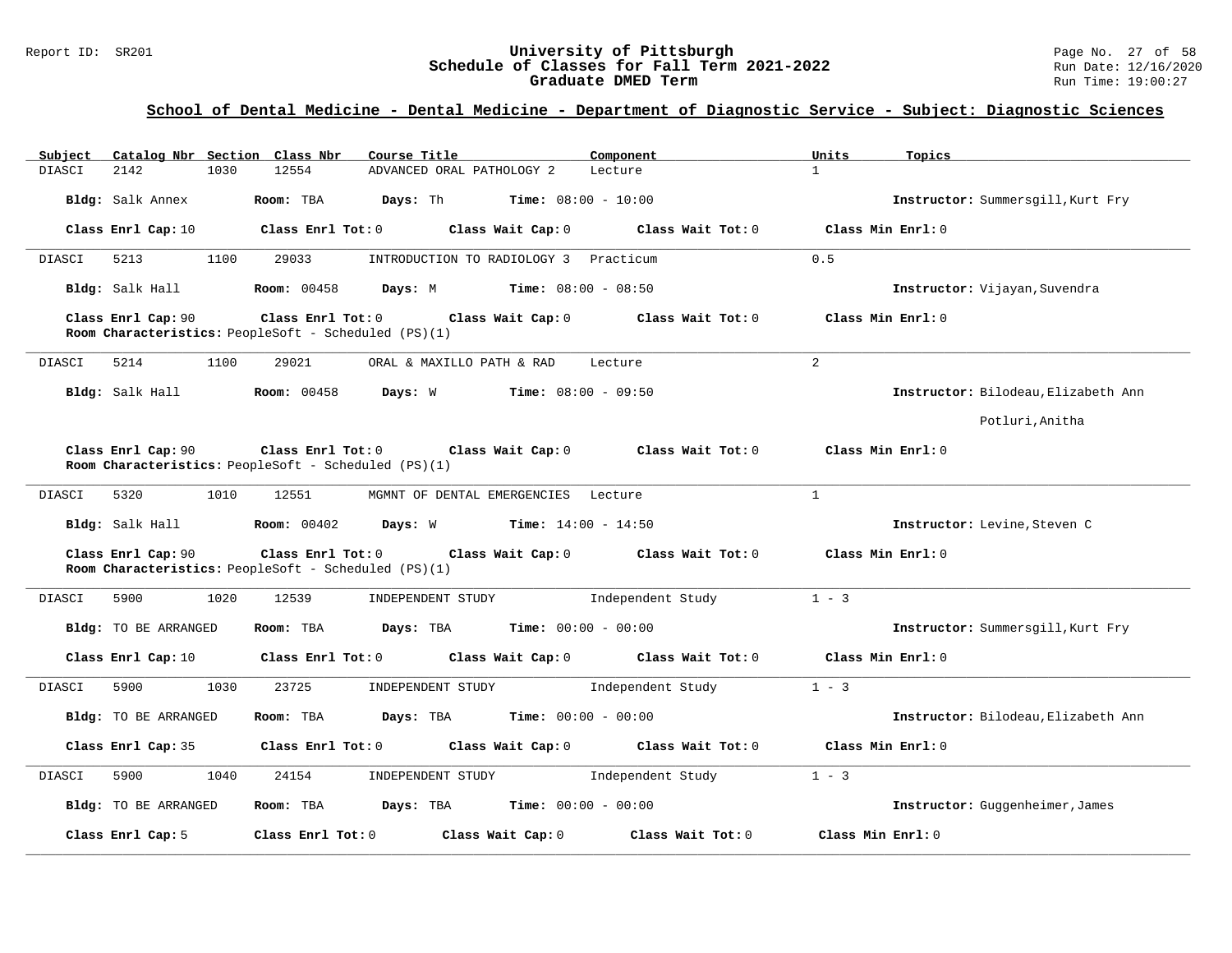#### Report ID: SR201 **1988 Constrained Building Constrained Building Constrained Building Page No. 28 of 58**<br>**Schedule of Classes for Fall Term 2021-2022** 1998 Run Date: 12/16/2020 **Schedule of Classes for Fall Term 2021-2022** Run Date: 12/16/202<br>**Graduate DMED Term** 2021-2022 Run Time: 19:00:27 **Graduate DMED Term**

| Subject |                             | Catalog Nbr Section Class Nbr | Course Title               |                                  | Component         | Units             | Topics                            |
|---------|-----------------------------|-------------------------------|----------------------------|----------------------------------|-------------------|-------------------|-----------------------------------|
| DIASCI  | 5911                        | 1030<br>17791                 | DENTAL EMERGENCY SELECTIVE |                                  | Clinical          |                   |                                   |
|         | Bldg: TO BE ARRANGED        | Room: TBA                     | Days: TBA                  | <b>Time:</b> $00:00 - 00:00$     |                   |                   | Instructor: Levine, Steven C      |
|         | Class Enrl Cap: 8           |                               | Class Enrl Tot: 0          | Class Wait Cap: 0                | Class Wait Tot: 0 | Class Min Enrl: 0 |                                   |
| DIASCI  | 5944                        | 1010<br>24898                 | CLN                        | CORRE ORL MAXFCL PATHLGC Seminar |                   |                   |                                   |
|         | <b>Bldg:</b> TO BE ARRANGED | Room: TBA                     | Days: TBA                  | <b>Time:</b> $00:00 - 00:00$     |                   |                   | Instructor: Summersgill, Kurt Fry |
|         |                             |                               |                            |                                  |                   |                   | Bilodeau, Elizabeth Ann           |
|         | Class Enrl Cap: 10          |                               | Class Enrl Tot: 0          | Class Wait Cap: 0                | Class Wait Tot: 0 |                   | Class Min Enrl: 0                 |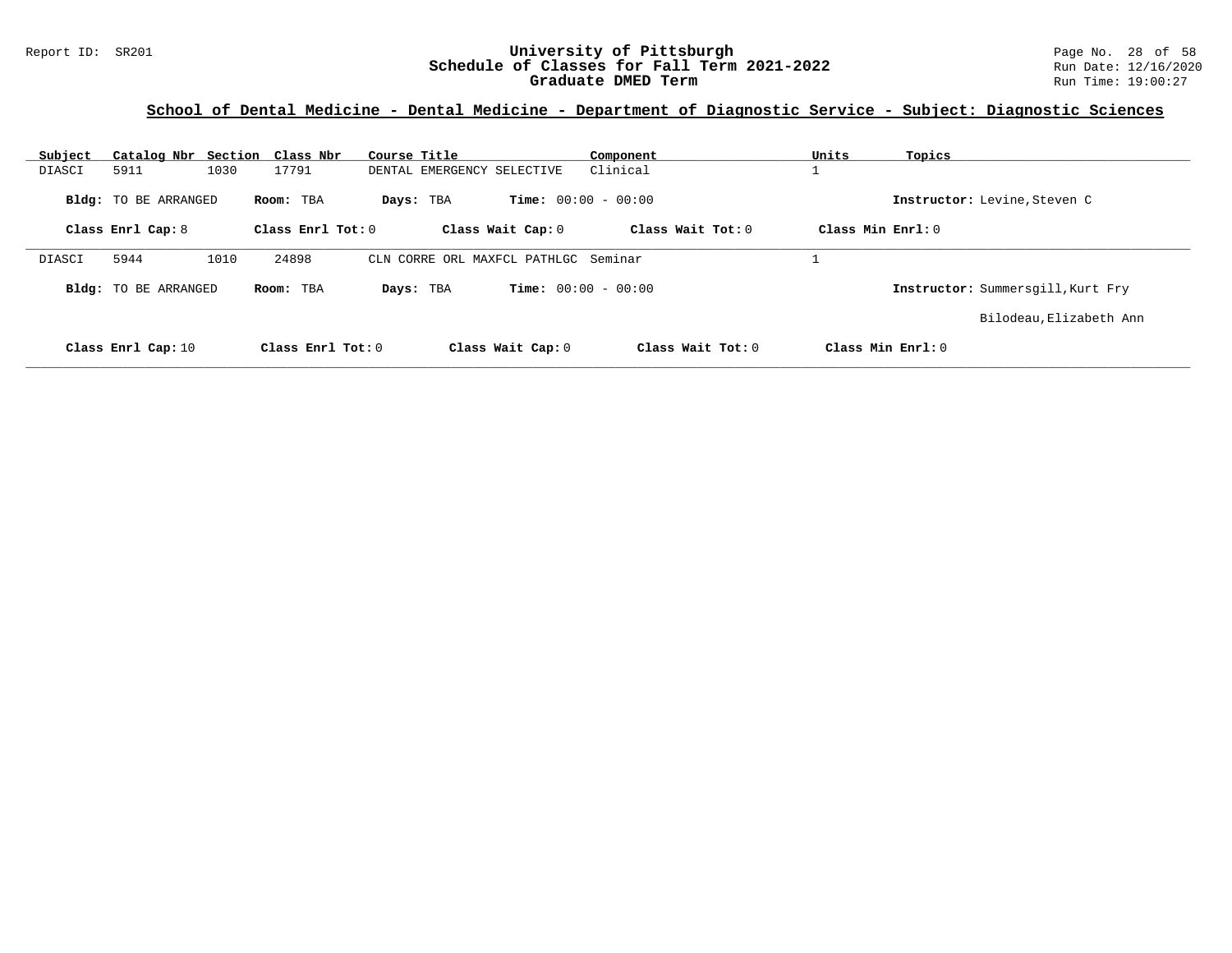#### Report ID: SR201 **University of Pittsburgh** Page No. 29 of 58 **Schedule of Classes for Fall Term 2021-2022** Run Date: 12/16/2020 **Graduate DMED Term Run Time: 19:00:27**

## **School of Dental Medicine - Dental Anesthesiology - Subject: Dental Anesthesiology**

| Subject      | Catalog Nbr Section Class Nbr |      |                                                                           | Course Title                          | Component                    | Units          | Topics                            |
|--------------|-------------------------------|------|---------------------------------------------------------------------------|---------------------------------------|------------------------------|----------------|-----------------------------------|
| <b>DSANE</b> | 2242                          | 1010 | 12478                                                                     | PRINCIPLES OF ANESTHESIA              | Lecture                      | $\overline{a}$ |                                   |
|              | Bldg: Salk Annex              |      | <b>Room: 00G74</b>                                                        | Days: Th                              | <b>Time:</b> $15:30 - 17:00$ |                | Instructor: Cuddy, Michael A      |
|              |                               |      |                                                                           |                                       |                              |                | Cooke, Matthew Robert             |
|              |                               |      |                                                                           |                                       |                              |                | Giovannitti, Joseph A             |
|              |                               |      |                                                                           |                                       |                              |                | Schwartz, Paul J                  |
|              |                               |      |                                                                           |                                       |                              |                | Heinrichs, Edward Paul            |
|              | Class Enrl Cap: 18            |      | Class Enrl Tot: 0<br>Room Characteristics: PeopleSoft - Scheduled (PS)(1) | Class Wait Cap: 0                     | Class Wait Tot: 0            |                | Class Min Enrl: 0                 |
| DSANE        | 2270                          | 1040 | 15351                                                                     | POSDC MODERATE SEDATION 2             | Seminar                      | $\overline{a}$ |                                   |
|              | Bldg: TO BE ARRANGED          |      | Room: TBA                                                                 | Days: Tu                              | <b>Time:</b> $16:00 - 16:55$ |                | Instructor: Cuddy, Michael A      |
|              |                               |      |                                                                           |                                       |                              |                | Heinrichs, Edward Paul            |
|              | Class Enrl Cap: 25            |      | Class Enrl Tot: 0                                                         | Class Wait Cap: 0                     | Class Wait Tot: 0            |                | Class Min Enrl: 0                 |
| DSANE        | 2400                          | 1050 | 15305                                                                     | INTRO ADV ANESTHESIOLOGY 1            | Seminar                      | $\mathbf{1}$   |                                   |
|              | <b>Bldg:</b> TO BE ARRANGED   |      | Room: TBA                                                                 | Days: W                               | Time: $12:00 - 12:55$        |                | Instructor: Boynes, Sean          |
|              | Class Enrl Cap: 25            |      | Class Enrl Tot: 0                                                         | Class Wait Cap: 0                     | Class Wait Tot: 0            |                | Class Min Enrl: 0                 |
| DSANE        | 5311                          | 1070 | 12500                                                                     | PATIENT MGT: ENTERAL SEDATIONLecture  |                              | $\mathbf{1}$   |                                   |
|              | Bldg: Salk Hall               |      | <b>Room: 00355</b>                                                        | Days: F                               | Time: $08:00 - 08:50$        |                | Instructor: Giovannitti, Joseph A |
|              | Class Enrl Cap: 90            |      | Class Enrl Tot: 0<br>Room Characteristics: PeopleSoft - Scheduled (PS)(1) | Class Wait Cap: 0                     | Class Wait Tot: 0            |                | Class Min Enrl: 0                 |
| DSANE        | 5313                          | 1070 | 12506                                                                     | ANES 3: PAIN & ANXIETY CONTROLLecture |                              | $\mathbf{1}$   |                                   |
|              | Bldg: Salk Hall               |      | <b>Room: 00458</b>                                                        | Days: Th                              | Time: $08:00 - 08:50$        |                | Instructor: Laverick, Walter P    |
|              | Class Enrl Cap: 90            |      | Class Enrl Tot: 0<br>Room Characteristics: PeopleSoft - Scheduled (PS)(1) | Class Wait Cap: 0                     | Class Wait Tot: 0            |                | Class Min Enrl: 0                 |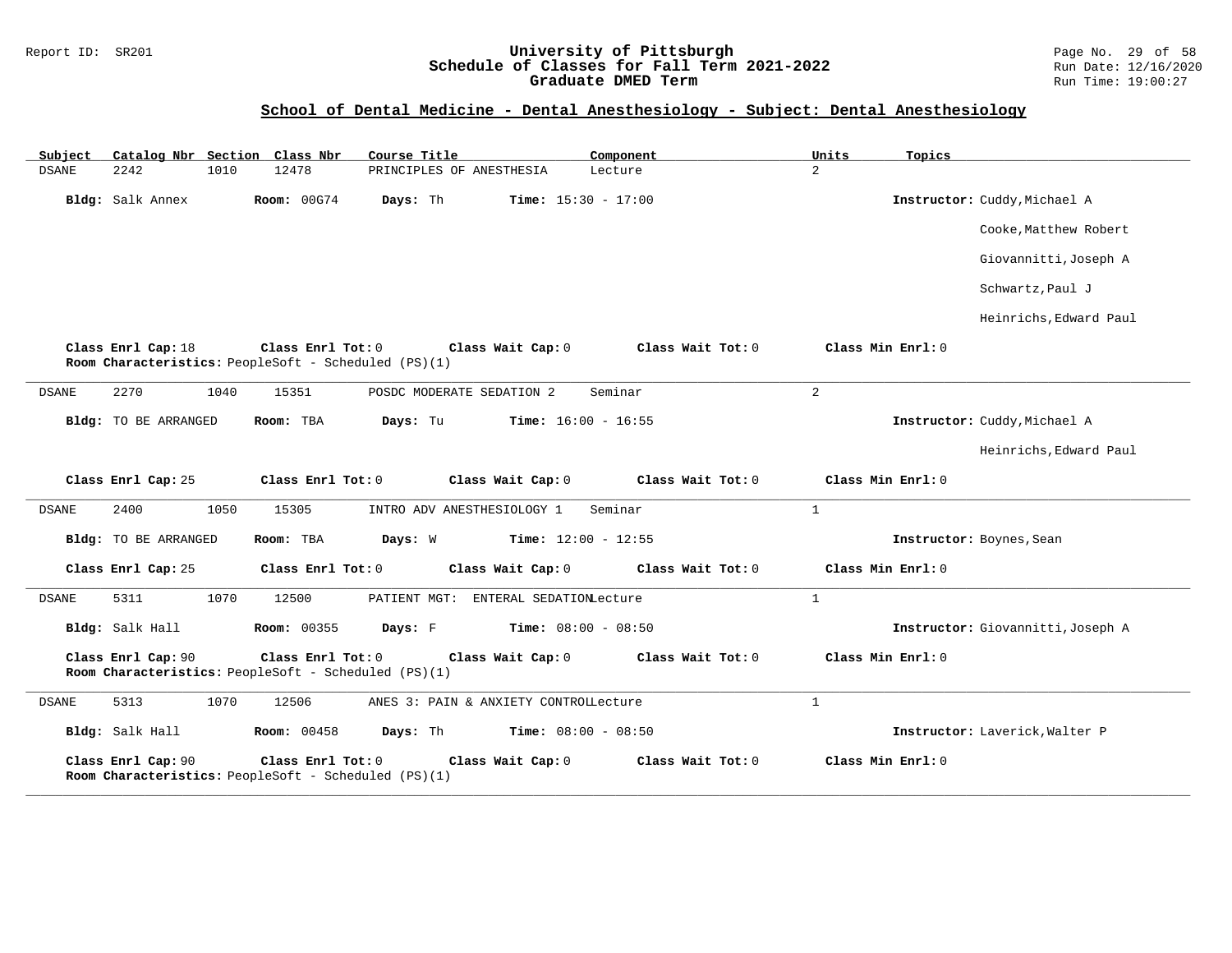#### Report ID: SR201 **University of Pittsburgh** Page No. 30 of 58 **Schedule of Classes for Fall Term 2021-2022** Run Date: 12/16/2020 **Graduate DMED Term Run Time: 19:00:27**

## **School of Dental Medicine - Dental Anesthesiology - Subject: Dental Anesthesiology**

| Catalog Nbr Section Class Nbr<br>Subject | Course Title                                                                                       | Component         | Units<br>Topics                   |
|------------------------------------------|----------------------------------------------------------------------------------------------------|-------------------|-----------------------------------|
| <b>DSANE</b><br>5315<br>1100             | 24021<br>NITROUS OXIDE LAB                                                                         | Practicum         | 0.5                               |
| Bldg: TO BE ARRANGED                     | Room: TBA $Days:$ TBA $Time: 00:00 - 00:00$                                                        |                   | Instructor: Cuddy, Michael A      |
| Class Enrl Cap: 90                       | Class Enrl Tot: 0 $\qquad$ Class Wait Cap: 0 $\qquad$ Class Wait Tot: 0 $\qquad$ Class Min Enrl: 0 |                   |                                   |
| 5900<br>1010<br>DSANE                    | 12442<br>INDEPENDENT STUDY                                                                         | Independent Study | $1 - 3$                           |
| Bldg: TO BE ARRANGED                     | Room: TBA $Days:$ TBA $Time: 00:00 - 00:00$                                                        |                   | Instructor: Cuddy, Michael A      |
| Class Enrl Cap: 5                        | Class Enrl Tot: 0 Class Wait Cap: 0 Class Wait Tot: 0                                              |                   | Class Min Enrl: 0                 |
| 5900<br>1020<br><b>DSANE</b>             | 12541<br>INDEPENDENT STUDY                                                                         | Independent Study | $1 - 3$                           |
| Bldg: TO BE ARRANGED                     | Room: TBA $\rule{1em}{0.15mm}$ Days: TBA $\rule{1.15mm}]{0.15mm}$ Time: $00:00 - 00:00$            |                   | Instructor: Giovannitti, Joseph A |
| Class Enrl Cap: 5                        | Class Enrl Tot: 0 Class Wait Cap: 0 Class Wait Tot: 0                                              |                   | Class Min Enrl: 0                 |
| <b>DSANE</b><br>5900<br>1050             | 18828<br>INDEPENDENT STUDY                                                                         | Independent Study | $1 - 3$                           |
| Bldg: TO BE ARRANGED                     | Room: TBA $Days:$ TBA $Time: 00:00 - 00:00$                                                        |                   | Instructor: Cooke, Matthew Robert |
|                                          | Class Enrl Cap: 35 Class Enrl Tot: 0 Class Wait Cap: 0 Class Wait Tot: 0 Class Min Enrl: 0         |                   |                                   |
| 1010<br><b>DSANE</b><br>5912             | 12507<br>CLINICAL ANESTHESIOLOGY 2 Clinical                                                        |                   | 1                                 |
| Bldg: TO BE ARRANGED                     | Room: TBA $Days:$ TBA $Time: 00:00 - 00:00$                                                        |                   | Instructor: Cuddy, Michael A      |
|                                          | Class Enrl Cap: 18 Class Enrl Tot: 0 Class Wait Cap: 0 Class Wait Tot: 0 Class Min Enrl: 0         |                   |                                   |
| <b>DSANE</b><br>5971<br>1100             | CLINICAL ANESTHESIOLOGY 1 Clinical<br>29386                                                        |                   | 1                                 |
| Bldg: TO BE ARRANGED                     | Room: TBA $Days:$ TBA $Time: 00:00 - 00:00$                                                        |                   | Instructor: Cuddy, Michael A      |
| Class Enrl Cap: 10                       | Class Enrl Tot: O $\qquad$ Class Wait Cap: O $\qquad$ Class Wait Tot: O $\qquad$ Class Min Enrl: O |                   |                                   |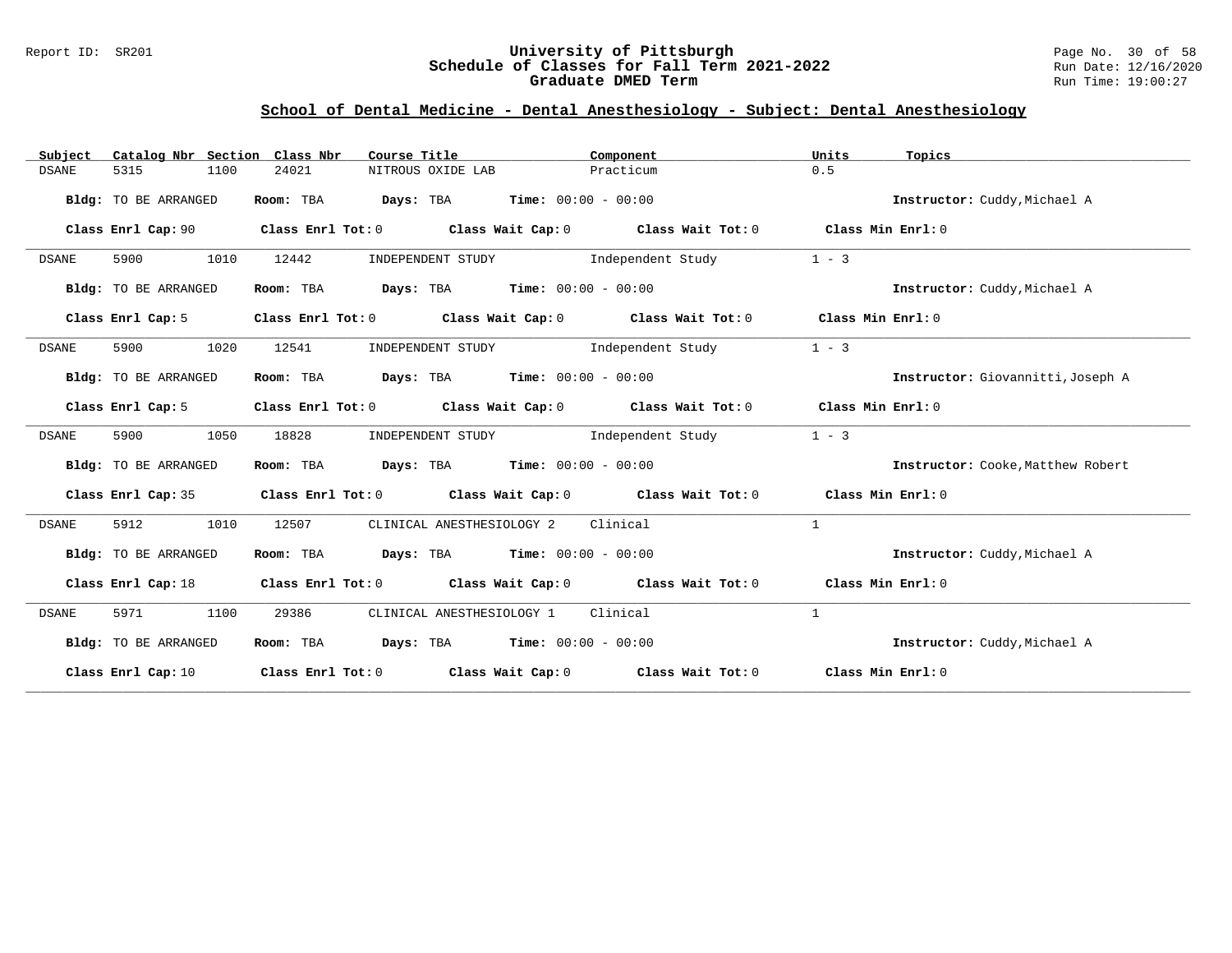#### Report ID: SR201 **University of Pittsburgh University of Pittsburgh** Page No. 31 of 58<br>**Schedule of Classes for Fall Term 2021-2022** Run Date: 12/16/2020 **Schedule of Classes for Fall Term 2021-2022** Run Date: 12/16/202<br>**Graduate DMED Term 2021-2022** Run Time: 19:00:27 **Graduate DMED Term**

| Subject              | Catalog Nbr Section Class Nbr<br>Course Title                                                                                            | Component                              | Units<br>Topics                |  |  |  |  |
|----------------------|------------------------------------------------------------------------------------------------------------------------------------------|----------------------------------------|--------------------------------|--|--|--|--|
| 2160<br>ORBIOL       | 12547<br>SPECIAL TOPICS<br>1010                                                                                                          | Directed Studies                       | $1 - 3$                        |  |  |  |  |
| Bldg: TO BE ARRANGED | Room: TBA<br>Days: TBA                                                                                                                   | Time: $00:00 - 00:00$                  | Instructor: Staff              |  |  |  |  |
| Class Enrl Cap: 25   | Class Enrl Tot: 0                                                                                                                        | Class Wait Cap: 0<br>Class Wait Tot: 0 | Class Min Enrl: 0              |  |  |  |  |
| 3513<br>ORBIOL       | 1010<br>27054                                                                                                                            | MOLECULAR AND CELL BIOLOGY 1 Lecture   | 2                              |  |  |  |  |
| Bldg: Salk Hall      | <b>Room: 00456</b><br>Days: W                                                                                                            | <b>Time:</b> $15:00 - 16:50$           | Instructor: Napierala, Dobrawa |  |  |  |  |
|                      |                                                                                                                                          |                                        | Syed-Picard, Fatima Naz        |  |  |  |  |
| Bldg: Salk Hall      | Room: 00355<br>Days: M                                                                                                                   | <b>Time:</b> $15:00 - 16:50$           | Instructor: Napierala, Dobrawa |  |  |  |  |
|                      |                                                                                                                                          |                                        | Syed-Picard, Fatima Naz        |  |  |  |  |
| Class Enrl Cap: 5    | Class Enrl Tot: 0<br>Room Characteristics: PeopleSoft - Scheduled (PS)(1)                                                                | Class Wait Tot: 0<br>Class Wait Cap: 0 | Class Min Enrl: 0              |  |  |  |  |
| 3514<br>ORBIOL       | 1010<br>27055                                                                                                                            | MOLECULAR AND CELL BIOLOGY 2 Lecture   | 2                              |  |  |  |  |
| Bldg: Salk Hall      | <b>Room:</b> 00456<br>Days: W                                                                                                            | <b>Time:</b> $15:00 - 16:50$           | Instructor: Napierala, Dobrawa |  |  |  |  |
|                      |                                                                                                                                          |                                        | Syed-Picard, Fatima Naz        |  |  |  |  |
| Bldg: Salk Hall      | Room: 00355<br>Days: M                                                                                                                   | <b>Time:</b> $15:00 - 16:50$           | Instructor: Napierala, Dobrawa |  |  |  |  |
|                      |                                                                                                                                          |                                        | Syed-Picard, Fatima Naz        |  |  |  |  |
| Class Enrl Cap: 5    | Class Min Enrl: 0<br>Class Enrl Tot: 0<br>Class Wait Cap: 0<br>Class Wait Tot: 0<br>Room Characteristics: PeopleSoft - Scheduled (PS)(1) |                                        |                                |  |  |  |  |
| 5115<br>ORBIOL       | 1050<br>21097                                                                                                                            | MICROBIAL PHYSLGY & IMMUNOLOGYLecture  | $\overline{3}$                 |  |  |  |  |
| Bldg: Salk Hall      | <b>Room:</b> 00458<br>Days: Th                                                                                                           | Time: $10:00 - 11:50$                  | Instructor: Carlo, Joelle M    |  |  |  |  |
| Bldg: Salk Hall      | <b>Room: 00458</b><br>Days: Tu                                                                                                           | <b>Time:</b> $15:00 - 15:50$           | Instructor: Carlo, Joelle M    |  |  |  |  |
| Class Enrl Cap: 80   | Class Enrl Tot: 0<br>Room Characteristics: PeopleSoft - Scheduled (PS)(1)                                                                | Class Wait Cap: 0<br>Class Wait Tot: 0 | Class Min Enrl: 0              |  |  |  |  |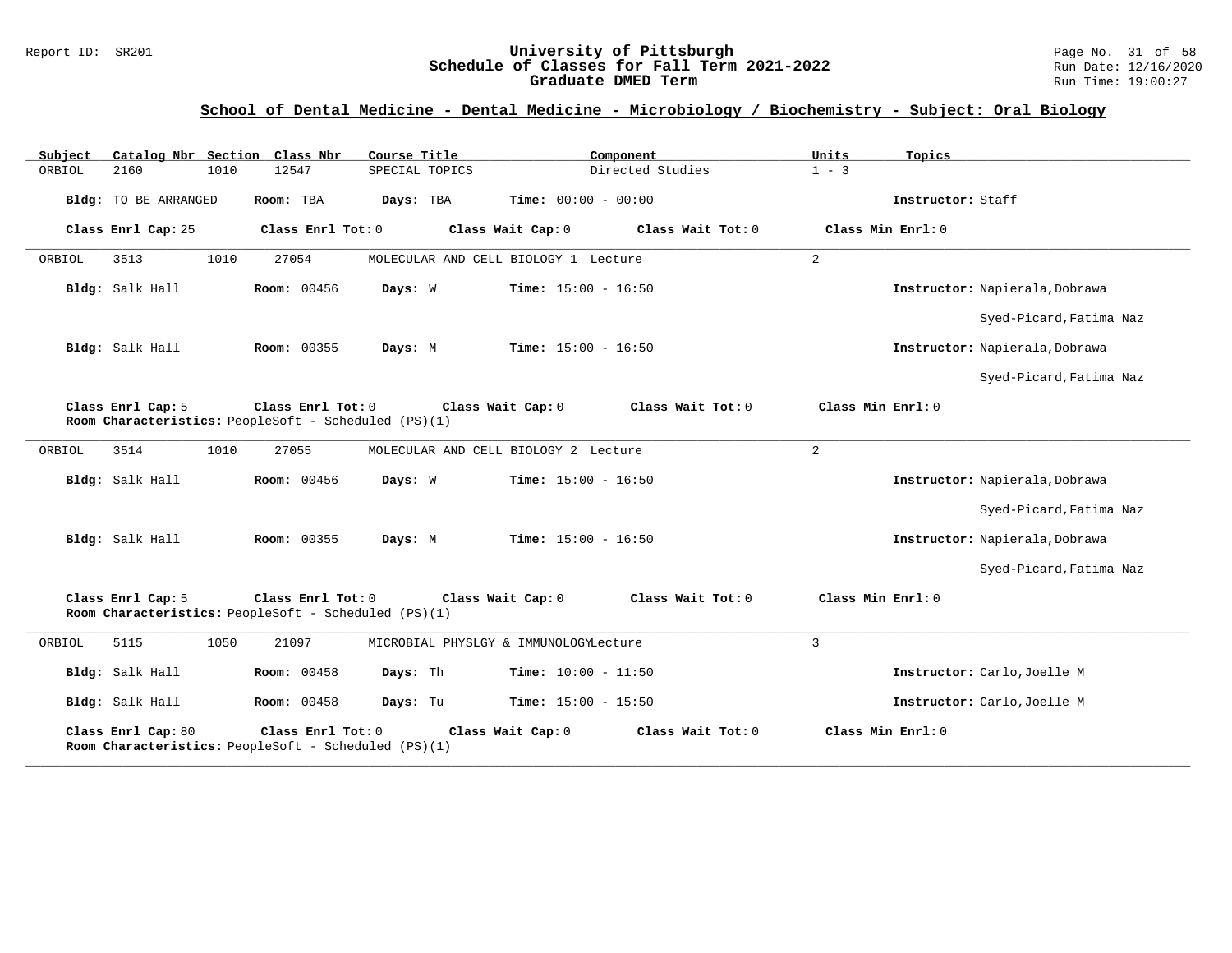#### Report ID: SR201 **1988 Constrained Building Constrained Building Constrained Building Page No. 32 of 58**<br>**Schedule of Classes for Fall Term 2021-2022** 1995 Run Date: 12/16/2020 **Schedule of Classes for Fall Term 2021-2022** Run Date: 12/16/202<br>**Graduate DMED Term 2021-2022** Run Time: 19:00:27 **Graduate DMED Term**

| Subject<br>Catalog Nbr Section Class Nbr                                   |                    | Course Title                         | Component                    | Units<br>Topics   |                                        |
|----------------------------------------------------------------------------|--------------------|--------------------------------------|------------------------------|-------------------|----------------------------------------|
| ORBIOL<br>5116<br>1010                                                     | 27028              | MOLECULAR AND CELL BIOLOGY 1 Lecture |                              | $\overline{2}$    |                                        |
| Bldg: Salk Hall                                                            | <b>Room: 00456</b> | Days: W                              | <b>Time:</b> $15:00 - 16:50$ |                   | Instructor: Napierala, Dobrawa         |
|                                                                            |                    |                                      |                              |                   | Syed-Picard, Fatima Naz                |
| Bldg: Salk Hall                                                            | Room: 00355        | Days: M                              | Time: $15:00 - 16:50$        |                   | Instructor: Napierala, Dobrawa         |
|                                                                            |                    |                                      |                              |                   | Syed-Picard, Fatima Naz                |
| Class Enrl Cap: 85<br>Room Characteristics: PeopleSoft - Scheduled (PS)(1) | Class Enrl Tot: 0  | Class Wait Cap: 0                    | Class Wait Tot: 0            | Class Min Enrl: 0 |                                        |
| 5117<br>1010<br>ORBIOL                                                     | 27027              | MOLECULAR AND CELL BIOLOGY 2 Lecture |                              | 2                 |                                        |
| Bldg: Salk Hall                                                            | <b>Room: 00355</b> | Days: W                              | <b>Time:</b> $15:00 - 16:50$ |                   | Instructor: Napierala, Dobrawa         |
|                                                                            |                    |                                      |                              |                   | Syed-Picard, Fatima Naz                |
| Bldg: TBA                                                                  | Room: TBA          | Days: M                              | <b>Time:</b> $15:00 - 16:50$ |                   | Instructor: Napierala, Dobrawa         |
|                                                                            |                    |                                      |                              |                   | Syed-Picard, Fatima Naz                |
| Class Enrl Cap: 85<br>Room Characteristics: PeopleSoft - Scheduled (PS)(1) | Class Enrl Tot: 0  | Class Wait Cap: 0                    | Class Wait Tot: 0            | Class Min Enrl: 0 |                                        |
| 5118<br>1010<br>ORBIOL                                                     | 27026              | EMBRYOLOGY AND ORAL TISSUES          | Lecture                      | 4                 |                                        |
| Bldg: Salk Hall                                                            | <b>Room: 00456</b> | Days: W                              | <b>Time:</b> $13:00 - 14:50$ |                   | Instructor: Szabo Rogers, Heather Lynn |
|                                                                            |                    |                                      |                              |                   | Beniash, Elia                          |
| Bldg: Salk Hall                                                            | <b>Room: 00458</b> | Days: M                              | <b>Time:</b> $13:00 - 14:50$ |                   | Instructor: Szabo Rogers, Heather Lynn |
|                                                                            |                    |                                      |                              |                   | Beniash, Elia                          |
| Class Enrl Cap: 85<br>Room Characteristics: PeopleSoft - Scheduled (PS)(1) | Class Enrl Tot: 0  | Class Wait Cap: 0                    | Class Wait Tot: 0            | Class Min Enrl: 0 |                                        |
| 5120<br>1020<br>ORBIOL                                                     | 12540              | <b>BODY TISSUES</b>                  | Lecture                      | 2                 |                                        |
| Bldg: Salk Hall                                                            | <b>Room: 00458</b> | Days: Tu                             | <b>Time:</b> $13:00 - 14:50$ |                   | Instructor: Prasad, Joanne Leger       |
| Class Enrl Cap: 90<br>Room Characteristics: PeopleSoft - Scheduled (PS)(1) | Class Enrl Tot: 0  | Class Wait Cap: 0                    | Class Wait Tot: 0            | Class Min Enrl: 0 |                                        |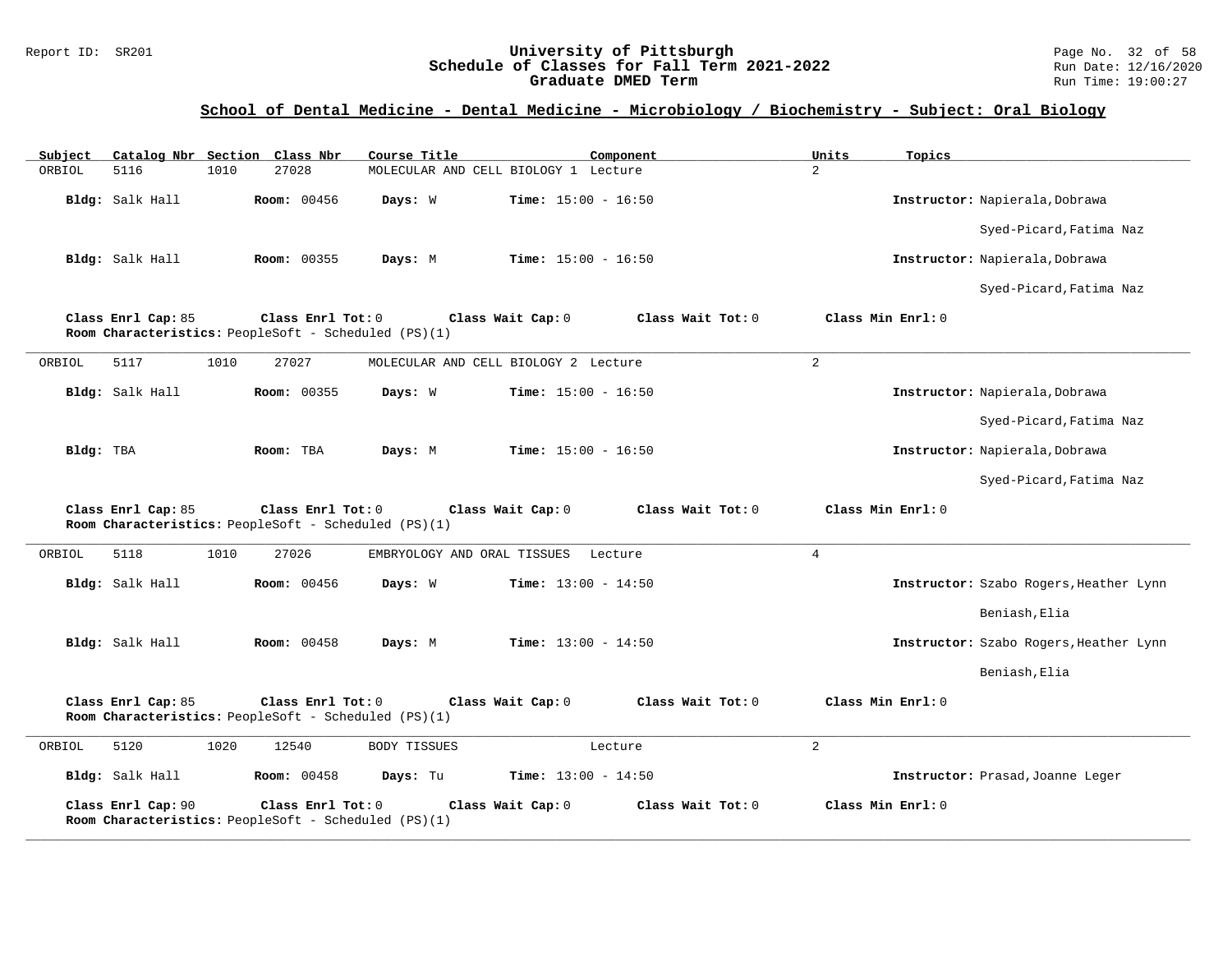#### Report ID: SR201 **1988 Mage 10: SR201 University of Pittsburgh** Page No. 33 of 58<br>**Schedule of Classes for Fall Term 2021-2022** 2011 Page No. 33 of 58 **Schedule of Classes for Fall Term 2021-2022** Run Date: 12/16/202<br>**Graduate DMED Term** 2021-2022 Run Time: 19:00:27 **Graduate DMED Term**

| Catalog Nbr Section Class Nbr<br>Subject | Course Title            | Component                                     | Units<br>Topics                       |
|------------------------------------------|-------------------------|-----------------------------------------------|---------------------------------------|
| 5800<br>1010<br>ORBIOL                   | 27051<br>DIRECTED STUDY | Directed Studies                              | $1 - 3$                               |
| Bldg: Salk Hall                          | Room: TBA<br>Days: TBA  | $Time: 00:00 - 00:00$                         | Instructor: Vieira, Alexandre Rezende |
| Class Enrl Cap: 5                        | Class Enrl Tot: 0       | Class Wait Tot: 0<br>Class Wait Cap: 0        | Class Min Enrl: 0                     |
| 1015<br>ORBIOL<br>5800                   | 27242<br>DIRECTED STUDY | Directed Studies                              | $1 - 3$                               |
| Bldg: TO BE ARRANGED                     | Room: TBA<br>Days: TBA  | $Time: 00:00 - 00:00$                         | Instructor: Weinberg, Seth M          |
| Class Enrl Cap: 5                        | Class Enrl Tot: 0       | Class Wait Cap: 0<br>Class Wait Tot: 0        | Class Min Enrl: 0                     |
| 1020<br>ORBIOL<br>5800                   | 27257<br>DIRECTED STUDY | Directed Studies                              | $1 - 3$                               |
| Bldg: TO BE ARRANGED                     | Room: TBA               | <b>Days:</b> TBA <b>Time:</b> $00:00 - 00:00$ | Instructor: Syed-Picard, Fatima Naz   |
| Class Enrl Cap: 5                        | Class Enrl Tot: 0       | Class Wait Cap: 0<br>Class Wait Tot: 0        | Class Min Enrl: 0                     |
| 5877<br>1100<br>ORBIOL                   | 29871<br>DIRECTED STUDY | Directed Studies                              | $1 - 3$                               |
| Bldg: TO BE ARRANGED                     | Days: TBA<br>Room: TBA  | $Time: 00:00 - 00:00$                         | Instructor: Vieira, Alexandre Rezende |
| Class Enrl Cap: 5                        | Class Enrl Tot: 0       | Class Wait Cap: 0<br>Class Wait Tot: 0        | Class Min Enrl: 0                     |
| 5940<br>1100<br>ORBIOL                   | 24058                   | SURVIVAL SKILS CAREER DENT RESSeminar         | 2                                     |
| Bldg: TO BE ARRANGED                     | Room: TBA<br>Days: TBA  | $Time: 00:00 - 00:00$                         | Instructor: Vieira, Alexandre Rezende |
| Class Enrl Cap: 35                       | Class Enrl Tot: 0       | Class Wait Cap: 0<br>Class Wait Tot: 0        | Class Min $Err1:0$                    |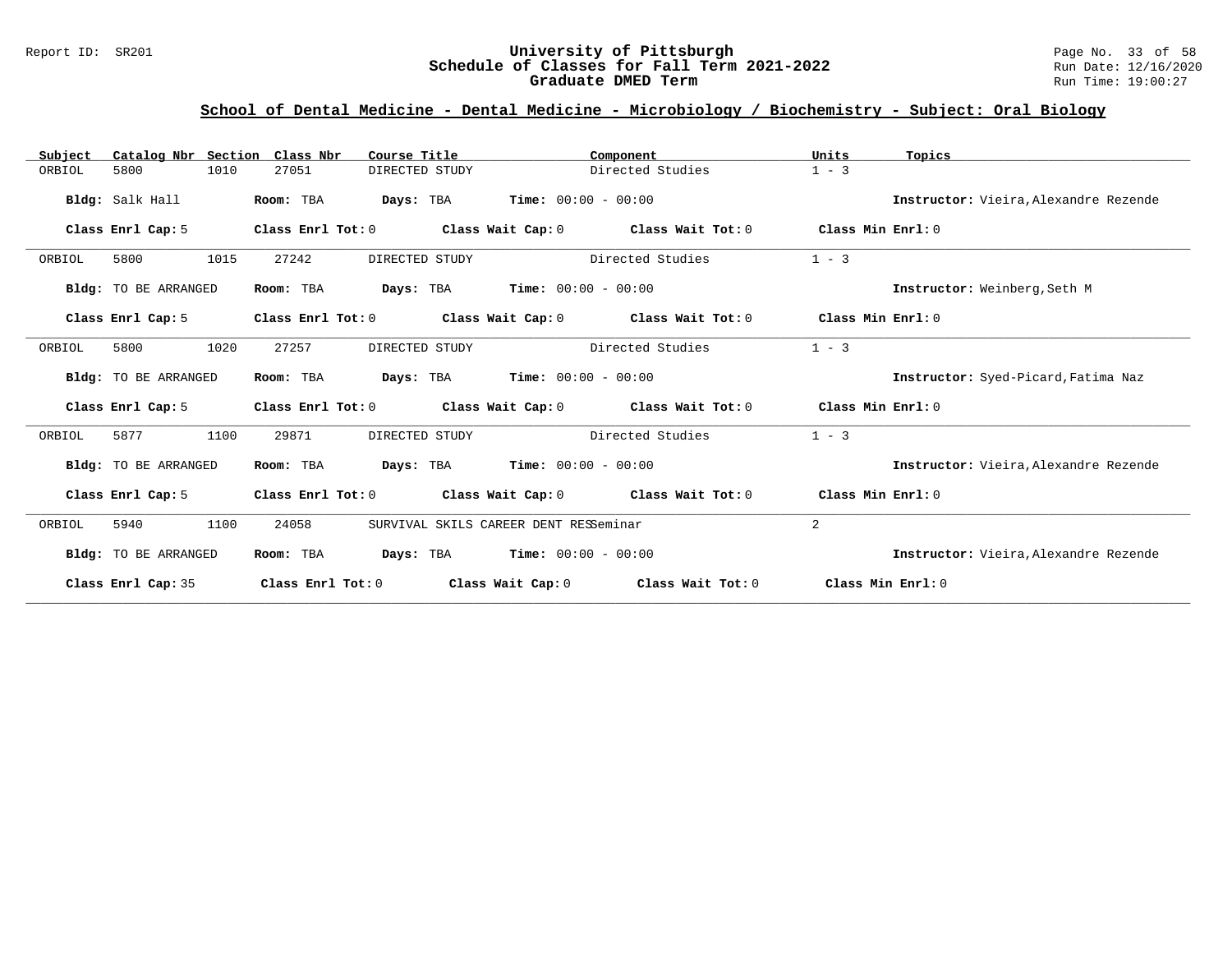#### Report ID: SR201 **1988 Constrained Building Constrained Building Constrained Building Page No. 34 of 58**<br>**Schedule of Classes for Fall Term 2021-2022** 1998 Run Date: 12/16/2020 **Schedule of Classes for Fall Term 2021-2022** Run Date: 12/16/202<br>**Graduate DMED Term 2021-2022** Run Time: 19:00:27 **Graduate DMED Term**

### **School of Dental Medicine - Oral and Maxillofacial Surgery - Subject: Oral and Maxillofacial Surgery**

| Catalog Nbr Section Class Nbr<br>Subject | Course Title                                                                                | Component                                             | Units<br>Topics                     |
|------------------------------------------|---------------------------------------------------------------------------------------------|-------------------------------------------------------|-------------------------------------|
| ORSUR<br>5313<br>1030                    | ORAL SURGERY 3<br>12456                                                                     | Lecture                                               | $\mathbf{1}$                        |
| Bldg: TBA                                | Room: TBA                                                                                   | <b>Days:</b> W <b>Time:</b> $15:00 - 15:50$           | Instructor: Sosovicka, Mark F       |
| Class Enrl Cap: 90                       | Class Enrl Tot: 0 Class Wait Cap: 0<br>Room Characteristics: PeopleSoft - Scheduled (PS)(1) | Class Wait Tot: 0                                     | Class Min Enrl: 0                   |
| 5314<br>1030<br>ORSUR                    | 18259                                                                                       | PHYSICAL DIAGNS & EVALUATION Lecture                  | $\mathbf{1}$                        |
| Bldg: TBA                                | Room: TBA                                                                                   | <b>Days:</b> $W$ <b>Time:</b> $08:00 - 08:50$         | Instructor: Ochs, Mark Wilson       |
| Class Enrl Cap: 90                       | Room Characteristics: PeopleSoft - Scheduled (PS)(1)                                        | Class Enrl Tot: 0 Class Wait Cap: 0 Class Wait Tot: 0 | Class Min Enrl: 0                   |
| 5800<br>1010<br>ORSUR                    | 26910<br>DIRECTED STUDY                                                                     | Directed Studies                                      | $1 - 4$                             |
| Bldg: Salk Hall                          | Room: TBA<br>Days: TBA                                                                      | <b>Time:</b> $00:00 - 00:00$                          | Instructor: Bauer III, Richard Earl |
|                                          |                                                                                             |                                                       | Adlesic. Edward Charles             |
| Class Enrl Cap: 5                        | Class Enrl Tot: 0<br>Class Wait Cap: 0                                                      | Class Wait Tot: 0                                     | Class Min Enrl: 0                   |
| 5900<br>1015<br>ORSUR                    | 12469<br>INDEPENDENT STUDY                                                                  | Independent Study                                     | $1 - 4$                             |
| <b>Bldg:</b> TO BE ARRANGED              | Days: TBA<br>Room: TBA                                                                      | Time: $00:00 - 00:00$                                 | Instructor: Shupak, Raymond Patrick |
| Class Enrl Cap: 10                       | Class Enrl Tot: 0                                                                           | Class Wait Cap: 0 Class Wait Tot: 0                   | Class Min Enrl: 0                   |
| 5911<br>1010<br>ORSUR                    | 12499<br>HOSPITAL EXTERNSHIP                                                                | Clinical                                              | $\mathbf{1}$                        |
| Bldg: TO BE ARRANGED                     | Days: TBA<br>Room: TBA                                                                      | <b>Time:</b> $00:00 - 00:00$                          | Instructor: Chung, William Lee      |
| Class Enrl Cap: 20                       | Class Enrl Tot: 0                                                                           | Class Wait Cap: 0 Class Wait Tot: 0                   | Class Min Enrl: 0                   |
| 5912<br>1010<br>ORSUR                    | 12498<br>ADVANCED ORAL SURGERY                                                              | Clinical                                              | $\mathbf{3}$                        |
| Bldg: TO BE ARRANGED                     | Room: TBA                                                                                   | <b>Days:</b> TBA <b>Time:</b> $00:00 - 00:00$         | Instructor: Sosovicka, Mark F       |
|                                          |                                                                                             |                                                       | Del Vecchio, William A              |
| Class Enrl Cap: 10                       | Class Enrl Tot: 0                                                                           | Class Wait Cap: 0<br>Class Wait Tot: 0                | Class Min Enrl: 0                   |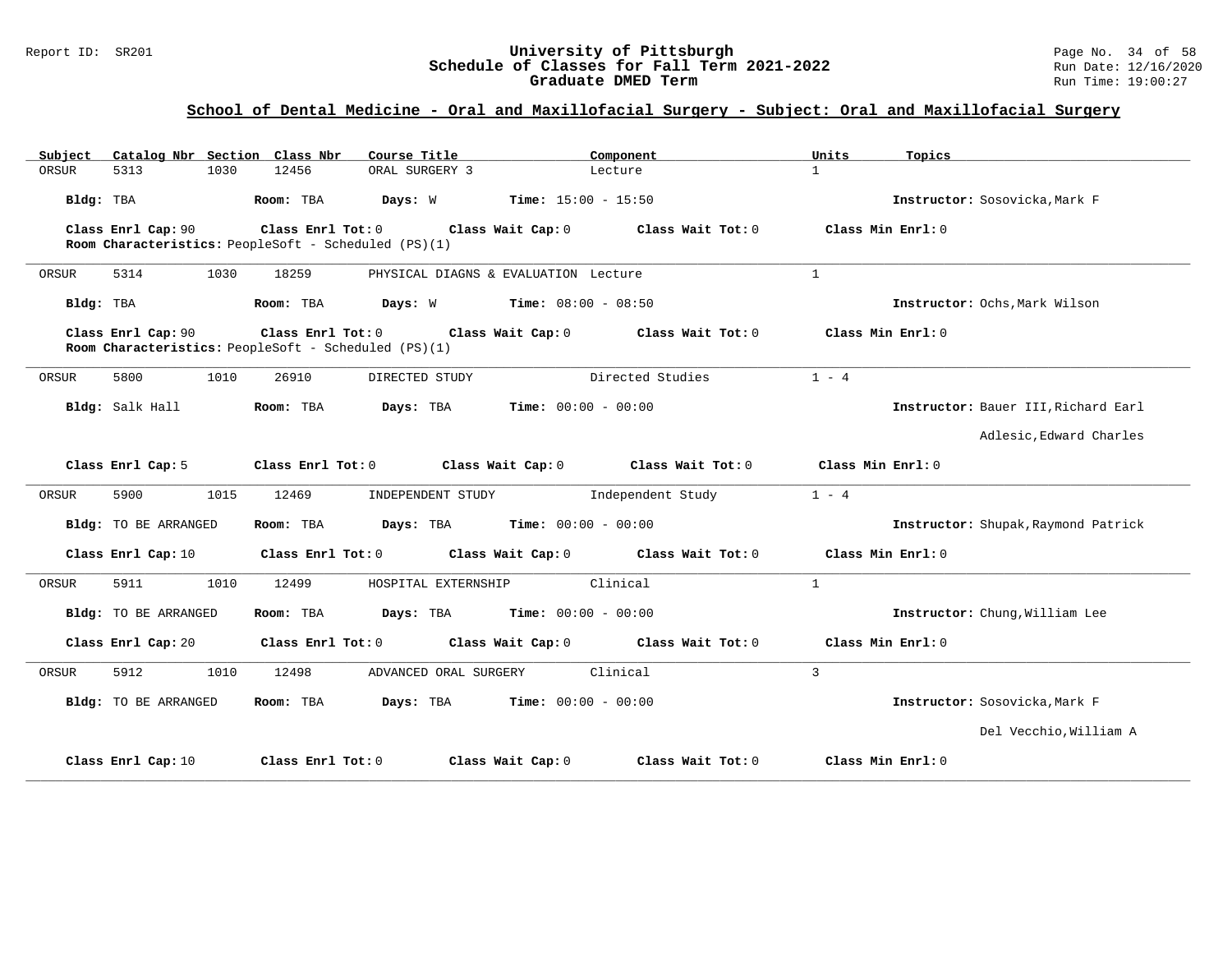#### Report ID: SR201 **University of Pittsburgh** Page No. 35 of 58 **Schedule of Classes for Fall Term 2021-2022** Run Date: 12/16/2020 **Graduate DMED Term Run Time: 19:00:27**

## **School of Dental Medicine - Oral and Maxillofacial Surgery - Subject: Oral and Maxillofacial Surgery**

| Subject | Catalog Nbr Section Class Nbr |      |                   | Course Title       | Component                              | Units             | Topics                        |
|---------|-------------------------------|------|-------------------|--------------------|----------------------------------------|-------------------|-------------------------------|
| ORSUR   | 5913                          | 1010 | 12497             | BASIC ORAL SURGERY | Clinical                               |                   |                               |
|         | <b>Bldg:</b> TO BE ARRANGED   |      | Room: TBA         | Days: TBA          | <b>Time:</b> $00:00 - 00:00$           |                   | Instructor: Sosovicka, Mark F |
|         |                               |      |                   |                    |                                        |                   | Del Vecchio, William A        |
|         | Class Enrl Cap: 25            |      | Class Enrl Tot: 0 |                    | Class Wait Cap: 0<br>Class Wait Tot: 0 | Class Min Enrl: 0 |                               |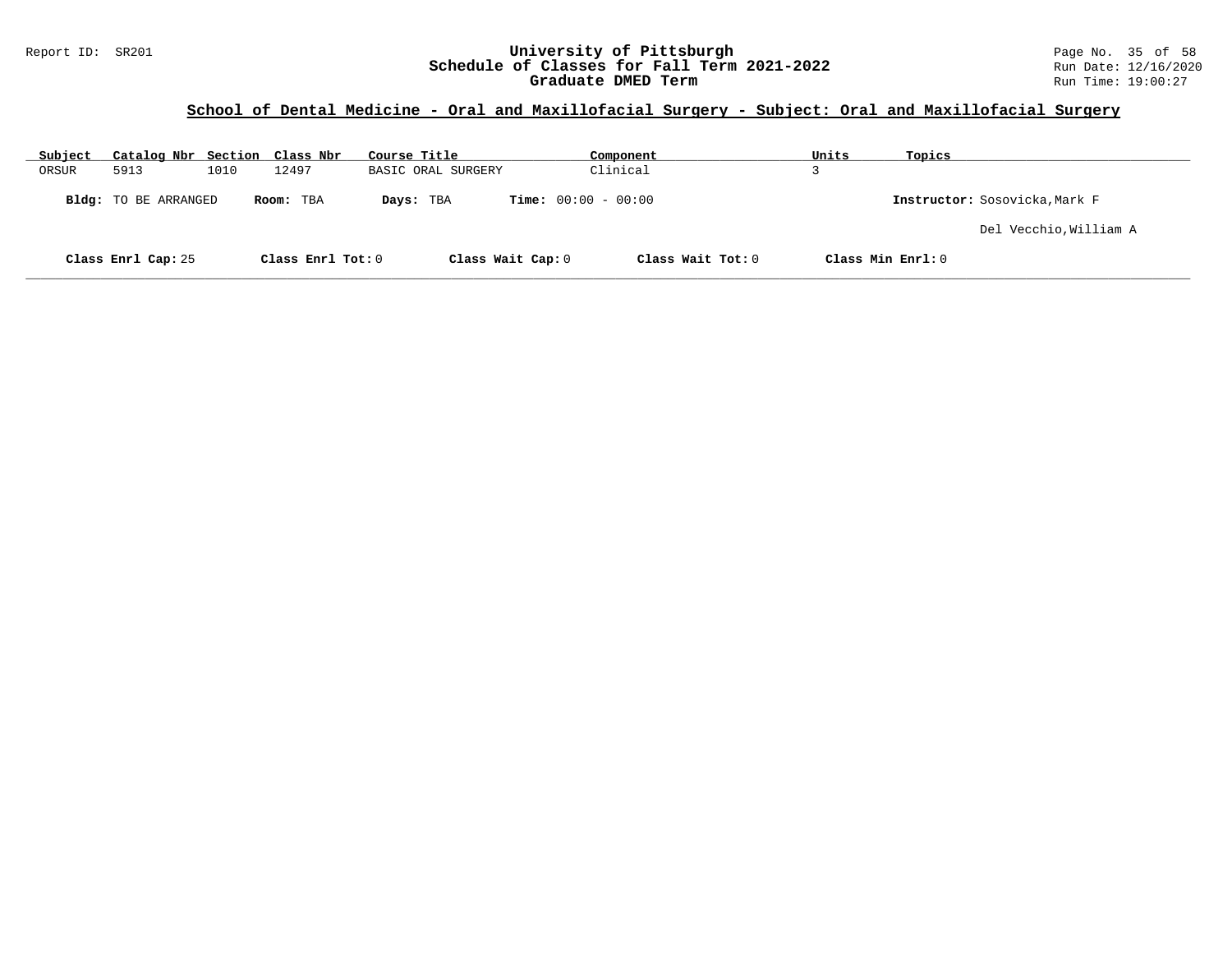#### Report ID: SR201 **1988 Mage 10: SR201 University of Pittsburgh** Page No. 36 of 58<br>**Schedule of Classes for Fall Term 2021-2022** 2011 Page No. 36 of 58 **Schedule of Classes for Fall Term 2021-2022** Run Date: 12/16/2020<br>Graduate DMED Term **Property Run Time:** 19:00:27 **Graduate DMED Term**

| Catalog Nbr Section Class Nbr<br>Subject | Course Title                                                                                                                                                                                                                       | Component<br>Units       | Topics                            |
|------------------------------------------|------------------------------------------------------------------------------------------------------------------------------------------------------------------------------------------------------------------------------------|--------------------------|-----------------------------------|
| 2011<br>1010<br><b>ODO</b>               | GRADUATE ORTHODONTIC CLINIC 1 Clinical<br>12511                                                                                                                                                                                    | $\overline{2}$           |                                   |
| Bldg: TO BE ARRANGED                     | <b>Time:</b> $00:00 - 00:00$<br>Room: TBA<br>Days: TBA                                                                                                                                                                             |                          | Instructor: Petrone, Joseph F. A. |
| Class Enrl Cap: 5                        | Class Enrl Tot: 0<br>Class Wait Cap: 0                                                                                                                                                                                             | Class Wait Tot: $0$      | Class Min $Enrl: 0$               |
|                                          | <b></b> This class has an additional fee. For more information go to <a <br="" href="http://www.registrar.pitt.edu">target="_blank"&gt;http://www.registrar.pitt.edu/</a> , and click on Faculty and Staff, then Course and Class. |                          |                                   |
| 2011<br>1020<br><b>ODO</b>               | 16375<br>GRADUATE ORTHODONTIC CLINIC 1 Clinical                                                                                                                                                                                    | $\overline{a}$           |                                   |
| Bldg: TO BE ARRANGED                     | Days: TBA<br><b>Time:</b> $00:00 - 00:00$<br>Room: TBA                                                                                                                                                                             |                          | Instructor: Petrone, Joseph F. A. |
| Class Enrl Cap: 35                       | Class Enrl Tot: 0<br>Class Wait Cap: 0                                                                                                                                                                                             | Class Wait Tot: 0        | Class Min Enrl: 0                 |
|                                          | <b></b> This class has an additional fee. For more information go to <a <br="" href="http://www.registrar.pitt.edu">target="_blank"&gt;http://www.registrar.pitt.edu/</a> , and click on Faculty and Staff, then Course and Class. |                          |                                   |
| 2014<br>1010<br><b>ODO</b>               | 12520<br>GRADUATE ORTHODONTIC CLINIC 4 Clinical                                                                                                                                                                                    | 3                        |                                   |
| Bldg: TO BE ARRANGED                     | Time: $00:00 - 00:00$<br>Room: TBA<br>Days: TBA                                                                                                                                                                                    |                          | Instructor: Petrone, Joseph F. A. |
| Class Enrl Cap: 10                       | Class Enrl Tot: 0<br>Class Wait Cap: 0                                                                                                                                                                                             | Class Wait Tot: 0        | Class Min Enrl: 0                 |
| 2021<br>1010<br><b>ODO</b>               | 12550<br>CLINICAL PEDIATRIC ORTHO 1                                                                                                                                                                                                | $\mathbf{1}$<br>Clinical |                                   |
| Bldg: TO BE ARRANGED                     | Room: TBA<br><b>Time:</b> $00:00 - 00:00$<br>Days: TBA                                                                                                                                                                             |                          | Instructor: Petrone, Joseph F. A. |
| Class Enrl Cap: 5                        | Class Enrl Tot: 0<br>Class Wait Cap: 0                                                                                                                                                                                             | Class Wait Tot: 0        | Class Min $Enrl: 0$               |
| 2024<br>1010<br><b>ODO</b>               | 12529<br>CLINICAL PEDIATRIC ORTHO 4                                                                                                                                                                                                | Clinical<br>$\mathbf{1}$ |                                   |
| Bldg: TO BE ARRANGED                     | <b>Time:</b> $00:00 - 00:00$<br>Room: TBA<br>Davs: TBA                                                                                                                                                                             |                          | Instructor: Petrone, Joseph F. A. |
|                                          |                                                                                                                                                                                                                                    |                          | Elliott, Margaret A               |
| Class Enrl Cap: 10                       | Class Enrl Tot: 0<br>Class Wait Cap: 0                                                                                                                                                                                             | Class Wait Tot: 0        | Class Min Enrl: 0                 |
| 2031<br>1010<br><b>ODO</b>               | 12525<br>ADVANCED ORTHODONTIC CLINIC 1 Clinical                                                                                                                                                                                    | $\overline{4}$           |                                   |
| <b>Bldg:</b> TO BE ARRANGED              | Days: TBA<br>Time: $00:00 - 00:00$<br>Room: TBA                                                                                                                                                                                    |                          | Instructor: Petrone, Joseph F. A. |
| Class Enrl Cap: 5                        | Class Enrl Tot: 0<br>Class Wait Cap: 0                                                                                                                                                                                             | Class Wait Tot: 0        | Class Min Enrl: 0                 |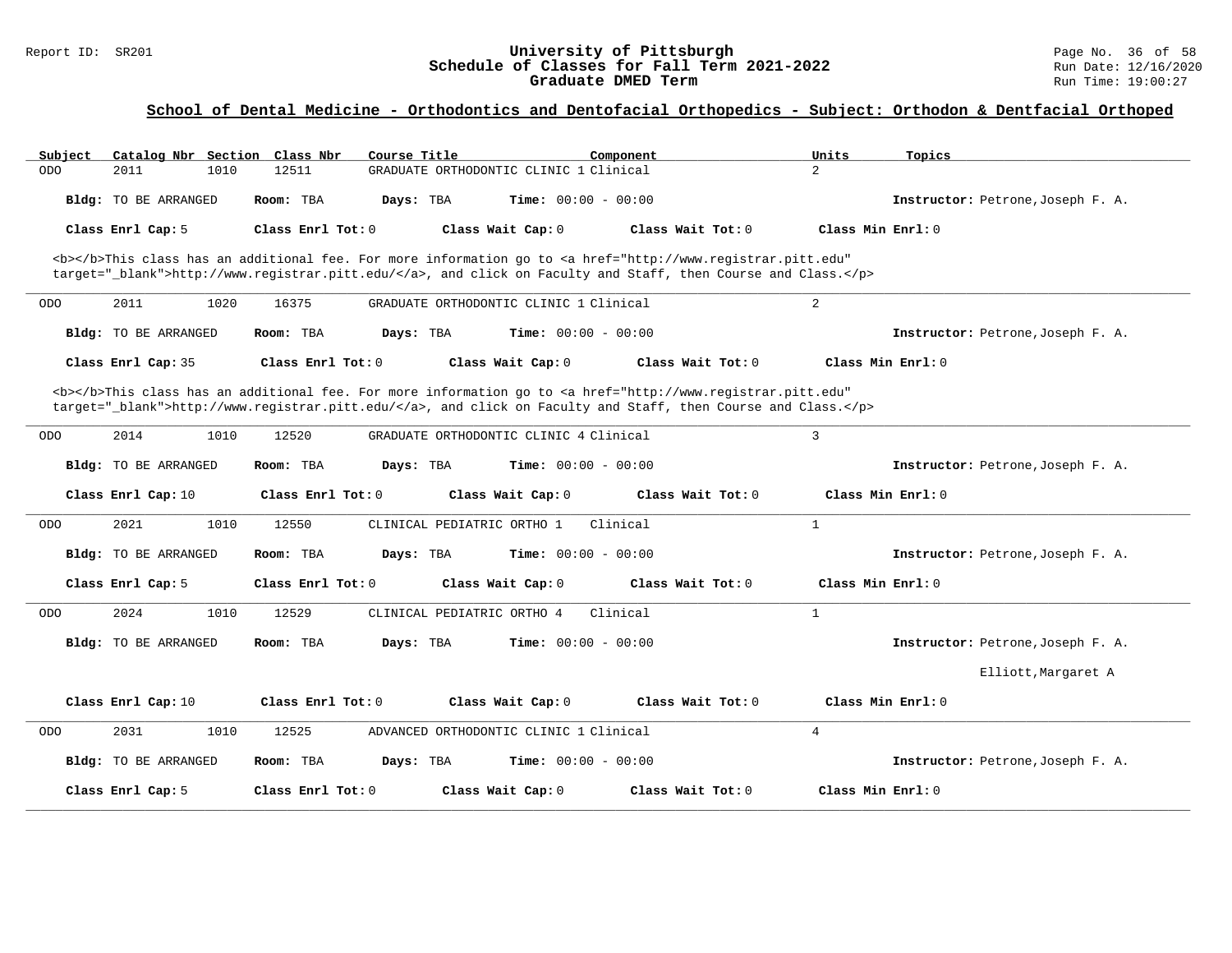#### Report ID: SR201 **1988 Mage 10: SR201 University of Pittsburgh** Page No. 37 of 58<br>**Schedule of Classes for Fall Term 2021-2022** 2011 Page No. 37 of 58 **Schedule of Classes for Fall Term 2021-2022** Run Date: 12/16/2020<br>Graduate DMED Term **Property Run Time:** 19:00:27 **Graduate DMED Term**

| Subject    | Catalog Nbr Section Class Nbr | Course Title | Component                                                                                           | Units<br>Topics                   |
|------------|-------------------------------|--------------|-----------------------------------------------------------------------------------------------------|-----------------------------------|
| <b>ODO</b> | 1070<br>2041                  | 12512        | BIOMECHANICAL ORTHODONTICS 1 Lecture                                                                | 0.5                               |
|            | Bldg: Salk Annex              |              | <b>Room:</b> 02173 <b>Days:</b> F <b>Time:</b> $14:00 - 15:55$                                      | Instructor: Petrone, Joseph F. A. |
|            | Class Enrl Cap: 10            |              | Class Enrl Tot: $0$ Class Wait Cap: $0$ Class Wait Tot: $0$ Class Min Enrl: $0$                     |                                   |
| ODO        | 2056<br>1010                  | 23497        | ORTHO DIAG & TRMNT PLN 1 LAB Credit Laboratory                                                      | 0.5                               |
|            | Bldg: TO BE ARRANGED          |              | Room: TBA $Days:$ TBA $Time: 00:00 - 00:00$                                                         | Instructor: Shok, Paul E          |
|            |                               |              | Class Enrl Cap: 10 $\qquad$ Class Enrl Tot: 0 $\qquad$ Class Wait Cap: 0 $\qquad$ Class Wait Tot: 0 | Class Min Enrl: 0                 |
| ODO        | 2057<br>1010                  | 12513        | ORTHO DIAG & TREATMENT PLAN 1 Seminar                                                               | $\mathbf{1}$                      |
|            | Bldg: TO BE ARRANGED          |              | Room: TBA $Days:$ TBA $Time: 00:00 - 00:00$                                                         | Instructor: Burnheimer, John M    |
|            | Class Enrl Cap: 10            |              | Class Enrl Tot: 0 Class Wait Cap: 0 Class Wait Tot: 0                                               | Class Min Enrl: 0                 |
| ODO        | 2061<br>1010                  | 12514        | ORTHODONTICS SEMINAR 2<br>Seminar                                                                   | 0.5                               |
|            | Bldg: TO BE ARRANGED          |              | Room: TBA $Days:$ TBA $Time: 00:00 - 00:00$                                                         | Instructor: Petrone, Joseph F. A. |
|            | Class Enrl Cap: 10            |              | Class Enrl Tot: 0 Class Wait Cap: 0 Class Wait Tot: 0                                               | Class Min Enrl: 0                 |
| ODO        | 2064<br>1010                  | 12521        | ORTHODONTICS SEMINAR 5<br>Seminar                                                                   | 0.5                               |
|            | Bldg: TO BE ARRANGED          |              | Room: TBA $Days:$ TBA $Time: 00:00 - 00:00$                                                         | Instructor: Petrone, Joseph F. A. |
|            |                               |              | Class Enrl Cap: 10 $\qquad$ Class Enrl Tot: 0 $\qquad$ Class Wait Cap: 0 $\qquad$ Class Wait Tot: 0 | Class Min Enrl: 0                 |
| ODO        | 2067<br>1010                  | 12526        | Seminar<br>ORTHODONTICS SEMINAR 8                                                                   | 0.5                               |
|            | Bldg: TO BE ARRANGED          |              | Room: TBA $Days:$ TBA $Time: 00:00 - 00:00$                                                         | Instructor: Petrone, Joseph F. A. |
|            |                               |              | Class Enrl Cap: 10 $\qquad$ Class Enrl Tot: 0 $\qquad$ Class Wait Cap: 0 $\qquad$ Class Wait Tot: 0 | Class Min Enrl: 0                 |
| ODO.       | 2073<br>1010                  | 12522        | DENTOFACIAL PROGRAM 3 Seminar                                                                       | 0.5                               |
|            | Bldg: TO BE ARRANGED          |              | Room: TBA $Days:$ TBA $Time: 00:00 - 00:00$                                                         | Instructor: Petrone, Joseph F. A. |
|            |                               |              |                                                                                                     | Costello, Bernard James           |
|            | Class Enrl Cap: 25            |              | Class Enrl Tot: 0 Class Wait Cap: 0 Class Wait Tot: 0                                               | Class Min Enrl: 0                 |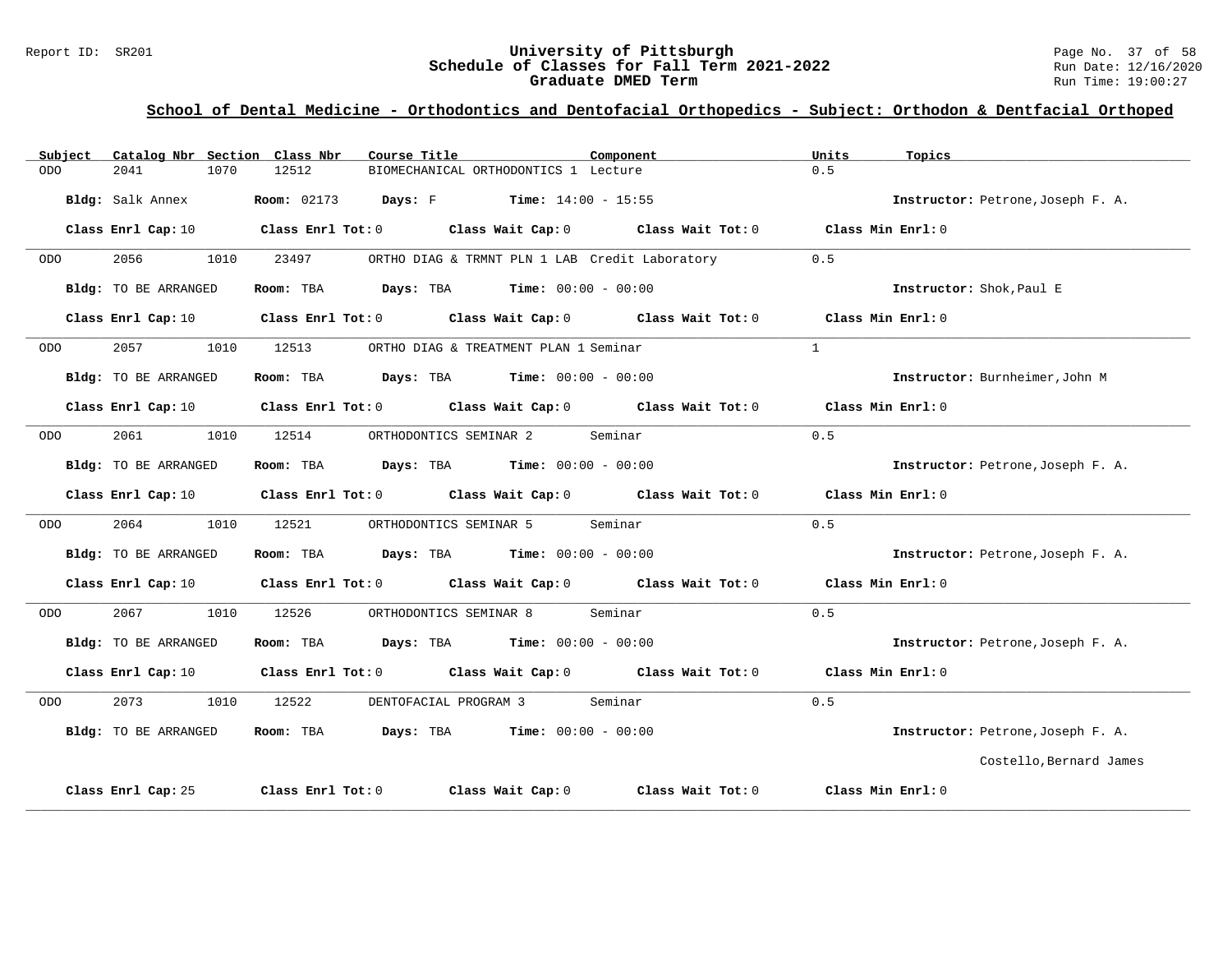#### Report ID: SR201 **1988 Mage 10: SR201 University of Pittsburgh** Page No. 38 of 58<br>**Schedule of Classes for Fall Term 2021-2022** 2011 Page No. 38 of 58 **Schedule of Classes for Fall Term 2021-2022** Run Date: 12/16/2020<br>Graduate DMED Term **Property Run Time:** 19:00:27 **Graduate DMED Term**

| Catalog Nbr Section Class Nbr<br>Subject | Course Title                                                    | Component                           | Units<br>Topics                     |
|------------------------------------------|-----------------------------------------------------------------|-------------------------------------|-------------------------------------|
| 2076<br><b>ODO</b><br>1010               | 12527<br>DENTOFACIAL PROGRAM 6                                  | Seminar                             | 0.5                                 |
| Bldg: TO BE ARRANGED                     | <b>Time:</b> $00:00 - 00:00$<br>Room: TBA<br>Days: TBA          |                                     | Instructor: Petrone, Joseph F. A.   |
|                                          |                                                                 |                                     | Costello, Bernard James             |
| Class Enrl Cap: 10                       | Class Enrl Tot: 0<br>Class Wait Cap: 0                          | Class Wait Tot: 0                   | Class Min Enrl: 0                   |
| 2081<br>1010<br><b>ODO</b>               | 12515<br>SCIENTIFIC ORTHODONTIC LIT 1 Seminar                   |                                     | $\overline{1}$                      |
| Bldg: TO BE ARRANGED                     | <b>Days:</b> TBA <b>Time:</b> $00:00 - 00:00$<br>Room: TBA      |                                     | Instructor: Petrone, Joseph F. A.   |
| Class Enrl Cap: 10                       | $Class$ $Enr1$ $Tot: 0$                                         | Class Wait Cap: 0 Class Wait Tot: 0 | Class Min Enrl: 0                   |
| 2087<br>1050<br><b>ODO</b>               | 18329<br>SCIENTIFIC ORTHODONTIC LIT 7 Seminar                   |                                     | 0.5                                 |
| Bldg: TO BE ARRANGED                     | Room: TBA<br>Days: TBA<br><b>Time:</b> $00:00 - 00:00$          |                                     | Instructor: Petrone, Joseph F. A.   |
| Class Enrl Cap: 12                       | Class Enrl Tot: 0 Class Wait Cap: 0 Class Wait Tot: 0           |                                     | Class Min Enrl: 0                   |
| 2091<br><b>ODO</b><br>1010               | 12516<br>GROWTH AND DEVELOPMENT 1                               | Seminar                             | $\mathbf{1}$                        |
| Bldg: TO BE ARRANGED                     | Time: $00:00 - 00:00$<br>Room: TBA<br>Days: TBA                 |                                     | Instructor: Petrone, Joseph F. A.   |
| Class Enrl Cap: 15                       | Class Enrl Tot: 0 Class Wait Cap: 0 Class Wait Tot: 0           |                                     | Class Min Enrl: 0                   |
| 2117<br>1010<br><b>ODO</b>               | 12517<br>DENTOFACIAL DEFORMITIES                                | Clinical                            | 2                                   |
| Bldg: TO BE ARRANGED                     | Days: TBA<br><b>Time:</b> $00:00 - 00:00$<br>Room: TBA          |                                     | Instructor: Costello, Bernard James |
|                                          |                                                                 |                                     | Petrone, Joseph F. A.               |
| Class Enrl Cap: 10                       | Class Wait Cap: 0<br>Class Enrl Tot: 0                          | Class Wait Tot: 0                   | Class Min Enrl: 0                   |
| 2121<br>1070<br>ODO                      | 12518<br>NORMAL AND MALOCCLUSION 1                              | Seminar                             | $\mathbf{1}$                        |
| Bldg: Salk Annex                         | <b>Room:</b> 02173 <b>Days:</b> Th <b>Time:</b> $13:00 - 13:50$ |                                     | Instructor: Burnheimer, John M      |
| Class Enrl Cap: 10                       | Class Enrl Tot: 0<br>Class Wait Cap: 0                          | Class Wait Tot: 0                   | Class Min Enrl: 0                   |
| 2131<br>1010<br>ODO                      | 12523<br>INTRO TO ORTHO RESEARCH 1                              | Seminar                             | $\mathbf{1}$                        |
| Bldg: TO BE ARRANGED                     | Room: TBA<br><b>Days:</b> TBA <b>Time:</b> $00:00 - 00:00$      |                                     | Instructor: Petrone, Joseph F. A.   |
| Class Enrl Cap: 20                       | Class Enrl Tot: 0<br>Class Wait Cap: 0                          | Class Wait Tot: 0                   | Class Min Enrl: 0                   |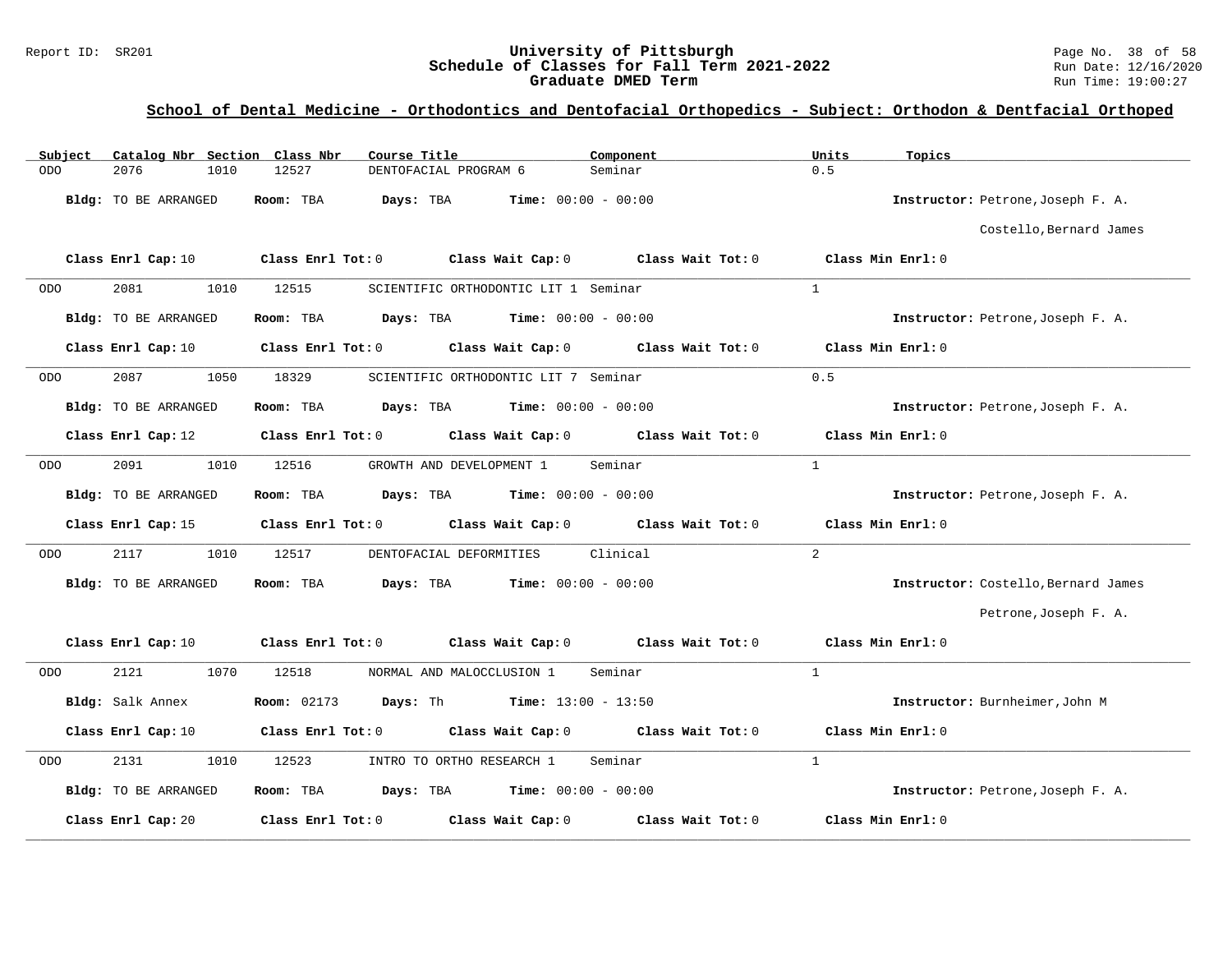#### Report ID: SR201 **1988 Mage 10: SR201 University of Pittsburgh** Page No. 39 of 58<br>**Schedule of Classes for Fall Term 2021-2022** 2011 Page No. 39 of 58 **Schedule of Classes for Fall Term 2021-2022** Run Date: 12/16/2020<br>Graduate DMED Term **Property Run Time:** 19:00:27 **Graduate DMED Term**

| Subject                    | Catalog Nbr Section Class Nbr<br>Course Title                                                                                                                                                                                      | Component                    | Units<br>Topics                    |
|----------------------------|------------------------------------------------------------------------------------------------------------------------------------------------------------------------------------------------------------------------------------|------------------------------|------------------------------------|
| <b>ODO</b><br>2134<br>1010 | 12528<br>INTRO TO ORTHO RESEARCH 4                                                                                                                                                                                                 | Lecture                      | $\mathbf{1}$                       |
| Bldg: TO BE ARRANGED       | Room: TBA<br>Days: TBA                                                                                                                                                                                                             | <b>Time:</b> $00:00 - 00:00$ | Instructor: Petrone, Joseph F. A.  |
| Class Enrl Cap: 5          | Class Enrl Tot: 0<br>Class Wait Cap: 0                                                                                                                                                                                             | Class Wait Tot: 0            | Class Min Enrl: 0                  |
| 2151<br>1020<br><b>ODO</b> | 12548<br>CONTEMPORARY ORTHODONTICS 2                                                                                                                                                                                               | Seminar                      | $\mathbf{1}$                       |
| Bldg: TO BE ARRANGED       | Room: TBA<br>Days: TBA                                                                                                                                                                                                             | <b>Time:</b> $00:00 - 00:00$ | Instructor: Burnheimer, John M     |
| Class Enrl Cap: 10         | Class Enrl Tot: $0$<br>Class Wait Cap: 0                                                                                                                                                                                           | Class Wait $Tot: 0$          | Class Min $Enrl: 0$                |
| 2211<br>1010<br><b>ODO</b> | 12524<br>ADVANCED FACIAL GROWTH                                                                                                                                                                                                    | Seminar                      | $\mathbf{1}$                       |
| Bldg: TO BE ARRANGED       | Room: TBA<br>Days: TBA                                                                                                                                                                                                             | <b>Time:</b> $00:00 - 00:00$ | Instructor: Petrone, Joseph F. A.  |
| Class Enrl Cap: 10         | Class Enrl Tot: 0<br>Class Wait Cap: 0                                                                                                                                                                                             | Class Wait Tot: 0            | Class Min Enrl: 0                  |
| 2400<br>1060<br><b>ODO</b> | 12549<br>AMER BOARD ORTHO PREP CRSE 1 Lecture                                                                                                                                                                                      |                              | $\mathbf{1}$                       |
| Bldg: TO BE ARRANGED       | Days: TBA<br>Room: TBA                                                                                                                                                                                                             | <b>Time:</b> $00:00 - 00:00$ | Instructor: Buzzatto, John Francis |
| Class Enrl Cap: 10         | Class Enrl Tot: 0<br>Class Wait Cap: 0                                                                                                                                                                                             | Class Wait Tot: 0            | Class Min Enrl: 0                  |
|                            | <b></b> This class has an additional fee. For more information go to <a <br="" href="http://www.registrar.pitt.edu">target="_blank"&gt;http://www.registrar.pitt.edu/</a> , and click on Faculty and Staff, then Course and Class. |                              |                                    |
| 2400<br>1080<br><b>ODO</b> | 12552<br>AMER BOARD ORTHO PREP CRSE 1 Lecture                                                                                                                                                                                      |                              | 1                                  |
| Bldg: TO BE ARRANGED       | Room: TBA<br>Days: TBA                                                                                                                                                                                                             | <b>Time:</b> $00:00 - 00:00$ | Instructor: Buzzatto, John Francis |
| Class Enrl Cap: 10         | Class Enrl Tot: 0<br>Class Wait Cap: 0                                                                                                                                                                                             | Class Wait Tot: 0            | Class Min Enrl: 0                  |
|                            | <b></b> This class has an additional fee. For more information go to <a <br="" href="http://www.registrar.pitt.edu">target="_blank"&gt;http://www.registrar.pitt.edu/</a> , and click on Faculty and Staff, then Course and Class. |                              |                                    |
| 2410<br>1010<br><b>ODO</b> | 21930<br>AMER BOARD ORTHO PREP CRSE 2 Lecture                                                                                                                                                                                      |                              | $\mathbf{1}$                       |
| Bldg: TO BE ARRANGED       | Room: TBA<br>Days: TBA                                                                                                                                                                                                             | <b>Time:</b> $00:00 - 00:00$ | Instructor: Buzzatto, John Francis |
| Class Enrl Cap: 15         | Class Enrl Tot: 0<br>Class Wait Cap: 0                                                                                                                                                                                             | Class Wait Tot: 0            | Class Min Enrl: 0                  |
| 5319<br>1050<br><b>ODO</b> | 16777<br>CLINICAL ORTHODONTICS                                                                                                                                                                                                     | Clinical                     | $\overline{a}$                     |
| Bldg: TO BE ARRANGED       | Room: TBA<br>Days: TBA                                                                                                                                                                                                             | <b>Time:</b> $00:00 - 00:00$ | Instructor: Burnheimer, John M     |
| Class Enrl Cap: 90         | Class Enrl Tot: 0<br>Class Wait Cap: 0                                                                                                                                                                                             | Class Wait Tot: 0            | Class Min Enrl: 0                  |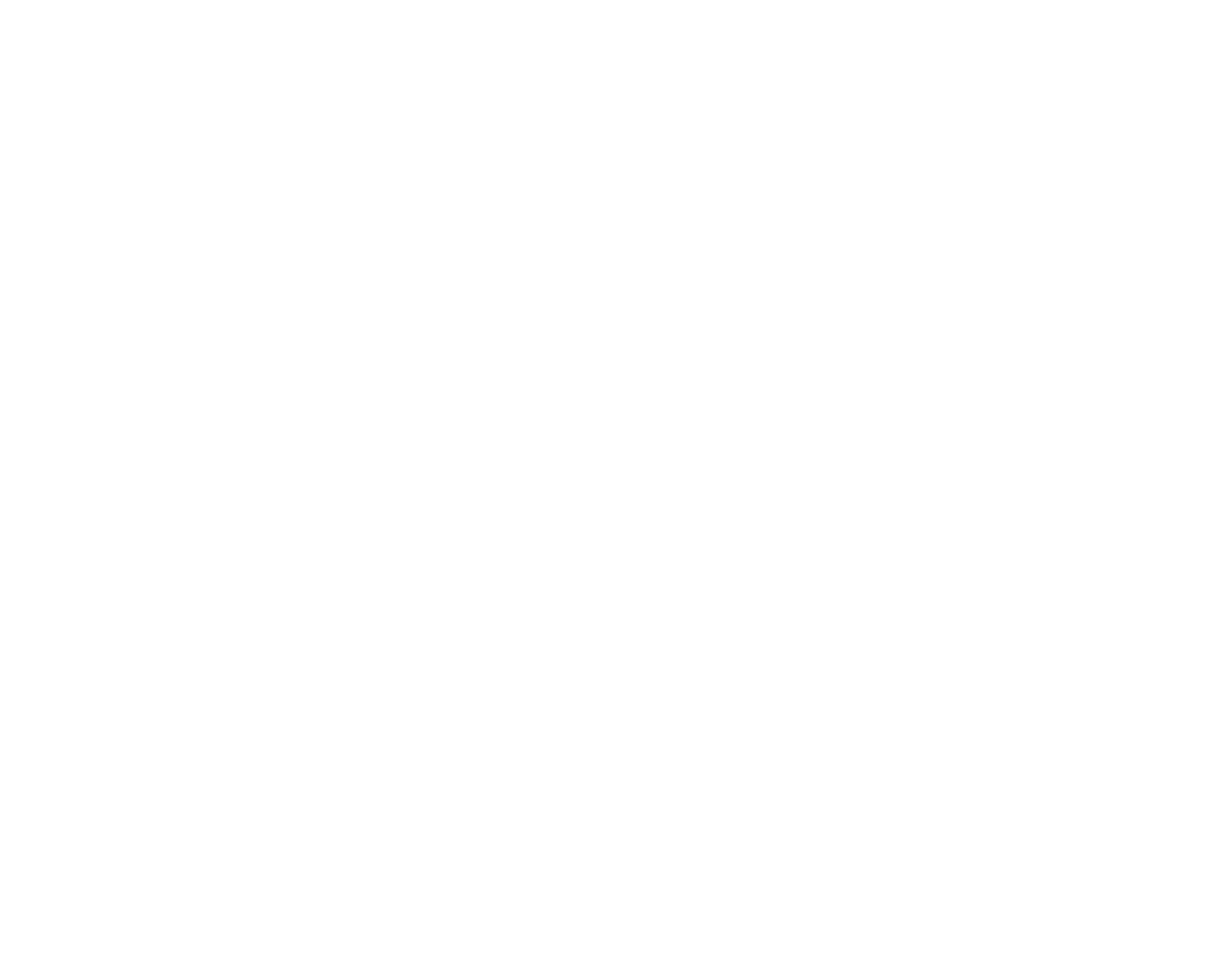#### Report ID: SR201 **University of Pittsburgh** Page No. 41 of 58 **Schedule of Classes for Fall Term 2021-2022** Run Date: 12/16/2020 **Graduate DMED Term Run Time: 19:00:27**

## **School of Dental Medicine - Pediatric Dentistry - Subject: Pediatric Dentistry**

| Catalog Nbr Section Class Nbr<br>Subject | Course Title<br>Component                                                                                            | Units<br>Topics                           |
|------------------------------------------|----------------------------------------------------------------------------------------------------------------------|-------------------------------------------|
| 2020<br>PEDENT<br>1010                   | 12476<br>GRAD PEDIATRIC DENT CLINIC 2 Clinical                                                                       | $1 - 3$                                   |
| Bldg: TO BE ARRANGED                     | Room: TBA<br>Days: TBA<br>$Time: 00:00 - 00:00$                                                                      | Instructor: Studen, Deborah A             |
| Class Enrl Cap: 20                       | $Class$ $Enr1$ $Tot: 0$<br>Class Wait Cap: $0$ Class Wait Tot: $0$                                                   | Class Min Enrl: 0                         |
| 2050<br>1010<br>PEDENT                   | 12490<br>GRAD PEDIATRIC DENT CLINIC 5 Clinical                                                                       | $1 - 3$                                   |
| Bldg: TO BE ARRANGED                     | $\texttt{Days:}$ TBA Time: $00:00 - 00:00$<br>Room: TBA                                                              | Instructor: Nave, Andrea Lynne Zanardelli |
| Class Enrl Cap: 5                        | Class Enrl Tot: 0 Class Wait Cap: 0<br>Class Wait Tot: 0                                                             | Class Min Enrl: 0                         |
| 2120<br>1010<br>PEDENT                   | 12477<br>GRAD PEDIATRIC DENT SEM 2<br>Seminar                                                                        | $\mathbf{1}$                              |
| Bldg: TO BE ARRANGED                     | Room: TBA $Days:$ TBA $Time: 00:00 - 00:00$                                                                          | Instructor: Studen, Deborah A             |
| Class Enrl Cap: 20                       | Class Enrl Tot: 0 Class Wait Cap: 0 Class Wait Tot: 0                                                                | Class Min Enrl: 0                         |
| 2150<br>1010<br>PEDENT                   | 12491<br>Seminar<br>GRAD PEDIATRIC DENT SEM 5                                                                        | $\mathbf{1}$                              |
| Bldg: TO BE ARRANGED                     | Room: TBA<br><b>Days:</b> TBA <b>Time:</b> $00:00 - 00:00$                                                           | Instructor: Studen, Deborah A             |
| Class Enrl Cap: 5                        | Class Enrl Tot: 0 Class Wait Cap: 0 Class Wait Tot: 0                                                                | Class Min Enrl: $0$                       |
| 5211<br>1070<br>PEDENT                   | 12452<br>PEDIATRIC DENTISTRY 1<br>Lecture                                                                            | $\mathbf{1}$                              |
|                                          | Bldg: Salk Hall <b>Room:</b> 00458 <b>Days:</b> F <b>Time:</b> 11:00 - 11:50                                         | Instructor: Vieira, Adriana Modesto       |
| Class Enrl Cap: 90                       | Class Enrl Tot: 0<br>Class Wait Cap: $0$ Class Wait Tot: $0$<br>Room Characteristics: PeopleSoft - Scheduled (PS)(1) | Class Min Enrl: 0                         |
| 5315<br>1030<br>PEDENT                   | 12468<br>PEDIATRIC DENTISTRY 3 Lecture                                                                               | $\mathbf{1}$                              |
|                                          | Bldg: Salk Hall <b>Room:</b> 00402 <b>Days:</b> W <b>Time:</b> 13:00 - 13:50                                         | Instructor: Studen, Deborah A             |
| Class Enrl Cap: 90                       | Class Enrl Tot: 0 Class Wait Cap: 0 Class Wait Tot: 0<br>Room Characteristics: PeopleSoft - Scheduled (PS)(1)        | Class Min Enrl: 0                         |
| 5900<br>1010<br>PEDENT                   | INDEPENDENT STUDY 1ndependent Study<br>12496                                                                         | $\mathbf{1}$                              |
| Bldg: TO BE ARRANGED                     | Room: TBA $Days:$ TBA $Time: 00:00 - 00:00$                                                                          | Instructor: Vieira, Adriana Modesto       |
| Class Enrl Cap: 5                        | Class Enrl Tot: 0 Class Wait Cap: 0<br>Class Wait Tot: 0                                                             | Class Min Enrl: 0                         |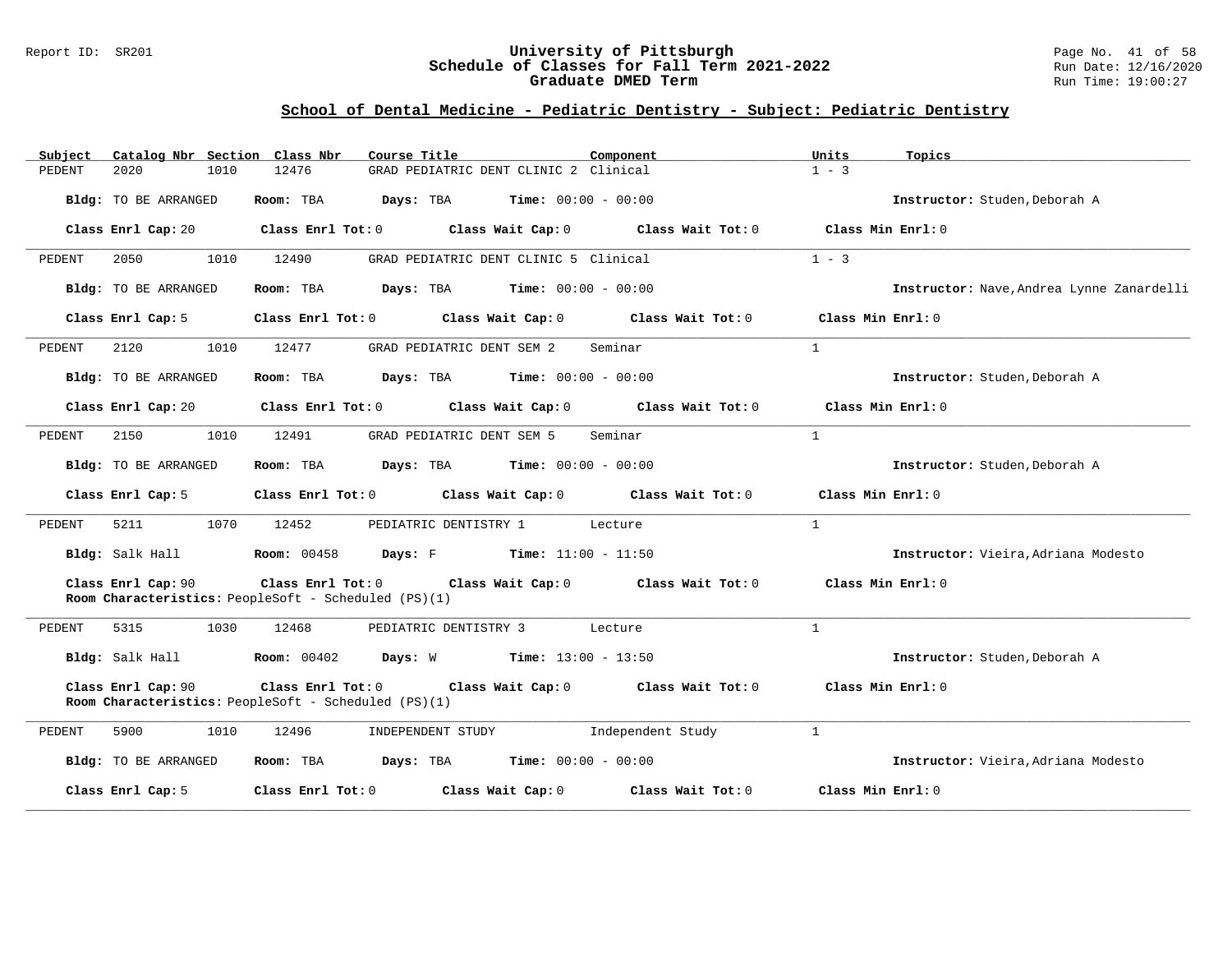#### Report ID: SR201 **University of Pittsburgh** Page No. 42 of 58 **Schedule of Classes for Fall Term 2021-2022** Run Date: 12/16/2020 **Graduate DMED Term Run Time: 19:00:27**

## **School of Dental Medicine - Pediatric Dentistry - Subject: Pediatric Dentistry**

| Subject | Catalog Nbr Section Class Nbr                                                     |      |                    | Course Title                          | Component                    | Units | Topics                              |
|---------|-----------------------------------------------------------------------------------|------|--------------------|---------------------------------------|------------------------------|-------|-------------------------------------|
| PEDENT  | 5915                                                                              | 1030 | 12474              | ADVANCED PEDIATRIC DENTISTRY Clinical |                              |       |                                     |
|         | Bldg: Salk Hall                                                                   |      | <b>Room:</b> 0417A | Davs: MF                              | <b>Time:</b> $09:00 - 11:50$ |       | Instructor: Vieira, Adriana Modesto |
|         | Class Enrl Cap: 10<br><b>Room Characteristics:</b> PeopleSoft - Scheduled (PS)(1) |      | Class Enrl Tot: 0  | Class Wait Cap: 0                     | Class Wait Tot: 0            |       | Class Min $Enrl: 0$                 |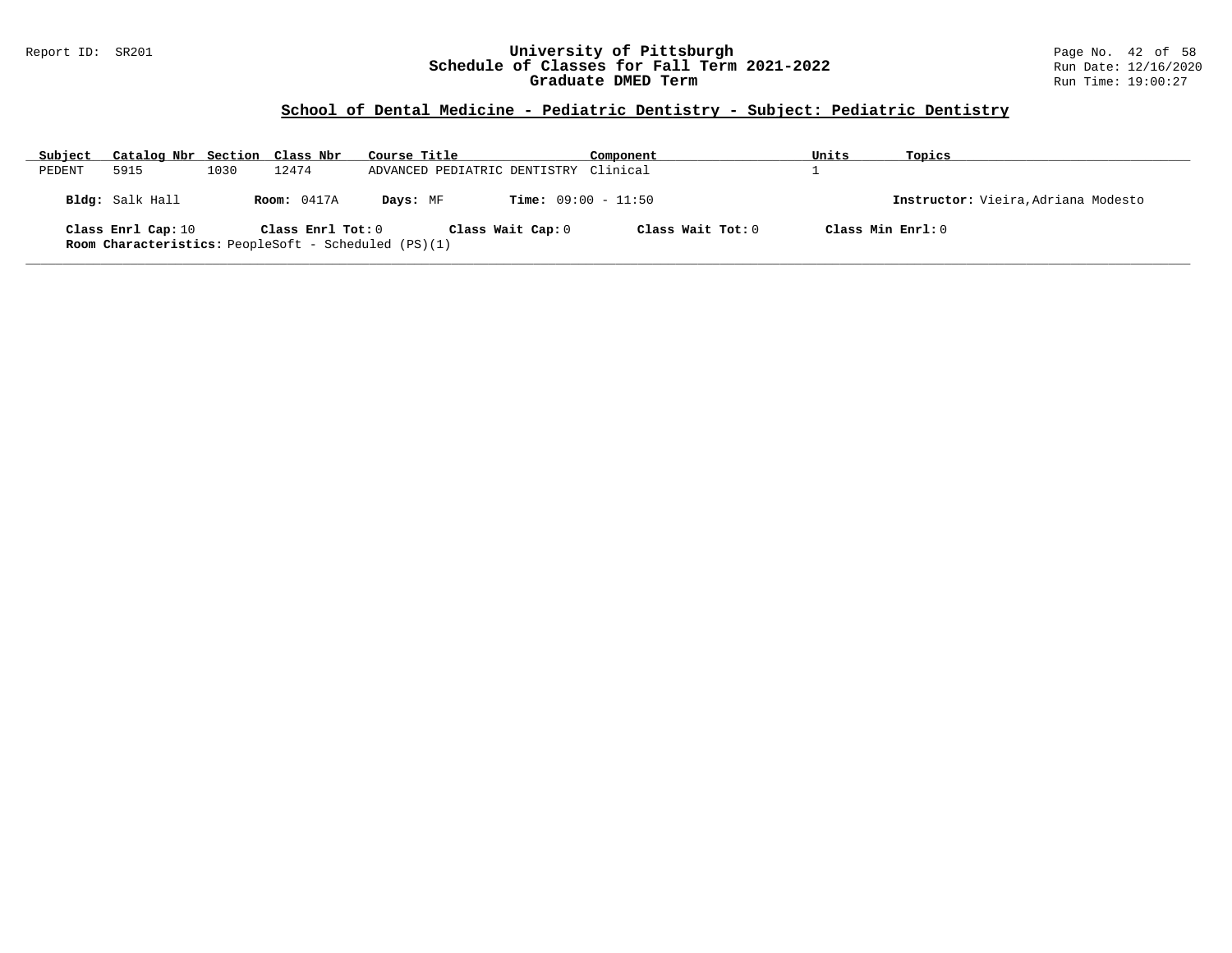#### Report ID: SR201 **University of Pittsburgh** Page No. 43 of 58 **Schedule of Classes for Fall Term 2021-2022** Run Date: 12/16/2020 **Graduate DMED Term Run Time: 19:00:27**

| Catalog Nbr Section<br>Subject | Class Nbr<br>Course Title                                         | Component         | Units<br>Topics                    |
|--------------------------------|-------------------------------------------------------------------|-------------------|------------------------------------|
| PERIO<br>2111<br>1010          | 12453<br>PERIODONTAL LIT REVIEW 1                                 | Seminar           | $\overline{2}$                     |
| Bldg: TO BE ARRANGED           | Room: TBA<br><b>Days:</b> TBA <b>Time:</b> $00:00 - 00:00$        |                   | Instructor: Williams, Kelly Bolden |
| Class Enrl Cap: 10             | Class Enrl Tot: 0 Class Wait Cap: 0                               | Class Wait Tot: 0 | Class Min Enrl: 0                  |
| 2112<br>1010<br>PERIO          | 12482<br>SPEC TOPICS IN PERODONTICS 1 Seminar                     |                   | 0.5                                |
| Bldg: TO BE ARRANGED           | <b>Days:</b> TBA <b>Time:</b> $00:00 - 00:00$<br>Room: TBA        |                   | Instructor: Williams, Kelly Bolden |
| Class Enrl Cap: 15             | Class Enrl Tot: 0 Class Wait Cap: 0 Class Wait Tot: 0             |                   | Class Min Enrl: 0                  |
| PERIO<br>2119<br>1010          | 12454<br>PERIODONTICS SPECIALTY CLINC 1Clinical                   |                   | $\overline{3}$                     |
| Bldg: TO BE ARRANGED           | Room: TBA<br><b>Days:</b> TBA <b>Time:</b> $00:00 - 00:00$        |                   | Instructor: Williams, Kelly Bolden |
| Class Enrl Cap: 6              | Class Enrl Tot: 0 Class Wait Cap: 0 Class Wait Tot: 0             |                   | Class Min Enrl: 0                  |
| 2130<br>1010<br>PERIO          | 12483<br>PERIODONTICS SPECIALTY CLINC 9Clinical                   |                   | $\mathbf{R}$                       |
| Bldg: TO BE ARRANGED           | <b>Days:</b> TBA <b>Time:</b> $00:00 - 00:00$<br>Room: TBA        |                   | Instructor: Williams, Kelly Bolden |
| Class Enrl Cap: 15             | Class Enrl Tot: 0 Class Wait Cap: 0 Class Wait Tot: 0             |                   | Class Min Enrl: 0                  |
| 2140<br>1010<br>PERIO          | 12440<br>PERODONTAL TREATMENT PLANNG 1 Seminar                    |                   | $\mathbf{1}$                       |
| Bldg: TO BE ARRANGED           | $\texttt{Davis:}$ TBA $\texttt{Time:}$ 00:00 - 00:00<br>Room: TBA |                   | Instructor: Williams, Kelly Bolden |
| Class Enrl Cap: 6              | Class Enrl Tot: 0 Class Wait Cap: 0 Class Wait Tot: 0             |                   | Class Min Enrl: 0                  |
| 2141<br>1010<br>PERIO          | 12485<br>PERODONTAL TREATMENT PLANNG 5 Seminar                    |                   | $\mathbf{1}$                       |
| Bldg: TO BE ARRANGED           | <b>Days:</b> TBA <b>Time:</b> $00:00 - 00:00$<br>Room: TBA        |                   | Instructor: Williams, Kelly Bolden |
| Class Enrl Cap: 15             | Class Enrl Tot: 0 Class Wait Cap: 0 Class Wait Tot: 0             |                   | Class Min Enrl: 0                  |
| 1010<br>PERIO<br>2146          | 12470<br>PERIODONTAL RESEARCH 1 Thesis Research                   |                   | $1 - 3$                            |
| Bldg: TO BE ARRANGED           | Room: TBA<br>$\texttt{Davis:}$ TBA $\texttt{Time:}$ 00:00 - 00:00 |                   | Instructor: Famili, Pouran         |
| Class Enrl Cap: 10             | Class Enrl Tot: 0 Class Wait Cap: 0 Class Wait Tot: 0             |                   | Class Min Enrl: 0                  |
| 2180<br>1010<br>PERIO          | 12486<br>PERIODONTIC LITRATUR REVIEW 7 Seminar                    |                   | $\overline{2}$                     |
| Bldg: TO BE ARRANGED           | <b>Days:</b> TBA <b>Time:</b> $00:00 - 00:00$<br>Room: TBA        |                   | Instructor: Williams, Kelly Bolden |
| Class Enrl Cap: 15             | $Class$ $Enr1$ $Tot: 0$<br>Class Wait Cap: 0                      | Class Wait Tot: 0 | Class Min Enrl: 0                  |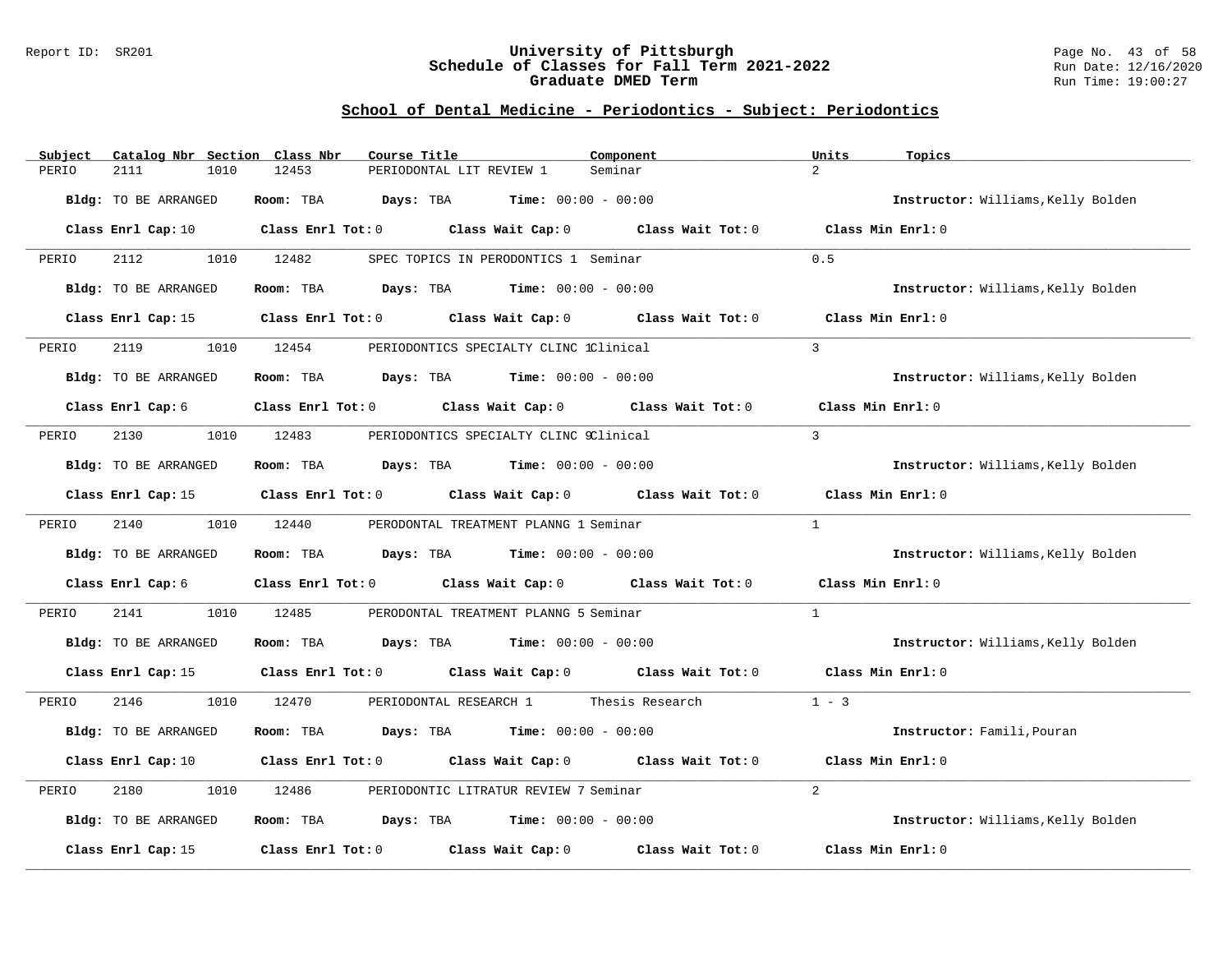| PERIO<br>2213<br>1010 | 12461<br>HOSPITAL PERIODONTICS - 1<br>Clinical                                                                                 | $\mathbf{1}$                       |
|-----------------------|--------------------------------------------------------------------------------------------------------------------------------|------------------------------------|
| Bldg: TO BE ARRANGED  | Room: TBA $Days:$ TBA $Time: 00:00 - 00:00$                                                                                    | Instructor: Famili, Pouran         |
| Class Enrl Cap: 6     | Class Enrl Tot: 0 $\qquad$ Class Wait Cap: 0 $\qquad$ Class Wait Tot: 0 $\qquad$ Class Min Enrl: 0                             |                                    |
| 2216<br>PERIO         | 1010 12472<br>PERIODONTAL RESEARCH 3 Thesis Research                                                                           | $1 - 3$                            |
| Bldg: TO BE ARRANGED  | Room: TBA $Days:$ TBA $Time: 00:00 - 00:00$                                                                                    | Instructor: Williams, Kelly Bolden |
|                       | Class Enrl Cap: 10 $\qquad$ Class Enrl Tot: 0 $\qquad$ Class Wait Cap: 0 $\qquad$ Class Wait Tot: 0 $\qquad$ Class Min Enrl: 0 |                                    |
| PERIO                 | 2230 1010 12487 SPEC TOPICS IN PERODONTICS 3 Seminar                                                                           | $\mathbf{1}$                       |
| Bldg: TO BE ARRANGED  | Room: TBA $Days: TBA$ Time: $00:00 - 00:00$                                                                                    | Instructor: Williams, Kelly Bolden |
|                       | Class Enrl Cap: 15 $\qquad$ Class Enrl Tot: 0 $\qquad$ Class Wait Cap: 0 $\qquad$ Class Wait Tot: 0                            | Class Min Enrl: 0                  |
| PERIO                 | 2244 1010 12481 PERIODONTAL LITRATUR REVIEW 4 Seminar                                                                          | 2                                  |
| Bldg: TO BE ARRANGED  | Room: TBA $\rule{1em}{0.15mm}$ Days: TBA Time: $00:00 - 00:00$                                                                 | Instructor: Williams, Kelly Bolden |
|                       | Class Enrl Cap: 15 Class Enrl Tot: 0 Class Wait Cap: 0 Class Wait Tot: 0                                                       | Class Min Enrl: 0                  |
| PERIO                 | 2247 1010 12462 PERODONTAL TREATMENT PLANNG 3 Seminar                                                                          | $\mathbf{1}$                       |
| Bldg: TO BE ARRANGED  | <b>Room:</b> TBA $Days:$ TBA $Time: 00:00 - 00:00$                                                                             | Instructor: Williams, Kelly Bolden |
|                       | Class Enrl Cap: 6 Class Enrl Tot: 0 Class Wait Cap: 0 Class Wait Tot: 0                                                        | Class Min Enrl: 0                  |
|                       |                                                                                                                                |                                    |
| 2250<br>1010<br>PERIO | 12484 SPEC TOPICS IN PERODONTICS 5 Seminar                                                                                     | $\mathbf{1}$                       |
| Bldg: TBA             | Room: TBA $Days:$ TBA $Time: 00:00 - 00:00$                                                                                    | Instructor: Williams, Kelly Bolden |
|                       | Class Enrl Cap: 15 Class Enrl Tot: 0 Class Wait Cap: 0 Class Wait Tot: 0                                                       | Class Min Enrl: 0                  |
| 2313<br>PERIO         | 1010 12464 HOSPITAL PERIODONTICS 3 Seminar                                                                                     | $\mathbf{1}$                       |
| Bldg: TBA             | Room: TBA $Days:$ TBA $Time: 00:00 - 00:00$                                                                                    | Instructor: Famili, Pouran         |
|                       | Class Enrl Cap: 8 Class Enrl Tot: 0 Class Wait Cap: 0 Class Wait Tot: 0                                                        | Class Min Enrl: 0                  |
| PERIO 2316            | 1010 12465 PERIODONTICS RESEARCH 5 Seminar                                                                                     | $\mathbf{1}$                       |
| Bldg: TBA             | <b>Room:</b> TBA <b>Days:</b> TBA <b>Time:</b> $00:00 - 00:00$                                                                 | Instructor: Williams, Kelly Bolden |
| Class Enrl Cap: 8     | Class Enrl Tot: 0 $\qquad$ Class Wait Cap: 0 $\qquad$ Class Wait Tot: 0 $\qquad$ Class Min Enrl: 0                             |                                    |
| PERIO                 | 2318 1010 12466 PERIODONTICS SPECIALTY CLINC SClinical                                                                         | $\overline{3}$                     |
| Bldg: TBA             | <b>Room:</b> TBA $Days:$ TBA $Time: 00:00 - 00:00$                                                                             | Instructor: Williams, Kelly Bolden |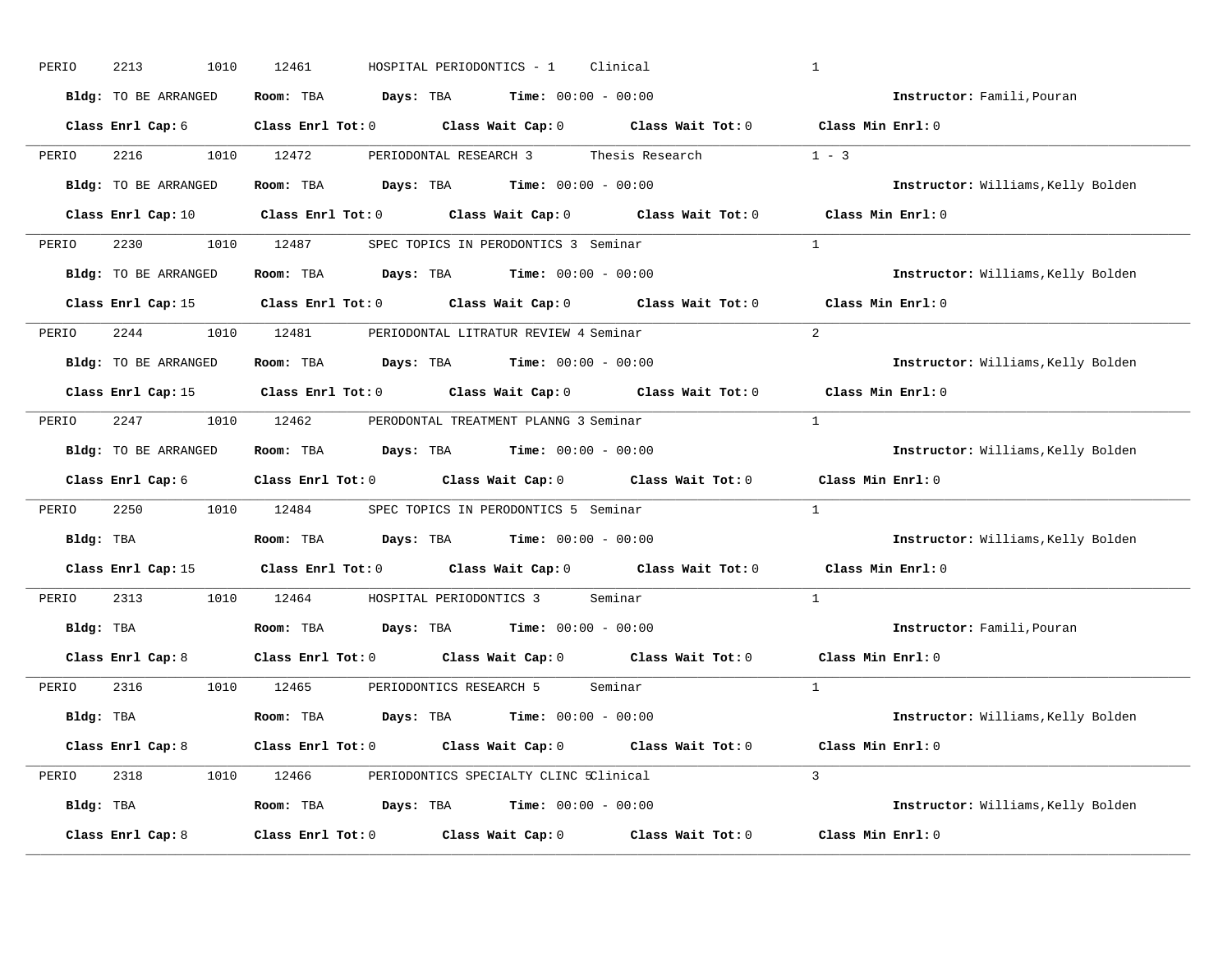#### Report ID: SR201 **University of Pittsburgh** Page No. 45 of 58 **Schedule of Classes for Fall Term 2021-2022** Run Date: 12/16/2020 **Graduate DMED Term Run Time: 19:00:27**

| Subject | Catalog Nbr Section Class Nbr | Course Title                                                    | Component                                                                                          | Units<br>Topics                    |
|---------|-------------------------------|-----------------------------------------------------------------|----------------------------------------------------------------------------------------------------|------------------------------------|
| PERIO   | 2411<br>1010                  | 29052                                                           | CURRENT TOPICS PERIODONTICS 1 Seminar                                                              | $\overline{2}$                     |
|         | Bldg: TO BE ARRANGED          | Room: TBA                                                       | <b>Days:</b> TBA <b>Time:</b> $00:00 - 00:00$                                                      | Instructor: Intini, Giuseppe       |
|         | Class Enrl Cap: 35            |                                                                 | Class Enrl Tot: 0 Class Wait Cap: 0 Class Wait Tot: 0                                              | Class Min Enrl: 0                  |
| PERIO   | 1010<br>2413                  | 29053                                                           | CURRENT TOPICS PERIODONTICS 3 Lecture                                                              | $\overline{2}$                     |
|         | Bldg: TO BE ARRANGED          | Room: TBA $Days:$ TBA $Time: 00:00 - 00:00$                     |                                                                                                    | Instructor: Intini, Giuseppe       |
|         | Class Enrl Cap: 35            |                                                                 | Class Enrl Tot: $0$ Class Wait Cap: $0$ Class Wait Tot: $0$ Class Min Enrl: $0$                    |                                    |
| PERIO   | 2415<br>1010                  | 29054                                                           | CURRENT TOPICS PERIODONTICS 5 Lecture                                                              | 2                                  |
|         | Bldg: TO BE ARRANGED          | Room: TBA                                                       | <b>Days:</b> TBA <b>Time:</b> $00:00 - 00:00$                                                      | Instructor: Intini, Giuseppe       |
|         | Class Enrl Cap: 35            |                                                                 | Class Enrl Tot: 0 $\qquad$ Class Wait Cap: 0 $\qquad$ Class Wait Tot: 0 $\qquad$ Class Min Enrl: 0 |                                    |
| PERIO   | 5212<br>1010                  | 18854                                                           | PERIODONTOLOGY 2<br>Lecture                                                                        | 1                                  |
|         | Bldg: Salk Hall               | <b>Room:</b> 00355 <b>Days:</b> Th <b>Time:</b> $08:00 - 08:50$ |                                                                                                    | Instructor: Intini, Giuseppe       |
|         | Class Enrl Cap: 85            | Room Characteristics: PeopleSoft - Scheduled (PS)(1)            | Class Enrl Tot: $0$ Class Wait Cap: $0$ Class Wait Tot: $0$ Class Min Enrl: $0$                    |                                    |
| PERIO   | 5800<br>1010                  | 27050<br>DIRECTED STUDY                                         | Directed Studies                                                                                   | $1 - 3$                            |
|         | Bldg: Salk Hall               | Room: TBA $Days: TBA$ Time: $00:00 - 00:00$                     |                                                                                                    | Instructor: Williams, Kelly Bolden |
|         | Class Enrl Cap: 5             |                                                                 | Class Enrl Tot: 0 Class Wait Cap: 0 Class Wait Tot: 0                                              | Class Min Enrl: 0                  |
| PERIO   | 5900<br>1010                  | 12495                                                           | INDEPENDENT STUDY 1ndependent Study                                                                | $1 - 3$                            |
|         | Bldg: TO BE ARRANGED          | Room: TBA                                                       | <b>Days:</b> TBA <b>Time:</b> $00:00 - 00:00$                                                      | Instructor: Famili, Pouran         |
|         | Class Enrl Cap: 5             |                                                                 | Class Enrl Tot: 0 Class Wait Cap: 0 Class Wait Tot: 0 Class Min Enrl: 0                            |                                    |
| PERIO   | 5900<br>1025                  | 24223                                                           | INDEPENDENT STUDY 1ndependent Study                                                                | $1 - 3$                            |
|         | Bldg: TO BE ARRANGED          | Room: TBA $Days: TBA$ Time: $00:00 - 00:00$                     |                                                                                                    | Instructor: Williams, Kelly Bolden |
|         | Class Enrl Cap: 10            |                                                                 | Class Enrl Tot: $0$ Class Wait Cap: $0$ Class Wait Tot: $0$                                        | Class Min Enrl: 0                  |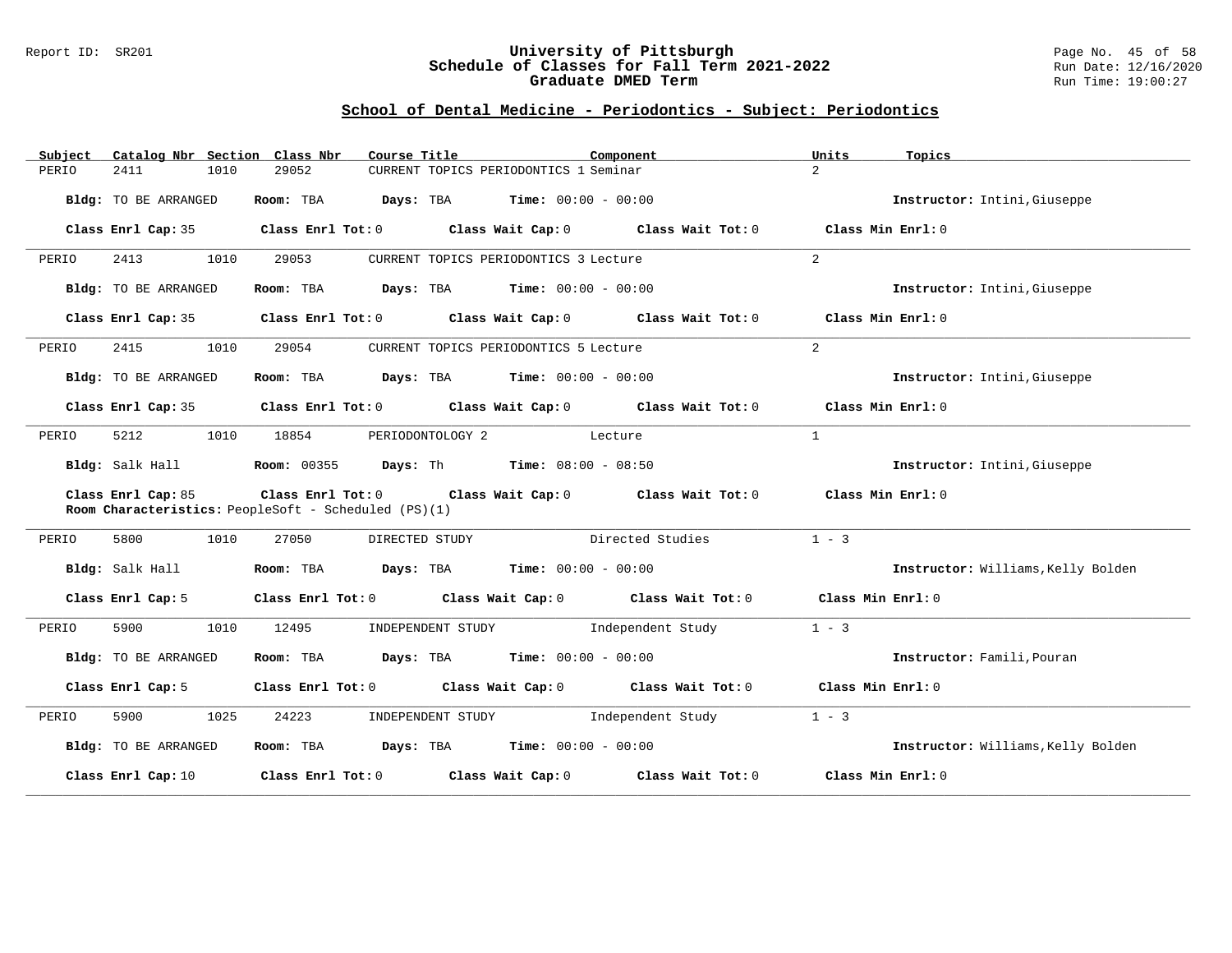#### Report ID: SR201 **University of Pittsburgh** Page No. 46 of 58 **Schedule of Classes for Fall Term 2021-2022** Run Date: 12/16/2020 **Graduate DMED Term Run Time: 19:00:27**

| Subject | Catalog Nbr Section Class Nbr |      |                   | Course Title                              | Component         | Units             | Topics                     |
|---------|-------------------------------|------|-------------------|-------------------------------------------|-------------------|-------------------|----------------------------|
| PERIO   | 5910                          | 1010 | 12494             | ADVANCED PERIODONTICS                     | Clinical          |                   |                            |
|         | <b>Bldg:</b> TO BE ARRANGED   |      | Room: TBA         | <b>Time:</b> $00:00 - 00:00$<br>Days: TBA |                   |                   | Instructor: Famili, Pouran |
|         | Class Enrl Cap: 4             |      | Class Enrl Tot: 0 | Class Wait Cap: 0                         | Class Wait Tot: 0 | Class Min Enrl: 0 |                            |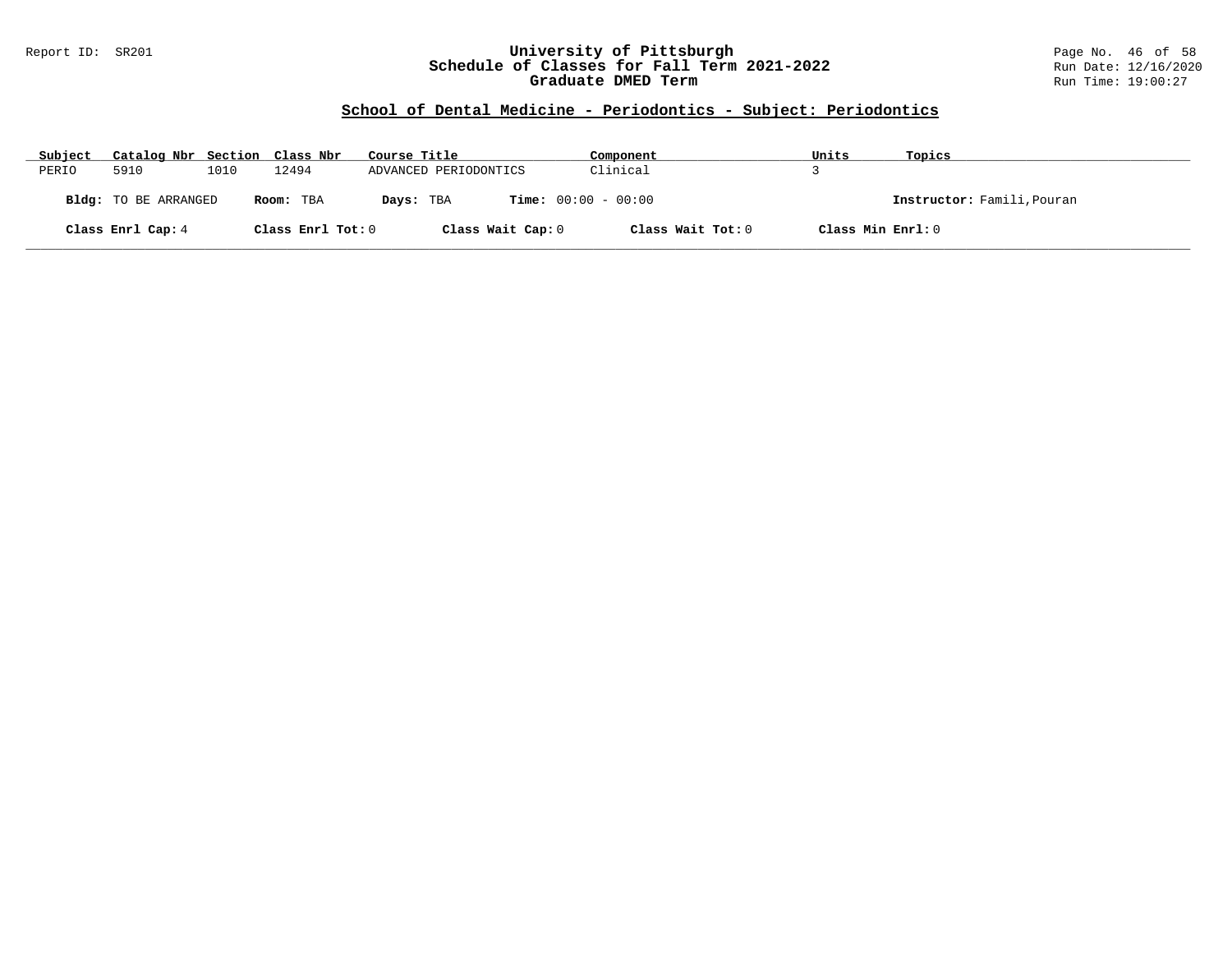#### Report ID: SR201 **1988 Constrained Building Constrained Building Constrained Building Page No. 47 of 58**<br>**Schedule of Classes for Fall Term 2021-2022** 1998 Run Date: 12/16/2020 **Schedule of Classes for Fall Term 2021-2022** Run Date: 12/16/202<br>**Graduate DMED Term** 2021-2022 Run Time: 19:00:27 **Graduate DMED Term**

### **School of Dental Medicine - Public Health and Community Dentistry - Subject: Community Dentistry**

| Catalog Nbr Section Class Nbr<br>Subject | Course Title                                                                                                                    | Component      | Units<br>Topics                  |
|------------------------------------------|---------------------------------------------------------------------------------------------------------------------------------|----------------|----------------------------------|
| 2114<br>1070<br>CDENT                    | 12508<br>DENTAL RESEARCH METHODOLOGY 2 Lecture                                                                                  | 2 <sup>1</sup> |                                  |
|                                          | <b>Bldg:</b> Salk Hall <b>Room:</b> 00403 <b>Days:</b> F <b>Time:</b> 08:00 - 09:50                                             |                | Instructor: Shah, Nilesh H       |
| Class Enrl Cap: 25                       | Class Enrl Tot: 0 Class Wait Cap: 0 Class Wait Tot: 0 Class Min Enrl: 0<br>Room Characteristics: PeopleSoft - Scheduled (PS)(1) |                |                                  |
|                                          |                                                                                                                                 |                |                                  |
| CDENT<br>5900<br>1020                    | INDEPENDENT STUDY 1ndependent Study<br>12530                                                                                    |                | $1 - 3$                          |
| Bldg: TO BE ARRANGED                     | <b>Room:</b> TBA <b>Days:</b> TBA <b>Time:</b> 00:00 - 00:00                                                                    |                | Instructor: Rubin, Richard W.    |
|                                          | Class Enrl Cap: 17 (Class Enrl Tot: 0 (Class Wait Cap: 0 (Class Wait Tot: 0 (Class Min Enrl: 0)                                 |                |                                  |
| 5900<br>CDENT<br>1030                    | INDEPENDENT STUDY 1ndependent Study<br>12546                                                                                    |                | $1 - 3$                          |
| Bldg: TO BE ARRANGED                     | Room: TBA $\rule{1em}{0.15mm}$ Days: TBA Time: $00:00 - 00:00$                                                                  |                | Instructor: Weyant, Robert       |
| Class Enrl Cap: 5                        | Class Enrl Tot: $0$ Class Wait Cap: $0$ Class Wait Tot: $0$ Class Min Enrl: $0$                                                 |                |                                  |
| 5900<br>1050<br>CDENT                    | INDEPENDENT STUDY 1ndependent Study<br>18243                                                                                    |                | $1 - 3$                          |
| Bldg: TO BE ARRANGED                     | <b>Room:</b> TBA <b>Days:</b> TBA <b>Time:</b> 00:00 - 00:00                                                                    |                | Instructor: Polk, Deborah E.     |
|                                          | Class Enrl Cap: 35 Class Enrl Tot: 0 Class Wait Cap: 0 Class Wait Tot: 0 Class Min Enrl: 0                                      |                |                                  |
| CDENT<br>5900<br>1060                    | 27126<br>INDEPENDENT STUDY 1ndependent Study                                                                                    |                | $1 - 3$                          |
| Bldg: TO BE ARRANGED                     | Room: TBA $Days:$ TBA $Time: 00:00 - 00:00$                                                                                     |                | Instructor: Burgette, Jacqueline |
| Class Enrl Cap: 5                        | Class Enrl Tot: 0 Class Wait Cap: 0 Class Wait Tot: 0 Class Min Enrl: 0                                                         |                |                                  |
| 5916<br>1010<br>CDENT                    | 12492<br>CONTEM ISSUES DENTL PUB HLTH Seminar                                                                                   | $\overline{2}$ |                                  |
| Bldg: TO BE ARRANGED                     | Room: TBA $Days:$ TBA $Time: 00:00 - 00:00$                                                                                     |                | Instructor: Weyant, Robert       |
|                                          |                                                                                                                                 |                | Rubin, Richard W.                |
|                                          | Class Enrl Cap: 20 		 Class Enrl Tot: 0 		 Class Wait Cap: 0 		 Class Wait Tot: 0 		 Class Min Enrl: 0                          |                |                                  |
| 5942<br>1050<br>CDENT                    | 25916 IMPROVISATION FOR CLINICIANS Lecture                                                                                      | $\mathbf{1}$   |                                  |
| Bldg: TO BE ARRANGED                     | Room: TBA $Days:$ TBA $Time: 00:00 - 00:00$                                                                                     |                | Instructor: Shah, Nilesh H       |
| Class Enrl Cap: 10                       | Class Enrl Tot: $0$ Class Wait Cap: $0$ Class Wait Tot: $0$                                                                     |                | Class Min Enrl: 0                |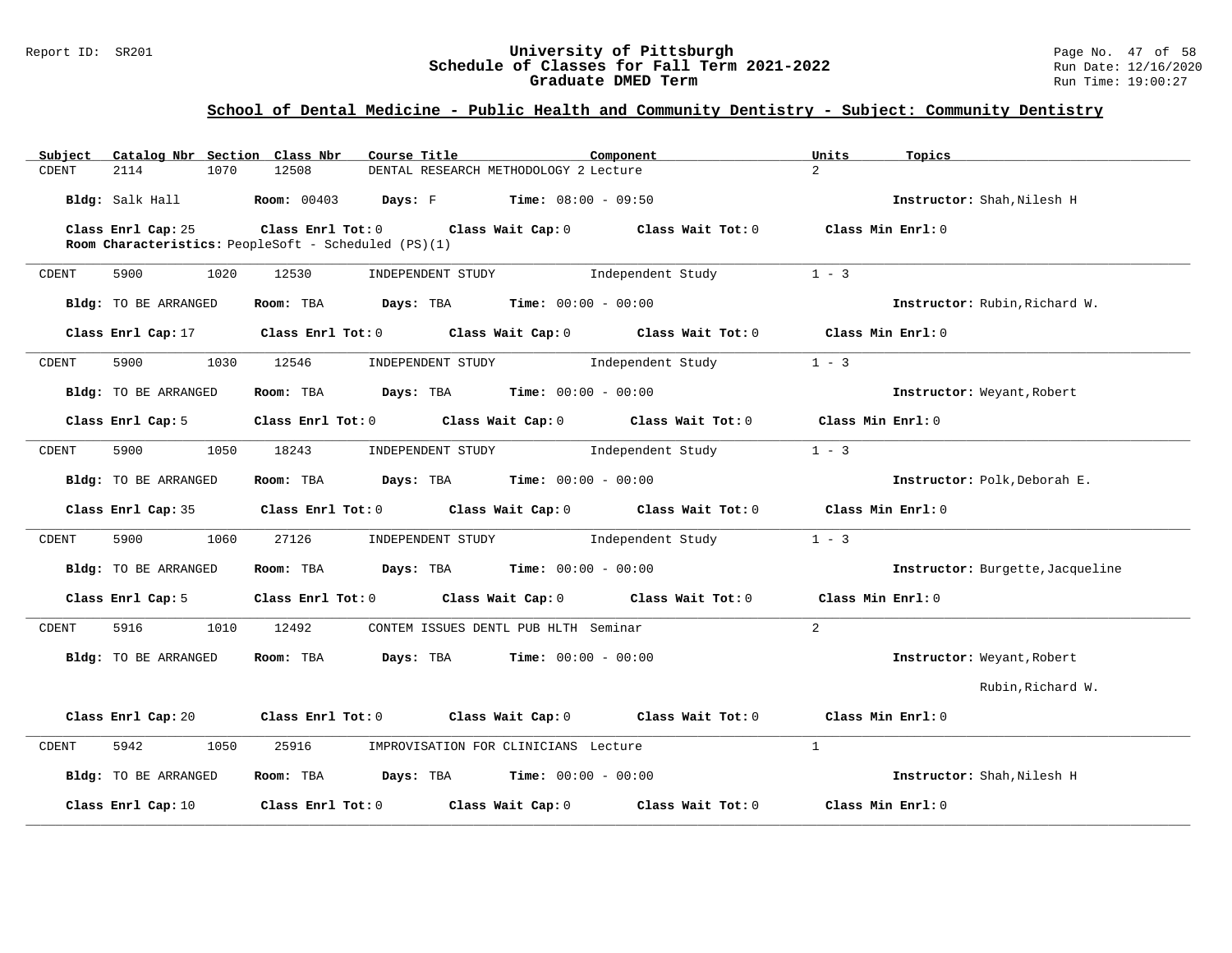#### Report ID: SR201 **University of Pittsburgh** Page No. 48 of 58 **Schedule of Classes for Fall Term 2021-2022** Run Date: 12/16/2020 **Graduate DMED Term Run Time: 19:00:27**

| Subject | Catalog Nbr Section Class Nbr |                   | Course Title                                                                                                                                                                                                                       | Component         | Units             | Topics                           |
|---------|-------------------------------|-------------------|------------------------------------------------------------------------------------------------------------------------------------------------------------------------------------------------------------------------------------|-------------------|-------------------|----------------------------------|
| PROSTH  | 2020<br>1010                  | 12489             | GRADUT REMOVABLE PROSTHDNT                                                                                                                                                                                                         | Lecture           | $\overline{2}$    |                                  |
|         | <b>Bldg:</b> TO BE ARRANGED   | Room: TBA         | <b>Time:</b> $00:00 - 00:00$<br>Days: TBA                                                                                                                                                                                          |                   |                   | Instructor: Kunkel, Thomas Craig |
|         | Class Enrl Cap: 10            | Class Enrl Tot: 0 | Class Wait Cap: 0                                                                                                                                                                                                                  | Class Wait Tot: 0 | Class Min Enrl: 0 |                                  |
| PROSTH  | 1010<br>2030                  | 12488             | GRADUATE FIXED PROSTHODONTICS Clinical                                                                                                                                                                                             |                   | $\overline{2}$    |                                  |
|         | Bldg: TO BE ARRANGED          | Room: TBA         | <b>Time:</b> $00:00 - 00:00$<br>Days: TBA                                                                                                                                                                                          |                   |                   | Instructor: Azarbal, Mohsen      |
|         | Class Enrl Cap: 10            | Class Enrl Tot: 0 | Class Wait Cap: 0                                                                                                                                                                                                                  | Class Wait Tot: 0 | Class Min Enrl: 0 |                                  |
| PROSTH  | 1010<br>2040                  | 12437             | DENTL MATERL PROSTHODONTICS 1 Lecture                                                                                                                                                                                              |                   | $\mathbf{1}$      |                                  |
|         | Bldg: TO BE ARRANGED          | Room: TBA         | <b>Time:</b> $00:00 - 00:00$<br>Days: TBA                                                                                                                                                                                          |                   |                   | Instructor: Huber, Heidi M       |
|         |                               |                   |                                                                                                                                                                                                                                    |                   |                   | Krzesinski, Maribeth             |
|         | Class Enrl Cap: 10            | Class Enrl Tot: 0 | Class Wait Cap: 0                                                                                                                                                                                                                  | Class Wait Tot: 0 | Class Min Enrl: 0 |                                  |
| PROSTH  | 2070<br>1010                  | 12443             | ADVANCED PROSTHODONTICS 1                                                                                                                                                                                                          | Clinical          | $\overline{2}$    |                                  |
|         | Bldg: TO BE ARRANGED          | Room: TBA         | Days: TBA<br><b>Time:</b> $00:00 - 00:00$                                                                                                                                                                                          |                   |                   | Instructor: Kunkel, Thomas Craig |
|         | Class Enrl Cap: 10            | Class Enrl Tot: 0 | Class Wait Cap: 0                                                                                                                                                                                                                  | Class Wait Tot: 0 | Class Min Enrl: 0 |                                  |
|         |                               |                   | <b></b> This class has an additional fee. For more information go to <a <br="" href="http://www.registrar.pitt.edu">target="_blank"&gt;http://www.registrar.pitt.edu/</a> , and click on Faculty and Staff, then Course and Class. |                   |                   |                                  |
| PROSTH  | 2100<br>1010                  | 28804             | ADVANCED PROSTHODONTICS 4                                                                                                                                                                                                          | Clinical          | $\overline{2}$    |                                  |
|         | Bldg: TO BE ARRANGED          | Room: TBA         | <b>Time:</b> $00:00 - 00:00$<br>Days: TBA                                                                                                                                                                                          |                   |                   | Instructor: Kunkel, Thomas Craig |
|         | Class Enrl Cap: 35            | Class Enrl Tot: 0 | Class Wait Cap: 0                                                                                                                                                                                                                  | Class Wait Tot: 0 | Class Min Enrl: 0 |                                  |
| PROSTH  | 1010<br>2103                  | 27690             | ADVANCED PROSTHODONTICS 7                                                                                                                                                                                                          | Clinical          | $\overline{2}$    |                                  |
|         | <b>Bldg:</b> TO BE ARRANGED   | Room: TBA         | <b>Time:</b> $00:00 - 00:00$<br>Days: TBA                                                                                                                                                                                          |                   |                   | Instructor: Kunkel, Thomas Craig |
|         | Class Enrl Cap: 35            | Class Enrl Tot: 0 | Class Wait Cap: 0                                                                                                                                                                                                                  | Class Wait Tot: 0 | Class Min Enrl: 0 |                                  |
| PROSTH  | 2110<br>1010                  | 28799             | ADV MAXILLOFACIAL PROSTH 1                                                                                                                                                                                                         | Lecture           | $\mathbf{1}$      |                                  |
|         | Bldg: TO BE ARRANGED          | Room: TBA         | Time: $00:00 - 00:00$<br>Days: TBA                                                                                                                                                                                                 |                   |                   | Instructor: Krzesinski, Maribeth |
|         | Class Enrl Cap: 35            | Class Enrl Tot: 0 | Class Wait Cap: 0                                                                                                                                                                                                                  | Class Wait Tot: 0 | Class Min Enrl: 0 |                                  |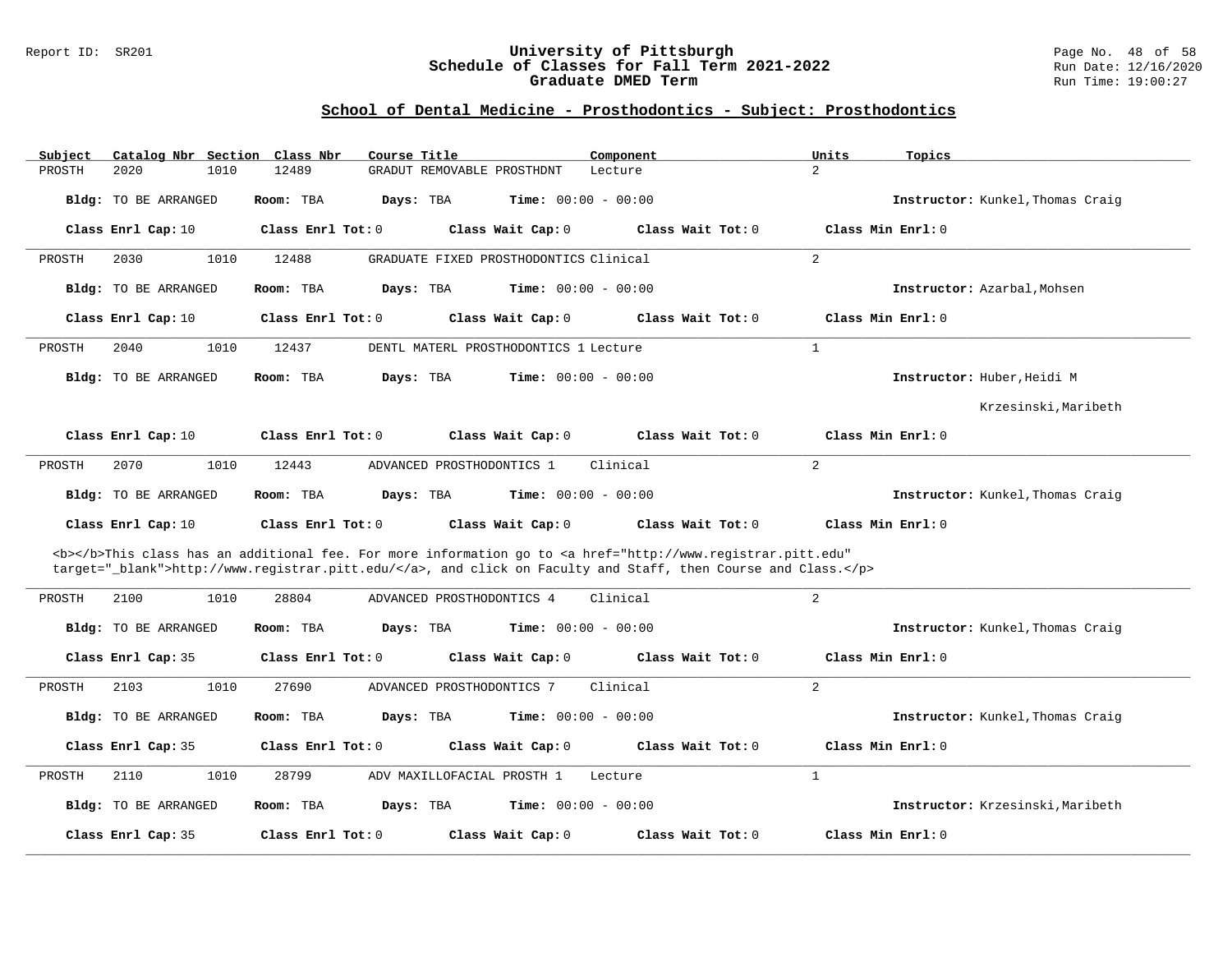#### Report ID: SR201 **University of Pittsburgh** Page No. 49 of 58 **Schedule of Classes for Fall Term 2021-2022** Run Date: 12/16/2020 **Graduate DMED Term Run Time: 19:00:27**

| Catalog Nbr Section Class Nbr<br>Subject | Course Title                                                                                                  | Component                 | Units<br>Topics                  |
|------------------------------------------|---------------------------------------------------------------------------------------------------------------|---------------------------|----------------------------------|
| 1010<br>PROSTH<br>2117                   | 12501<br>IMPLANT PROSTHODONTICS SEM 1 Seminar                                                                 | $\overline{2}$            |                                  |
| Bldg: TO BE ARRANGED                     | Room: TBA<br><b>Days:</b> TBA <b>Time:</b> $00:00 - 00:00$                                                    |                           | Instructor: Kukunas, Steve J     |
| Class Enrl Cap: 10                       | Class Enrl Tot: $0$ Class Wait Cap: $0$ Class Wait Tot: $0$ Class Min Enrl: $0$                               |                           |                                  |
| PROSTH<br>2150<br>1010                   | 28805<br>PROSTHODONTICS SEMINAR 1                                                                             | $\overline{2}$<br>Seminar |                                  |
| Bldg: TO BE ARRANGED                     | Room: TBA<br>$\texttt{Days:}$ TBA $\texttt{Time:}$ 00:00 - 00:00                                              |                           | Instructor: Kunkel, Thomas Craig |
| Class Enrl Cap: 35                       | Class Enrl Tot: $0$ Class Wait Cap: $0$ Class Wait Tot: $0$ Class Min Enrl: $0$                               |                           |                                  |
| 2170<br>1010<br>PROSTH                   | 12438<br>PROSTHODONTICS SEMINAR 3                                                                             | 2<br>Seminar              |                                  |
| Bldg: TO BE ARRANGED                     | <b>Room:</b> TBA <b>Days:</b> TBA <b>Time:</b> 00:00 - 00:00                                                  |                           | Instructor: Kunkel, Thomas Craig |
| Class Enrl Cap: 5                        | Class Enrl Tot: 0 Class Wait Cap: 0 Class Wait Tot: 0                                                         |                           | Class Min Enrl: 0                |
| 1010<br>PROSTH<br>2182                   | PROSTHODONTICS SEMINAR 5<br>28802                                                                             | Seminar<br>$\mathbf{1}$   |                                  |
| Bldg: TO BE ARRANGED                     | <b>Days:</b> TBA <b>Time:</b> $00:00 - 00:00$<br>Room: TBA                                                    |                           | Instructor: Kunkel, Thomas Craig |
|                                          | Class Enrl Cap: 35 Class Enrl Tot: 0 Class Wait Cap: 0 Class Wait Tot: 0                                      |                           | Class Min Enrl: 0                |
| 1010<br>PROSTH<br>2210                   | SPECIAL PROSTHODONTICS CLINIC Clinical<br>12441                                                               |                           | $1 - 9$                          |
| Bldg: TO BE ARRANGED                     | Room: TBA $Days:$ TBA $Time: 00:00 - 00:00$                                                                   |                           | Instructor: Kunkel, Thomas Craig |
| Class Enrl Cap: 10                       | Class Enrl Tot: $0$ Class Wait Cap: $0$ Class Wait Tot: $0$ Class Min Enrl: $0$                               |                           |                                  |
| PROSTH<br>2211<br>1070                   | 12471<br>COMPREHNSV TREATMENT PLANNG 1 Seminar                                                                | 2                         |                                  |
| Bldg: TBA                                | <b>Room:</b> TBA <b>Days:</b> Th <b>Time:</b> $12:00 - 12:50$                                                 |                           | Instructor: Azarbal, Mohsen      |
| Class Enrl Cap: 25                       | Class Enrl Tot: 0 Class Wait Cap: 0 Class Wait Tot: 0<br>Room Characteristics: PeopleSoft - Scheduled (PS)(1) |                           | Class Min Enrl: 0                |
| 2240<br>1010<br>PROSTH                   | 28798<br>LITERATURE REVIEW 1                                                                                  | $\overline{2}$<br>Seminar |                                  |
| Bldg: TO BE ARRANGED                     | Room: TBA $Days:$ TBA $Time: 00:00 - 00:00$                                                                   |                           | Instructor: Charneco, Antonio R  |
| Class Enrl Cap: 35                       | Class Enrl Tot: $0$ Class Wait Cap: $0$ Class Wait Tot: $0$                                                   |                           | Class Min Enrl: 0                |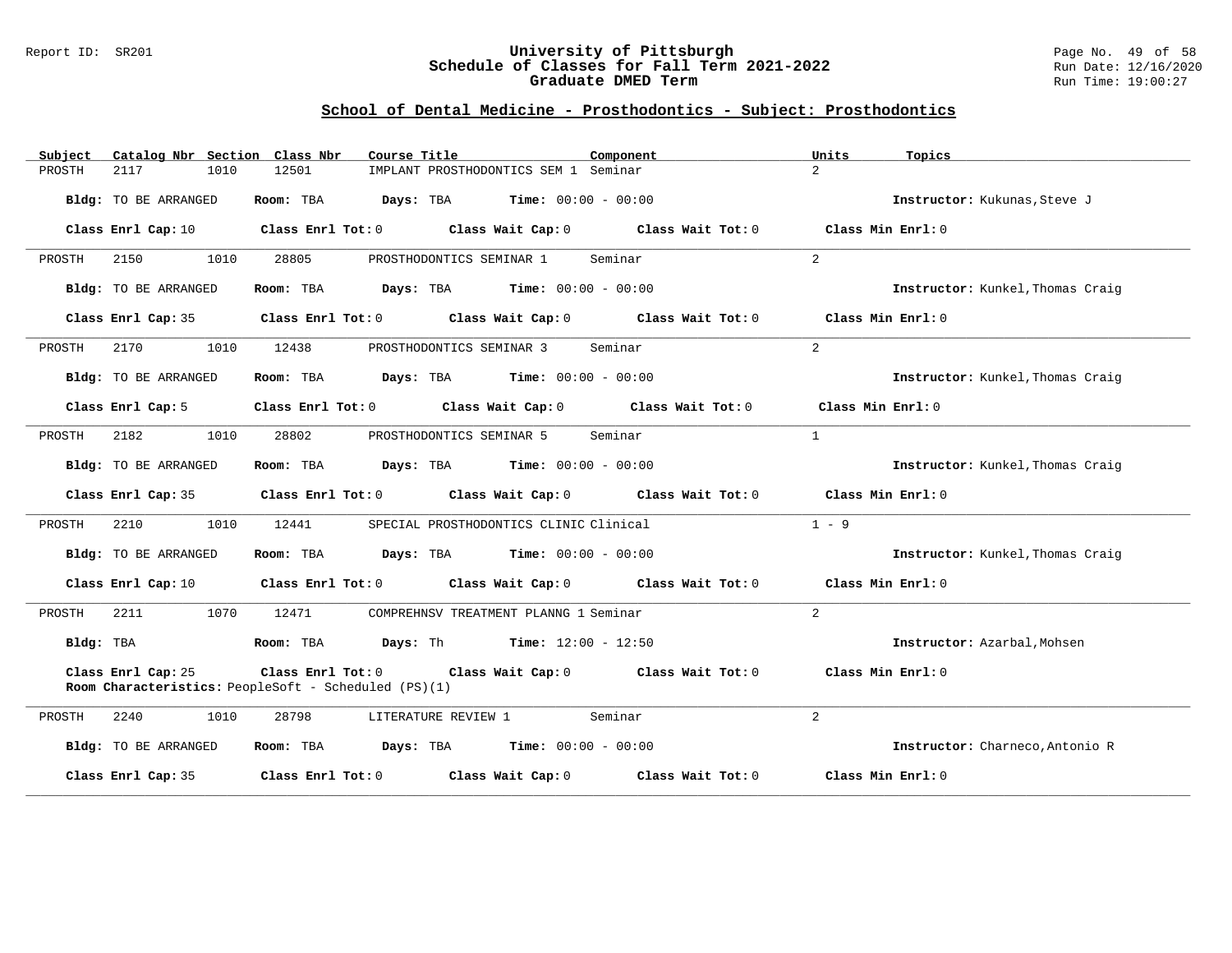#### Report ID: SR201 **University of Pittsburgh** Page No. 50 of 58 **Schedule of Classes for Fall Term 2021-2022** Run Date: 12/16/2020 **Graduate DMED Term Run Time: 19:00:27**

| Subject<br>Catalog Nbr Section Class Nbr                                   | Course Title                                                                                                                                                                                                                       | Component<br>Units        | Topics                          |
|----------------------------------------------------------------------------|------------------------------------------------------------------------------------------------------------------------------------------------------------------------------------------------------------------------------------|---------------------------|---------------------------------|
| PROSTH<br>2260<br>1010                                                     | 12439<br>LITERATURE REVIEW 3                                                                                                                                                                                                       | $\overline{2}$<br>Seminar |                                 |
| Bldg: TO BE ARRANGED                                                       | Room: TBA<br>Days: TBA<br><b>Time:</b> $00:00 - 00:00$                                                                                                                                                                             |                           | Instructor: Charneco, Antonio R |
| Class Enrl Cap: 5                                                          | Class Enrl Tot: 0<br>Class Wait Cap: 0                                                                                                                                                                                             | Class Wait Tot: 0         | Class Min Enrl: 0               |
| PROSTH<br>2273<br>1010                                                     | LITERATURE REVIEW 5<br>28800                                                                                                                                                                                                       | $\mathbf{1}$<br>Seminar   |                                 |
| <b>Bldg:</b> TO BE ARRANGED                                                | Room: TBA<br>Days: TBA<br><b>Time:</b> $00:00 - 00:00$                                                                                                                                                                             |                           | Instructor: Charneco, Antonio R |
| Class Enrl Cap: 35                                                         | Class Enrl Tot: 0<br>Class Wait Cap: 0                                                                                                                                                                                             | Class Wait Tot: 0         | Class Min Enrl: 0               |
| PROSTH<br>1010<br>2305                                                     | CEREC BASIC TRAINING<br>28803                                                                                                                                                                                                      | $\mathbf{1}$<br>Lecture   |                                 |
| Bldg: TO BE ARRANGED                                                       | <b>Time:</b> $00:00 - 00:00$<br>Room: TBA<br>Days: TBA                                                                                                                                                                             |                           | Instructor: Charneco, Antonio R |
| Class Enrl Cap: 35                                                         | Class Enrl Tot: 0<br>Class Wait Cap: 0                                                                                                                                                                                             | Class Wait Tot: 0         | Class Min Enrl: 0               |
| 5211<br>1070<br>PROSTH                                                     | 12503<br>FIXED PARTIAL DENTURES 1                                                                                                                                                                                                  | $\mathbf{1}$<br>Lecture   |                                 |
| Bldg: TBA                                                                  | Room: TBA<br>Days: Th<br><b>Time:</b> $09:00 - 09:50$                                                                                                                                                                              |                           | Instructor: Young, William H    |
| Class Enrl Cap: 90                                                         | Class Enrl Tot: 0<br>Class Wait Cap: 0                                                                                                                                                                                             | Class Wait Tot: 0         | Class Min Enrl: 0               |
| Room Characteristics: PeopleSoft - Scheduled (PS)(1)                       |                                                                                                                                                                                                                                    |                           |                                 |
| PROSTH<br>5213<br>1030                                                     | 12537<br>COMPLETE DENTURES 1                                                                                                                                                                                                       | $\mathbf{1}$<br>Lecture   |                                 |
| Bldg: TBA                                                                  | Days: Tu<br><b>Time:</b> $08:00 - 08:50$<br>Room: TBA                                                                                                                                                                              |                           | Instructor: Young, William H    |
| Class Enrl Cap: 90<br>Room Characteristics: PeopleSoft - Scheduled (PS)(1) | Class Enrl Tot: 0<br>Class Wait Cap: 0                                                                                                                                                                                             | Class Wait Tot: 0         | Class Min $Enrl: 0$             |
|                                                                            |                                                                                                                                                                                                                                    |                           |                                 |
| PROSTH<br>5215<br>1030                                                     | 12504<br>FIXED PARTIAL DENTURES 1 LAB Practicum                                                                                                                                                                                    | 3                         |                                 |
| Bldg: Salk Hall                                                            | <b>Room: 00405</b><br><b>Time:</b> $10:00 - 16:50$<br>Days: Th                                                                                                                                                                     |                           | Instructor: Young, William H    |
| Class Enrl Cap: 100                                                        | Class Enrl Tot: 0<br>Class Wait Cap: 0                                                                                                                                                                                             | Class Wait Tot: 0         | Class Min Enrl: 0               |
|                                                                            | <b></b> This class has an additional fee. For more information go to <a <br="" href="http://www.registrar.pitt.edu">target="_blank"&gt;http://www.registrar.pitt.edu/</a> , and click on Faculty and Staff, then Course and Class. |                           |                                 |
|                                                                            |                                                                                                                                                                                                                                    |                           |                                 |
| 5217<br>1070<br>PROSTH                                                     | 12538<br>COMPLETE DENTURES 1 LAB                                                                                                                                                                                                   | Practicum<br>1.5          |                                 |
| Bldg: TO BE ARRANGED                                                       | <b>Time:</b> $00:00 - 00:00$<br>Room: TBA<br>Days: TBA                                                                                                                                                                             |                           | Instructor: Young, William H    |
| Class Enrl Cap: 90                                                         | Class Enrl Tot: 0<br>Class Wait Cap: 0                                                                                                                                                                                             | Class Wait Tot: 0         | Class Min Enrl: 0               |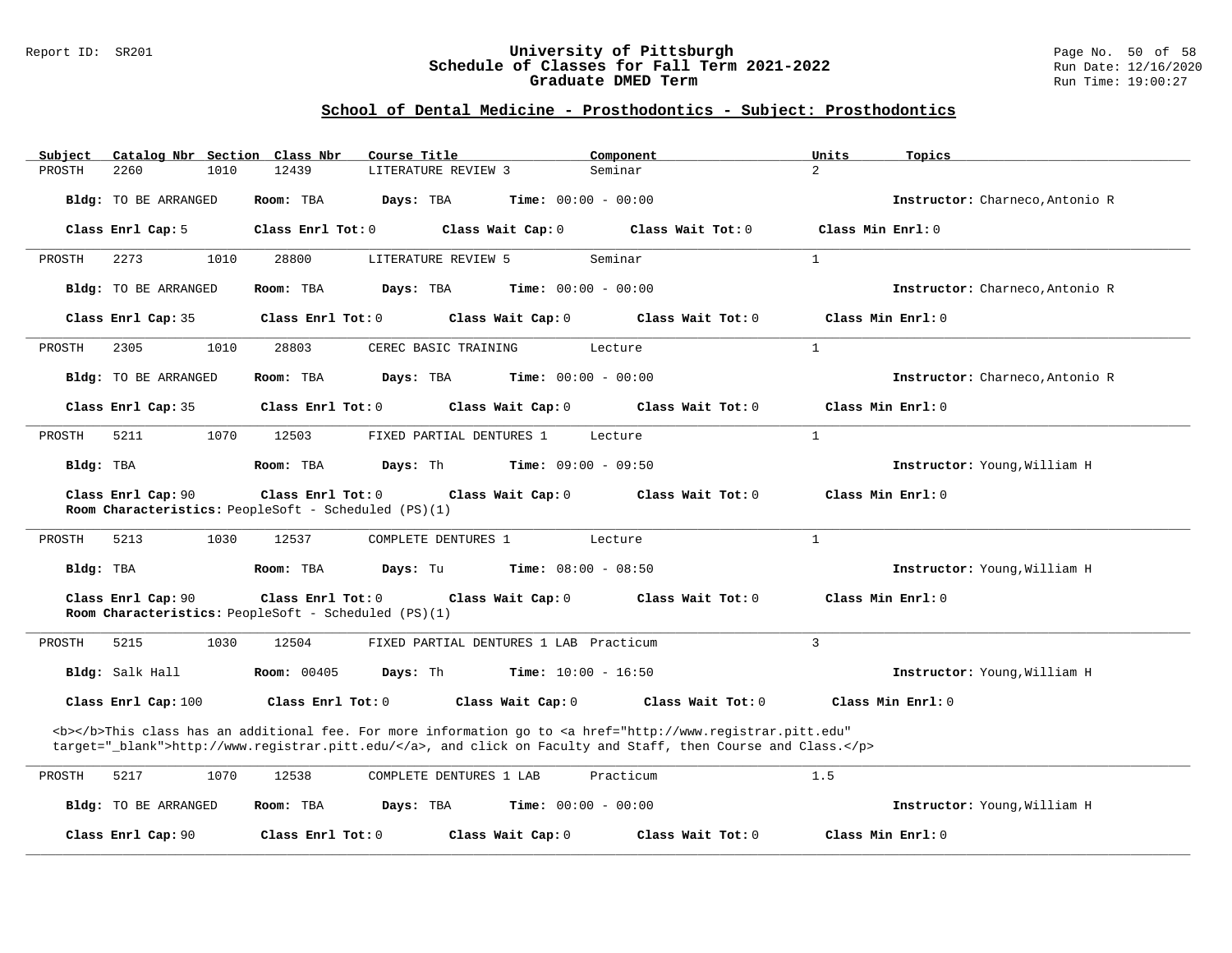#### Report ID: SR201 **University of Pittsburgh** Page No. 51 of 58 **Schedule of Classes for Fall Term 2021-2022** Run Date: 12/16/2020 **Graduate DMED Term Run Time: 19:00:27**

| Catalog Nbr Section Class Nbr<br>Subject | Course Title                                                              | Component                              | Units<br>Topics                 |
|------------------------------------------|---------------------------------------------------------------------------|----------------------------------------|---------------------------------|
| 5311<br>1010<br>PROSTH                   | 16273<br>IMPLANTOLOGY 1                                                   | Lecture                                | 1.5                             |
| Bldg: TBA                                | Room: TBA<br>Days: W                                                      | $Time: 16:00 - 17:30$                  | Instructor: Kukunas, Steve J    |
| Class Enrl Cap: 90                       | Class Enrl Tot: 0<br>Room Characteristics: PeopleSoft - Scheduled (PS)(1) | Class Wait Cap: 0<br>Class Wait Tot: 0 | Class Min Enrl: 0               |
| 1030<br>PROSTH<br>5910                   | 12493<br>ADV PROSTH TRMNT PLANNING                                        | Seminar                                | $\mathbf{1}$                    |
| Bldg: TBA                                | Days: M<br>Room: TBA                                                      | $Time: 13:00 - 14:50$                  | Instructor: Azarbal, Mohsen     |
| Class Enrl Cap: 5                        | Class Enrl Tot: 0<br>Room Characteristics: PeopleSoft - Scheduled (PS)(1) | Class Wait Cap: 0<br>Class Wait Tot: 0 | Class Min Enrl: 0               |
| PROSTH<br>5915<br>1030                   | 12545<br>DENTAL IMPLANT SELECTIVE                                         | Clinical                               |                                 |
| Bldg: TO BE ARRANGED                     | Room: TBA<br>Days: TBA                                                    | $Time: 00:00 - 00:00$                  | Instructor: Kukunas, Steve J    |
| Class Enrl Cap: 10                       | Class Enrl Tot: 0                                                         | Class Wait Tot: 0<br>Class Wait Cap: 0 | Class Min Enrl: 0               |
| 1010<br>5916<br>PROSTH                   | 12505                                                                     | COMPLETE DENTR FABRICATION-VA Clinical |                                 |
| Bldg: TO BE ARRANGED                     | Room: TBA<br>Days: TBA                                                    | $Time: 00:00 - 00:00$                  | Instructor: Rodriquez, Arthur M |
| Class Enrl Cap: 11                       | Class Enrl Tot: 0                                                         | Class Wait Cap: 0<br>Class Wait Tot: 0 | Class Min Enrl: 0               |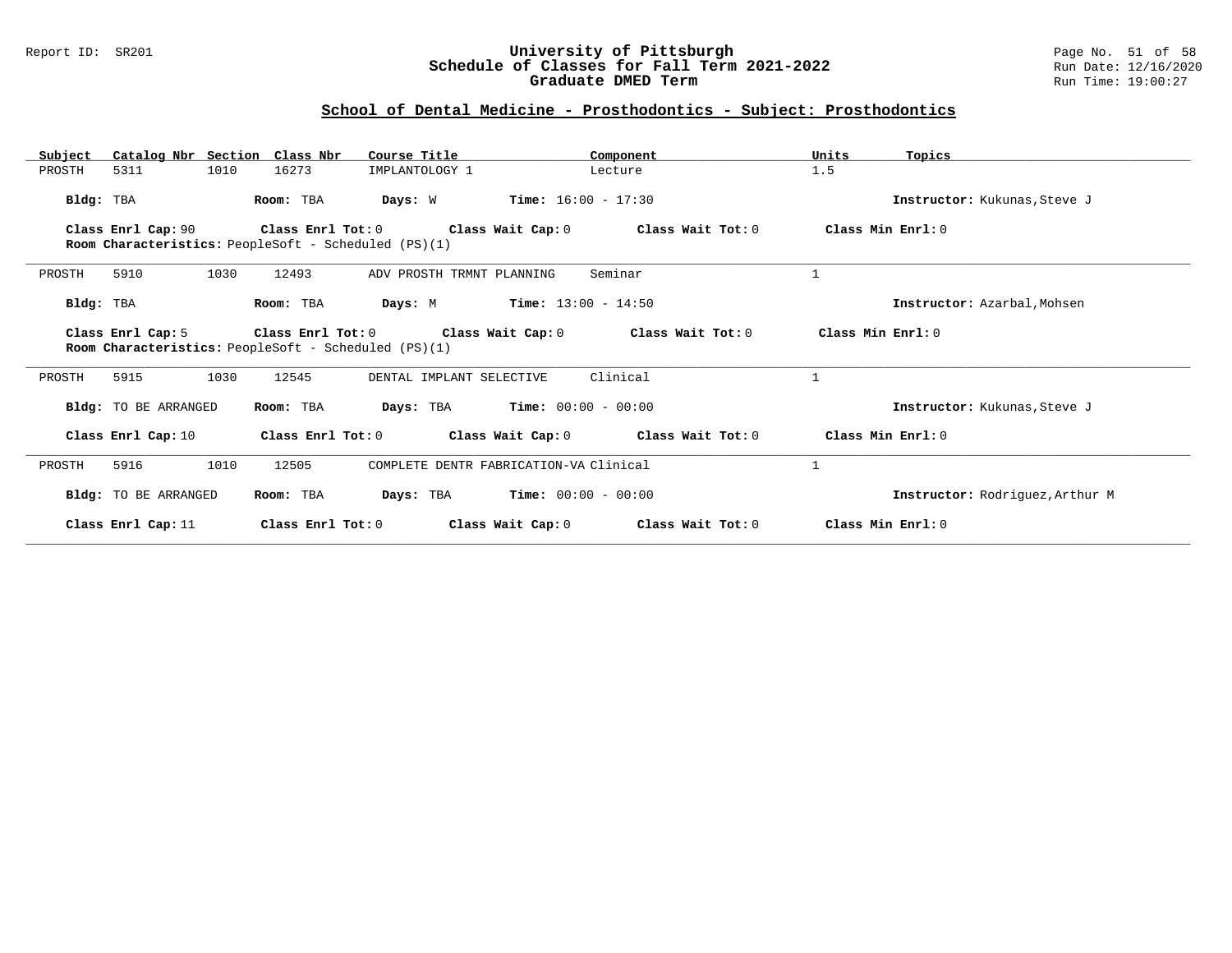#### Report ID: SR201 **University of Pittsburgh** Page No. 52 of 58 **Schedule of Classes for Fall Term 2021-2022** Run Date: 12/16/2020 **Graduate DMED Term Run Time: 19:00:27**

### **School of Dental Medicine - Restorative Dentistry - Subject: Endodontics**

| Subject                      | Catalog Nbr Section Class Nbr<br>Course Title                                                                                                                                                                                      | Component                    | Units<br>Topics            |
|------------------------------|------------------------------------------------------------------------------------------------------------------------------------------------------------------------------------------------------------------------------------|------------------------------|----------------------------|
| <b>ENDOD</b><br>2011<br>1030 | 16788<br>TEACHING/EMERGENCY CARE 1                                                                                                                                                                                                 | Clinical                     | $\overline{2}$             |
| Bldg: TO BE ARRANGED         | Room: TBA<br>Days: TBA                                                                                                                                                                                                             | <b>Time:</b> $00:00 - 00:00$ | Instructor: Ray, Herbert L |
| Class Enrl Cap: 6            | Class Enrl Tot: 0<br>Class Wait Cap: 0                                                                                                                                                                                             | Class Wait Tot: 0            | Class Min Enrl: 0          |
| 2021<br>1030<br>ENDOD        | 16789<br>TEACHING/EMERGENCY CARE 2                                                                                                                                                                                                 | Clinical                     | 2                          |
| Bldg: TO BE ARRANGED         | Room: TBA<br>Days: TBA                                                                                                                                                                                                             | <b>Time:</b> $00:00 - 00:00$ | Instructor: Ray, Herbert L |
| Class Enrl Cap: 6            | Class Enrl Tot: 0<br>Class Wait Cap: 0                                                                                                                                                                                             | Class Wait Tot: 0            | Class Min Enrl: 0          |
| 2111<br>1030<br><b>ENDOD</b> | 16791<br>ENDODONTOLGY 1                                                                                                                                                                                                            | Lecture                      | $\overline{2}$             |
| Bldg: TO BE ARRANGED         | Room: TBA<br>Days: TBA                                                                                                                                                                                                             | <b>Time:</b> $00:00 - 00:00$ | Instructor: Ray, Herbert L |
| Class Enrl Cap: 6            | Class Wait Cap: 0<br>Class Enrl Tot: 0                                                                                                                                                                                             | Class Wait Tot: 0            | Class Min Enrl: 0          |
| 2115<br>1050<br>ENDOD        | 21887<br>ENDO MICROSCOPE 1                                                                                                                                                                                                         | Clinical                     | $\mathbf{1}$               |
| Bldg: TO BE ARRANGED         | Days: TBA<br>Room: TBA                                                                                                                                                                                                             | <b>Time:</b> $00:00 - 00:00$ | Instructor: Ray, Herbert L |
|                              |                                                                                                                                                                                                                                    |                              |                            |
| Class Enrl Cap: 5            | Class Wait Cap: 0<br>Class Enrl Tot: 0                                                                                                                                                                                             | Class Wait Tot: 0            | Class Min $Enr1: 0$        |
|                              | <b></b> This class has an additional fee. For more information go to <a <br="" href="http://www.registrar.pitt.edu">target="_blank"&gt;http://www.registrar.pitt.edu/</a> , and click on Faculty and Staff, then Course and Class. |                              |                            |
| 2121<br><b>ENDOD</b><br>1030 | ENDODONTOLOGY 2<br>16790                                                                                                                                                                                                           | Lecture                      | 2                          |
| Bldg: TO BE ARRANGED         | Room: TBA<br>Days: TBA                                                                                                                                                                                                             | <b>Time:</b> $00:00 - 00:00$ | Instructor: Ray, Herbert L |
| Class Enrl Cap: 6            | Class Enrl Tot: 0<br>Class Wait Cap: 0                                                                                                                                                                                             | Class Wait Tot: 0            | Class Min Enrl: 0          |
| 2211<br>1030<br><b>ENDOD</b> | 16792<br>CASE PRESENTATION 1                                                                                                                                                                                                       | Lecture                      | $\overline{a}$             |
| <b>Bldg:</b> TO BE ARRANGED  | Days: TBA<br>Room: TBA                                                                                                                                                                                                             | <b>Time:</b> $00:00 - 00:00$ | Instructor: Ray, Herbert L |
| Class Enrl Cap: 6            | Class Enrl Tot: 0<br>Class Wait Cap: 0                                                                                                                                                                                             | Class Wait Tot: 0            | Class Min Enrl: 0          |
| 2221<br><b>ENDOD</b><br>1030 | CASE PRESENTATION 2<br>16793                                                                                                                                                                                                       | Lecture                      | $\overline{2}$             |
| Bldg: TO BE ARRANGED         | Days: TBA<br>Room: TBA                                                                                                                                                                                                             | <b>Time:</b> $00:00 - 00:00$ | Instructor: Ray, Herbert L |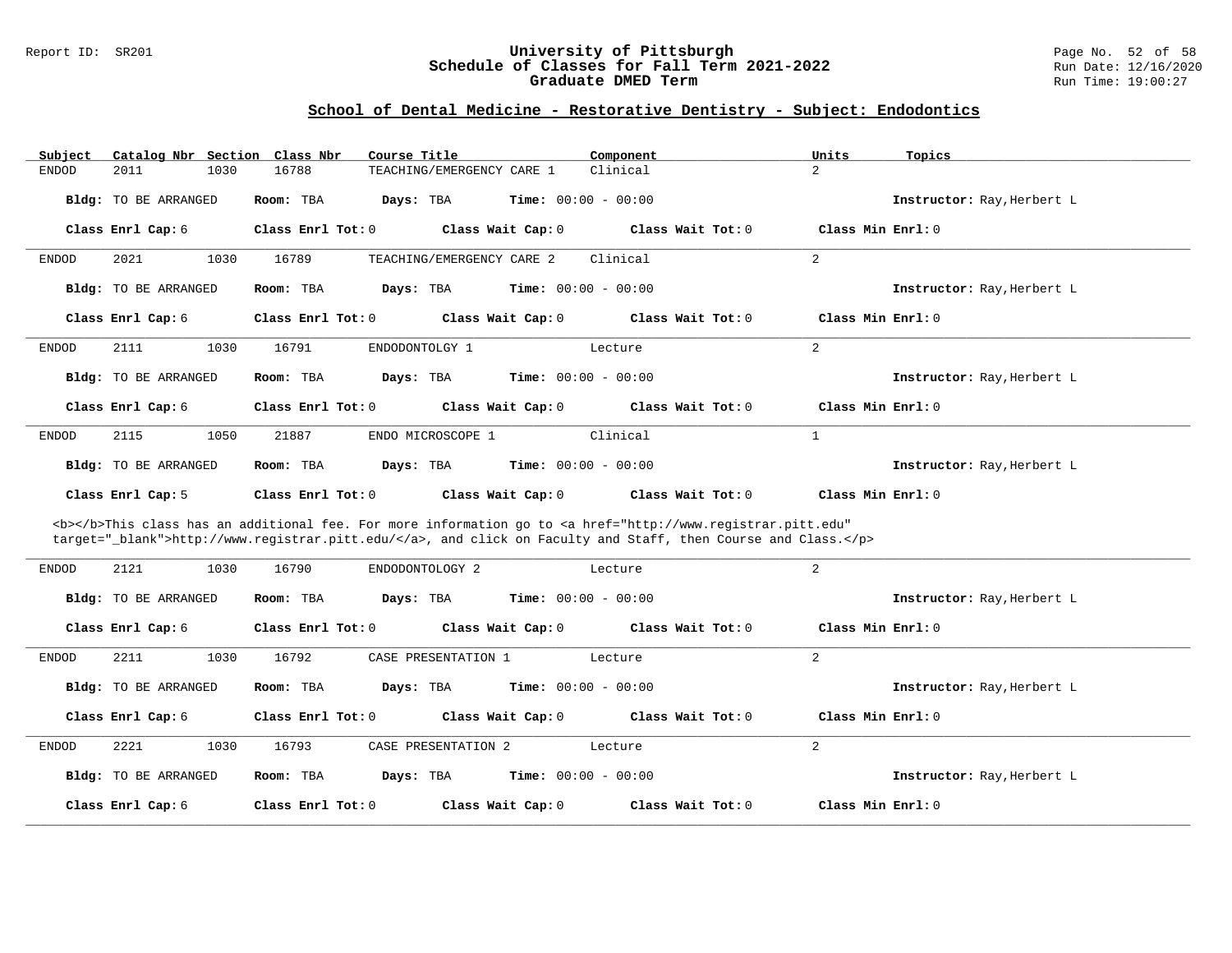#### Report ID: SR201 **University of Pittsburgh University of Pittsburgh** Page No. 53 of 58<br>**Schedule of Classes for Fall Term 2021-2022** Run Date: 12/16/2020 **Schedule of Classes for Fall Term 2021-2022** Run Date: 12/16/202<br>**Graduate DMED Term 2021-2022** Run Time: 19:00:27 **Graduate DMED Term**

#### **School of Dental Medicine - Restorative Dentistry - Subject: Endodontics**

| Subject      | Catalog Nbr Section Class Nbr | Course Title           |                              | Component                                                                                                                                                                                                                          | Units               | Topics                     |
|--------------|-------------------------------|------------------------|------------------------------|------------------------------------------------------------------------------------------------------------------------------------------------------------------------------------------------------------------------------------|---------------------|----------------------------|
| <b>ENDOD</b> | 2325<br>1050                  | 21886                  | ENDO MICROSCOPE 3            | Clinical                                                                                                                                                                                                                           | $\mathbf{1}$        |                            |
|              | Bldg: TO BE ARRANGED          | Room: TBA<br>Days: TBA | <b>Time:</b> $00:00 - 00:00$ |                                                                                                                                                                                                                                    |                     | Instructor: Ray, Herbert L |
|              | Class Enrl Cap: 5             | Class Enrl Tot: 0      | Class Wait Cap: 0            | Class Wait Tot: $0$                                                                                                                                                                                                                | Class Min $Enr1: 0$ |                            |
|              |                               |                        |                              | <b></b> This class has an additional fee. For more information go to <a <br="" href="http://www.registrar.pitt.edu">target="_blank"&gt;http://www.registrar.pitt.edu/</a> , and click on Faculty and Staff, then Course and Class. |                     |                            |
| <b>ENDOD</b> | 2351<br>1010                  | 12445                  | <b>CURRENT LITERATURE 1</b>  | Seminar                                                                                                                                                                                                                            | $\mathbf{1}$        |                            |
|              | Bldg: TO BE ARRANGED          | Room: TBA<br>Days: TBA | <b>Time:</b> $00:00 - 00:00$ |                                                                                                                                                                                                                                    |                     | Instructor: Ray, Herbert L |
|              | Class Enrl Cap: 6             | Class Enrl Tot: 0      | Class Wait Cap: 0            | Class Wait Tot: 0                                                                                                                                                                                                                  | Class Min $Enr1: 0$ |                            |
| <b>ENDOD</b> | 2380<br>1030                  | 16794                  | TOPICAL LITERATURE 1         | Lecture                                                                                                                                                                                                                            | 2                   |                            |
|              | Bldg: TO BE ARRANGED          | Room: TBA<br>Days: TBA | Time: $00:00 - 00:00$        |                                                                                                                                                                                                                                    |                     | Instructor: Ray, Herbert L |
|              | Class Enrl Cap: 6             | Class Enrl Tot: 0      | Class Wait Cap: 0            | Class Wait Tot: 0                                                                                                                                                                                                                  | Class Min $Enr1: 0$ |                            |
| <b>ENDOD</b> | 2381<br>1030                  | 16795                  | TOPICAL LITERATURE 2         | Lecture                                                                                                                                                                                                                            | 2                   |                            |
|              | Bldg: TO BE ARRANGED          | Room: TBA<br>Days: TBA | <b>Time:</b> $00:00 - 00:00$ |                                                                                                                                                                                                                                    |                     | Instructor: Ray, Herbert L |
|              | Class Enrl Cap: 6             | Class Enrl Tot: 0      | Class Wait Cap: 0            | Class Wait Tot: 0                                                                                                                                                                                                                  | Class Min $Enr1: 0$ |                            |
| ENDOD        | 2411<br>1030                  | 16796                  | CURRENT LITERATURE 1         | Lecture                                                                                                                                                                                                                            | 2                   |                            |
|              | Bldg: TO BE ARRANGED          | Room: TBA<br>Days: TBA | <b>Time:</b> $00:00 - 00:00$ |                                                                                                                                                                                                                                    |                     | Instructor: Ray, Herbert L |
|              | Class Enrl Cap: 6             | Class Enrl Tot: 0      | Class Wait Cap: 0            | Class Wait Tot: 0                                                                                                                                                                                                                  | Class Min $Enr1: 0$ |                            |
| ENDOD        | 2421<br>1030                  | 16797                  | <b>CURRENT LITERATURE 2</b>  | Lecture                                                                                                                                                                                                                            | 2                   |                            |
|              | Bldg: TO BE ARRANGED          | Room: TBA<br>Days: TBA | <b>Time:</b> $00:00 - 00:00$ |                                                                                                                                                                                                                                    |                     | Instructor: Ray, Herbert L |
|              | Class Enrl Cap: 6             | Class Enrl Tot: 0      | Class Wait Cap: 0            | Class Wait Tot: 0                                                                                                                                                                                                                  | Class Min Enrl: 0   |                            |
| <b>ENDOD</b> | 2511<br>1030                  | 16798<br>CLINIC 1      |                              | Clinical                                                                                                                                                                                                                           | 3                   |                            |
|              | Bldg: TO BE ARRANGED          | Days: TBA<br>Room: TBA | <b>Time:</b> $00:00 - 00:00$ |                                                                                                                                                                                                                                    |                     | Instructor: Ray, Herbert L |
|              | Class Enrl Cap: 6             | Class Enrl Tot: 0      | Class Wait Cap: 0            | Class Wait Tot: 0                                                                                                                                                                                                                  | Class Min Enrl: 0   |                            |

**\_\_\_\_\_\_\_\_\_\_\_\_\_\_\_\_\_\_\_\_\_\_\_\_\_\_\_\_\_\_\_\_\_\_\_\_\_\_\_\_\_\_\_\_\_\_\_\_\_\_\_\_\_\_\_\_\_\_\_\_\_\_\_\_\_\_\_\_\_\_\_\_\_\_\_\_\_\_\_\_\_\_\_\_\_\_\_\_\_\_\_\_\_\_\_\_\_\_\_\_\_\_\_\_\_\_\_\_\_\_\_\_\_\_\_\_\_\_\_\_\_\_\_\_\_\_\_\_\_\_\_\_\_\_\_\_\_\_\_\_\_\_\_\_\_\_\_\_\_\_\_\_\_\_\_\_**

<b></b>This class has an additional fee. For more information go to <a href="http://www.registrar.pitt.edu" target="\_blank">http://www.registrar.pitt.edu/</a>, and click on Faculty and Staff, then Course and Class.</p>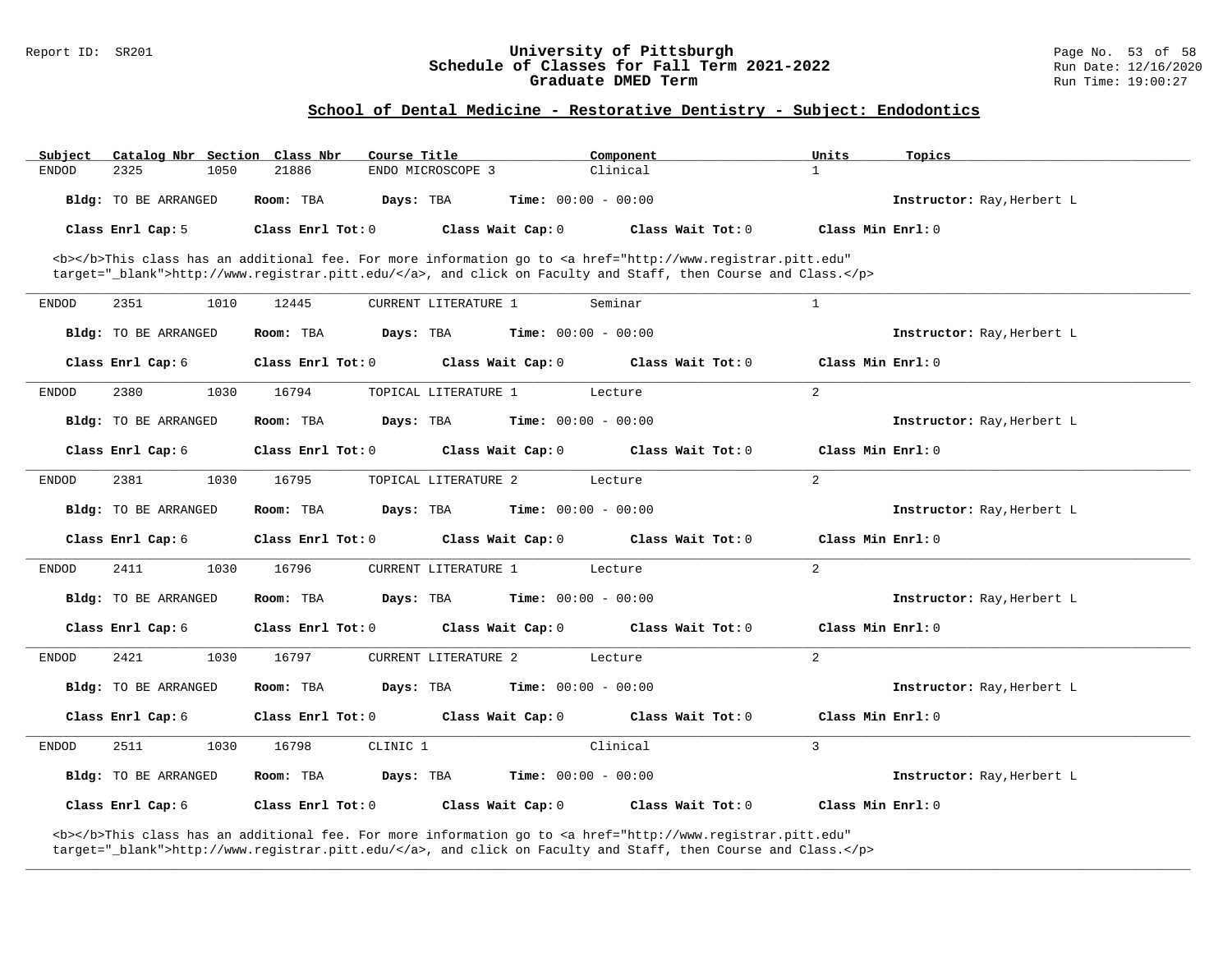| <b>ENDOD</b> | 2512<br>1010           | 26243<br>CLINIC 3                                                             | Lecture                                                                                                                        | 3                               |
|--------------|------------------------|-------------------------------------------------------------------------------|--------------------------------------------------------------------------------------------------------------------------------|---------------------------------|
|              | Bldg: Salk Annex       | <b>Room:</b> 03081 <b>Days:</b> TBA <b>Time:</b> $00:00 - 00:00$              |                                                                                                                                | Instructor: Ray, Herbert L      |
|              |                        |                                                                               | Class Enrl Cap: 10 $\qquad$ Class Enrl Tot: 0 $\qquad$ Class Wait Cap: 0 $\qquad$ Class Wait Tot: 0 $\qquad$ Class Min Enrl: 0 |                                 |
| ENDOD        | 2521                   | 1010 29192<br>CLINIC 2                                                        | Clinical                                                                                                                       | $\mathcal{R}$                   |
|              | Bldg: TO BE ARRANGED   | Room: TBA $Days:$ TBA $Time: 00:00 - 00:00$                                   |                                                                                                                                | Instructor: Ray, Herbert L      |
|              |                        |                                                                               | Class Enrl Cap: 35 Class Enrl Tot: 0 Class Wait Cap: 0 Class Wait Tot: 0                                                       | Class Min Enrl: 0               |
| ENDOD        | 2611                   | 1030 16799                                                                    | CLINICAL CONCEPTS Lecture                                                                                                      | <sup>1</sup>                    |
|              | Bldg: TO BE ARRANGED   | Room: TBA Days: TBA Time: $00:00 - 00:00$                                     |                                                                                                                                | Instructor: Ray, Herbert L      |
|              |                        |                                                                               | Class Enrl Cap: 6 Class Enrl Tot: 0 Class Wait Cap: 0 Class Wait Tot: 0 Class Min Enrl: 0                                      |                                 |
| ENDOD        |                        | 2721 1030 16800 TRAUMATOLOGY                                                  | Lecture                                                                                                                        | $\overline{1}$                  |
|              | Bldg: TO BE ARRANGED   | Room: TBA $Days:$ TBA $Time: 00:00 - 00:00$                                   |                                                                                                                                | Instructor: Ray, Herbert L      |
|              |                        |                                                                               | Class Enrl Cap: 10 $\qquad$ Class Enrl Tot: 0 $\qquad$ Class Wait Cap: 0 $\qquad$ Class Wait Tot: 0                            | Class Min Enrl: 0               |
| ENDOD        | 2821 1030 16801        |                                                                               | SPECIAL LECTURES SERIES Clinical                                                                                               | 2                               |
|              | Bldg: TO BE ARRANGED   | Room: TBA $Days: TBA$ Time: $00:00 - 00:00$                                   |                                                                                                                                | Instructor: Ray, Herbert L      |
|              |                        |                                                                               | Class Enrl Cap: 6 Class Enrl Tot: 0 Class Wait Cap: 0 Class Wait Tot: 0                                                        | Class Min Enrl: 0               |
| ENDOD        | 2921                   | ENDODONTIC SURGERY<br>1060 16844                                              | Lecture                                                                                                                        | $\overline{a}$                  |
|              | Bldg: TO BE ARRANGED   | Room: TBA $Days:$ TBA $Time: 00:00 - 00:00$                                   |                                                                                                                                | Instructor: Ray, Herbert L      |
|              |                        |                                                                               | Class Enrl Cap: 6 Class Enrl Tot: 0 Class Wait Cap: 0 Class Wait Tot: 0 Class Min Enrl: 0                                      |                                 |
| ENDOD        |                        | 5210 1010 24049 ENDODONTICS 1 Lecture                                         |                                                                                                                                | $\mathbf{1}$                    |
|              |                        | Bldg: Salk Hall <b>Room:</b> 00458 <b>Days:</b> M <b>Time:</b> 15:00 - 15:50  |                                                                                                                                | Instructor: Mandradjieff, Marin |
|              | Class Enrl Cap: 90     | <b>Room Characteristics:</b> PeopleSoft - Scheduled (PS)(1)                   | Class Enrl Tot: 0 $\qquad$ Class Wait Cap: 0 $\qquad$ Class Wait Tot: 0 $\qquad$ Class Min Enrl: 0                             |                                 |
| ENDOD        | 5216 72<br>1200        | 24048 ENDODONTICS 1 LAB Practicum                                             |                                                                                                                                | 1.5                             |
|              | <b>Bldg:</b> Salk Hall | <b>Room:</b> 00405 <b>Days:</b> W <b>Time:</b> $13:00 - 16:50$                |                                                                                                                                | Instructor: Staff               |
|              |                        | Bldg: Salk Hall <b>Room:</b> 00405 <b>Days:</b> Tu <b>Time:</b> 09:00 - 11:50 |                                                                                                                                | Instructor: Mandradjieff, Marin |
|              | Class Enrl Cap: 90     |                                                                               | Class Enrl Tot: $0$ Class Wait Cap: $0$ Class Wait Tot: $0$                                                                    | Class Min Enrl: 0               |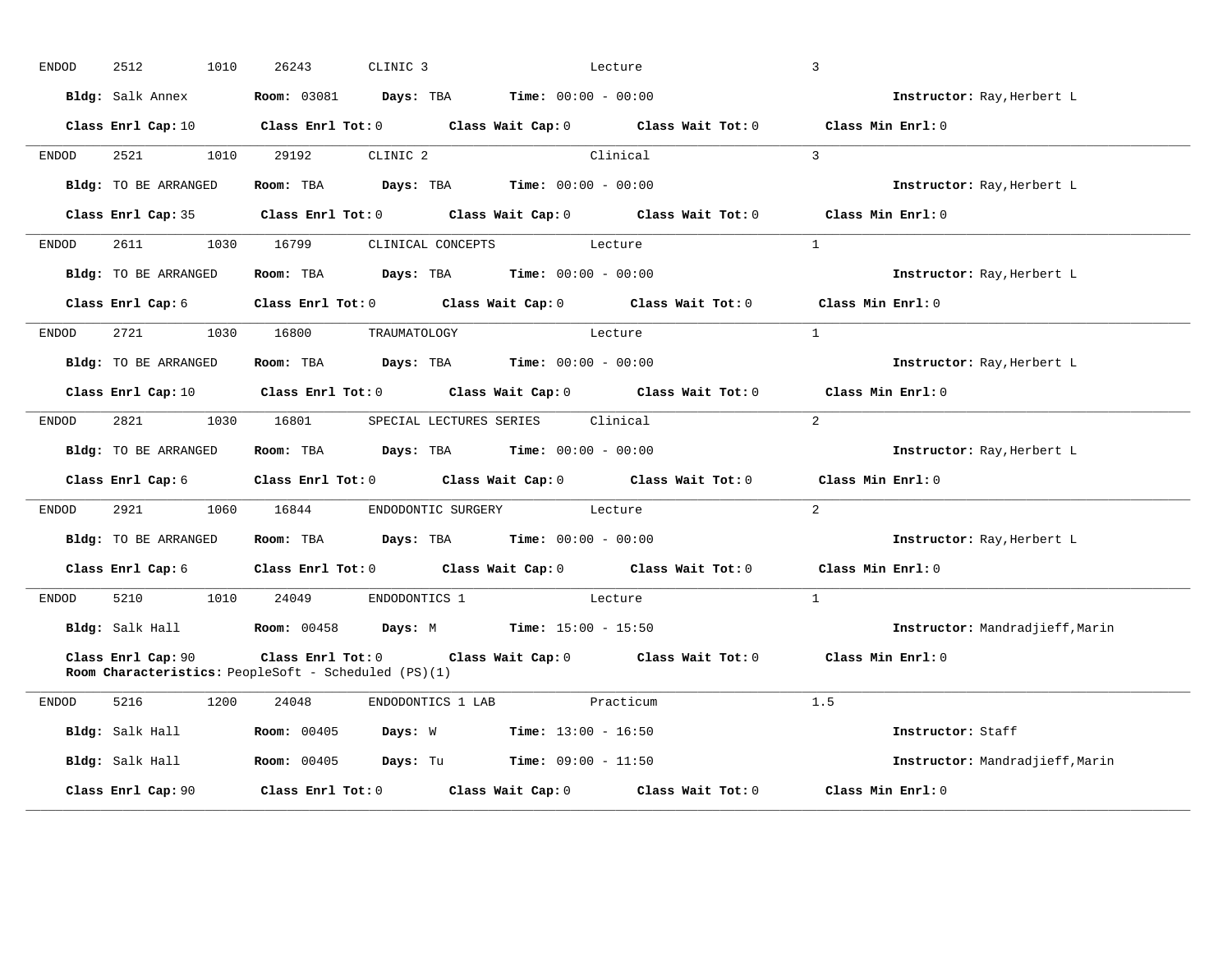#### Report ID: SR201 **University of Pittsburgh** Page No. 55 of 58 **Schedule of Classes for Fall Term 2021-2022** Run Date: 12/16/2020 **Graduate DMED Term Run Time: 19:00:27**

### **School of Dental Medicine - Restorative Dentistry - Subject: Endodontics**

| Catalog Nbr Section Class Nbr<br>Subject | Course Title                                                              | Component                              | Units<br>Topics                 |
|------------------------------------------|---------------------------------------------------------------------------|----------------------------------------|---------------------------------|
| 5313<br>1100<br>ENDOD                    | 24047<br>ENDODONTICS 3                                                    | Lecture                                |                                 |
| Bldg: Salk Hall                          | <b>Room: 00355</b><br>Days: M                                             | <b>Time:</b> $08:00 - 08:50$           | Instructor: Mandradjieff, Marin |
| Class Enrl Cap: 90                       | Class Enrl Tot: 0<br>Room Characteristics: PeopleSoft - Scheduled (PS)(1) | Class Wait Cap: 0<br>Class Wait Tot: 0 | Class Min Enrl: 0               |
| 1100<br>ENDOD<br>5900                    | 24045<br>INDEPENDENT STUDY                                                | Independent Study                      | 1                               |
| Bldg: TO BE ARRANGED                     | Room: TBA<br>Days: TBA                                                    | <b>Time:</b> $00:00 - 00:00$           | Instructor: Ray, Herbert L      |
| Class Enrl Cap: 10                       | Class Enrl Tot: 0                                                         | Class Wait Cap: 0<br>Class Wait Tot: 0 | Class Min Enrl: 0               |
| 5911<br>1100<br>ENDOD                    | 24046<br>ADVANCED ENDODONTICS                                             | Clinical                               | 1                               |
| Bldg: TO BE ARRANGED                     | Room: TBA<br>Days: TBA                                                    | <b>Time:</b> $00:00 - 00:00$           | Instructor: Ray, Herbert L      |
|                                          |                                                                           |                                        | Madoori, Manasa P               |
| Class Enrl Cap: 35                       | Class Enrl Tot: 0                                                         | Class Wait Cap: 0<br>Class Wait Tot: 0 | Class Min Enrl: 0               |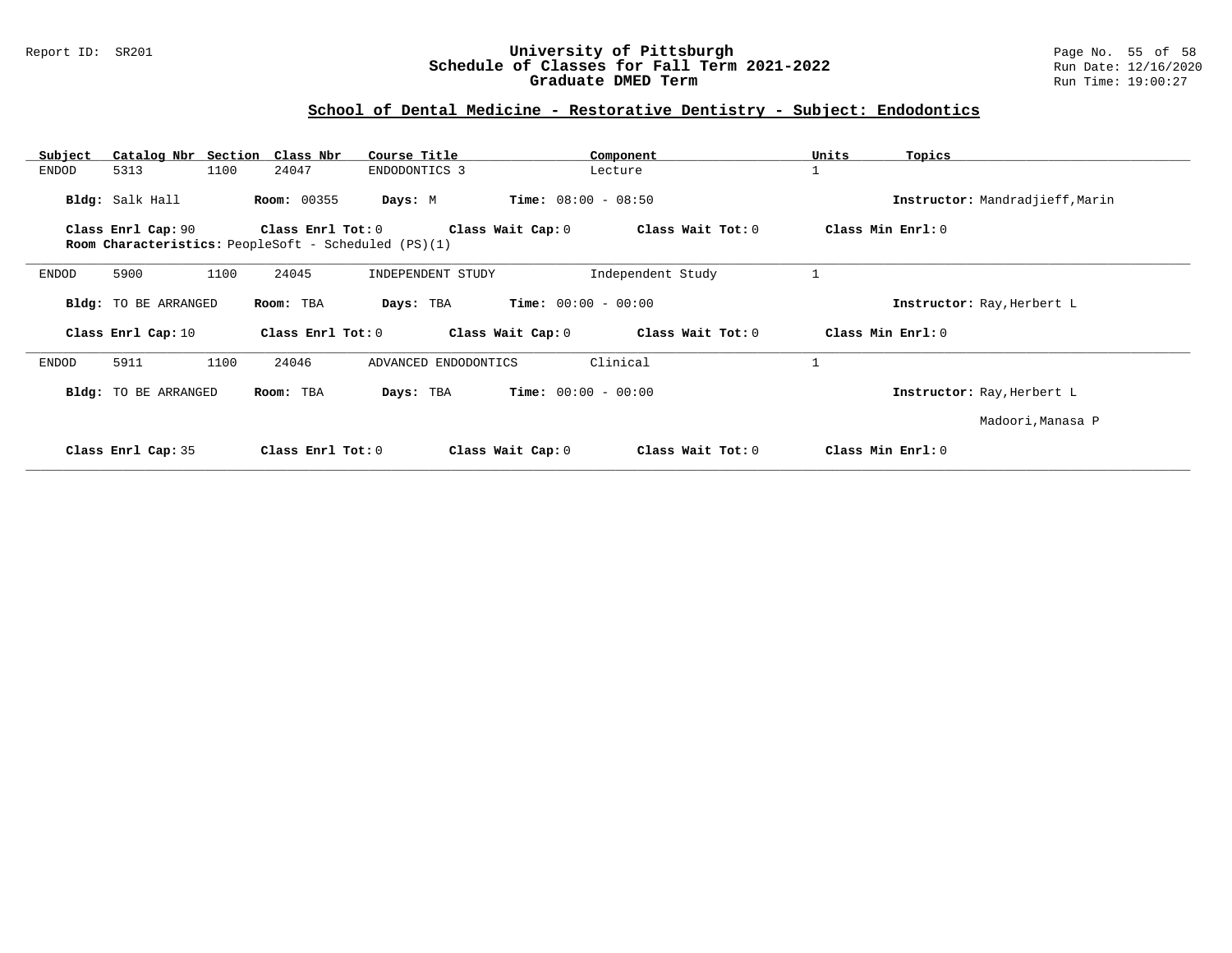#### Report ID: SR201 **University of Pittsburgh** Page No. 56 of 58 **Schedule of Classes for Fall Term 2021-2022** Run Date: 12/16/2020 **Graduate DMED Term Run Time: 19:00:27**

## **School of Dental Medicine - Restorative Dentistry - Subject: Restorative Dentistry**

| Subject   |                      |      | Catalog Nbr Section Class Nbr | Course Title                                         |                              | Component         | Units             | Topics                           |
|-----------|----------------------|------|-------------------------------|------------------------------------------------------|------------------------------|-------------------|-------------------|----------------------------------|
| RESTD     | 5111                 | 1070 | 12446                         | DENTAL ANATOMY AND MORPHOLOGY Lecture                |                              |                   | 2                 |                                  |
| Bldg: TBA |                      |      | Room: TBA                     | Days: W                                              | <b>Time:</b> $10:00 - 11:50$ |                   |                   | Instructor: Malik Chopra, Anchal |
|           | Class Enrl Cap: 90   |      | Class Enrl Tot: 0             | Room Characteristics: PeopleSoft - Scheduled (PS)(1) | Class Wait Cap: 0            | Class Wait Tot: 0 | Class Min Enrl: 0 |                                  |
| RESTD     | 5118                 | 1010 | 27086                         | DENTAL ANATOMY AND MORPHOLOGY Practicum              |                              |                   | $\overline{2}$    |                                  |
|           | Bldg: Salk Hall      |      | <b>Room:</b> 00410            | Days: F                                              | <b>Time:</b> $08:00 - 11:50$ |                   |                   | Instructor: Malik Chopra, Anchal |
|           | Bldg: Salk Hall      |      | <b>Room:</b> 00415            | Days: F                                              | <b>Time:</b> $08:00 - 11:50$ |                   |                   | Instructor: Malik Chopra, Anchal |
|           | Class Enrl Cap: 80   |      | Class Enrl Tot: 0             |                                                      | Class Wait Cap: 0            | Class Wait Tot: 0 | Class Min Enrl: 0 |                                  |
| RESTD     | 5924                 | 1010 | 23146                         | ADVANCED COMPOSITE TECHNIQUES Clinical               |                              |                   |                   |                                  |
|           | Bldg: TO BE ARRANGED |      | Room: TBA                     | Days: TBA                                            | <b>Time:</b> $00:00 - 00:00$ |                   |                   | Instructor: Dietz, Craig E       |
|           | Class Enrl Cap: 15   |      | Class Enrl Tot: 0             |                                                      | Class Wait Cap: 0            | Class Wait Tot: 0 |                   | Class Min Enrl: 0                |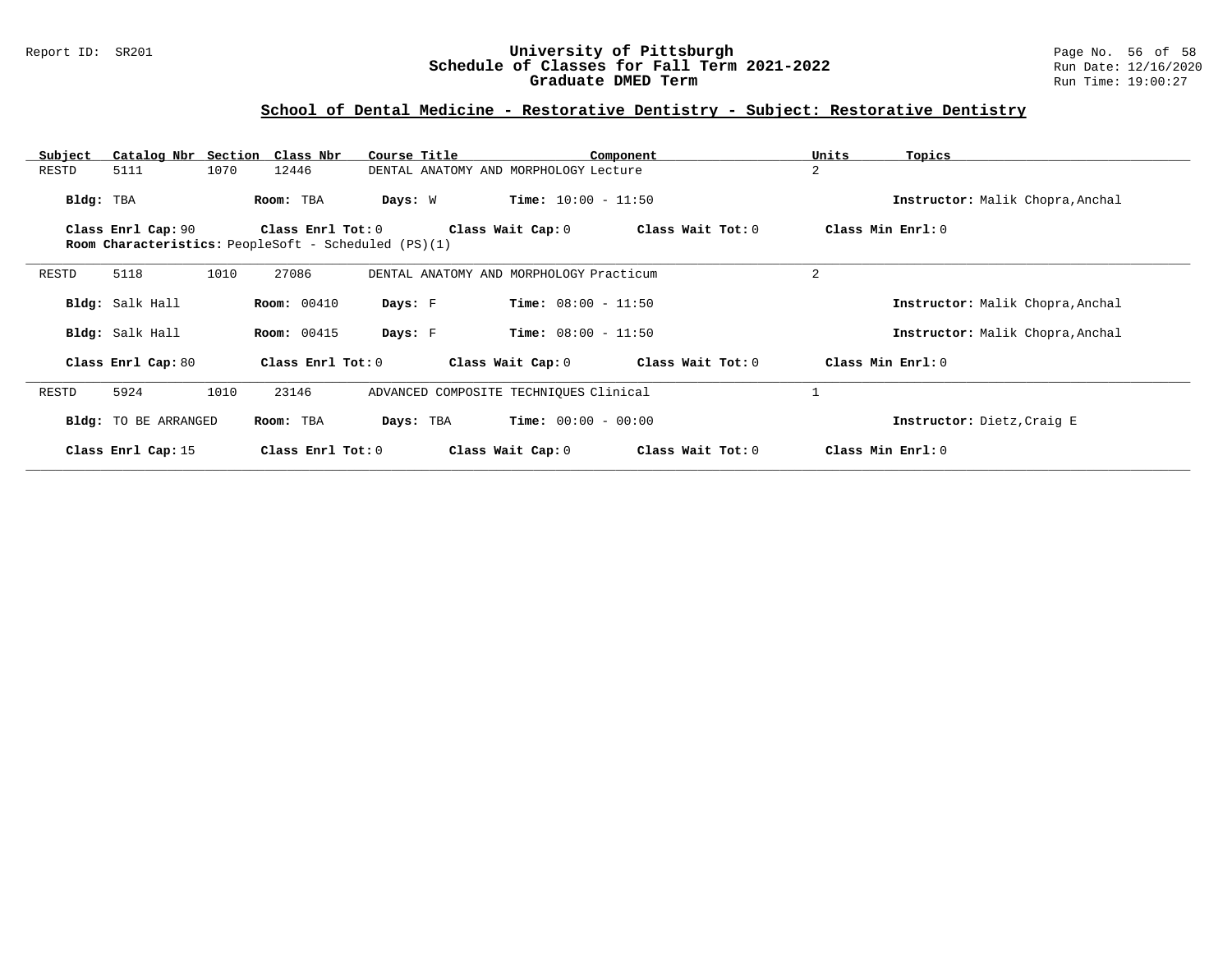#### Report ID: SR201 **University of Pittsburgh** Page No. 57 of 58 **Schedule of Classes for Fall Term 2021-2022** Run Date: 12/16/2020 **Full Term Session Rundall Term Session Rundall Term Session**

## **School of Dental Medicine - Dental Hygiene - Subject: Dental Hygiene**

| Subiect               | Catalog Nbr Section Class Nbr |                                                      | Course Title                                                                      | Component                    |                                                                                                                                                                                                                                    | Units             | Topics                            |
|-----------------------|-------------------------------|------------------------------------------------------|-----------------------------------------------------------------------------------|------------------------------|------------------------------------------------------------------------------------------------------------------------------------------------------------------------------------------------------------------------------------|-------------------|-----------------------------------|
| 1000<br><b>DENHYG</b> | 1010                          | 12460                                                | FULL-TIME DENTAL HYGIENE STUDYDirected Studies                                    |                              |                                                                                                                                                                                                                                    | $\Omega$          |                                   |
|                       | Bldg: TO BE ARRANGED          | Room: TBA                                            | Days: TBA                                                                         | <b>Time:</b> $00:00 - 00:00$ |                                                                                                                                                                                                                                    |                   | Instructor: Wagner, Kelly R       |
|                       | Class Enrl Cap: 10            | Class Enrl Tot: 0                                    |                                                                                   | Class Wait Cap: 10           | Class Wait Tot: $0$                                                                                                                                                                                                                |                   | Class Min Enrl: 0                 |
|                       |                               |                                                      |                                                                                   |                              | <b></b> This class has an additional fee. For more information go to <a <br="" href="http://www.registrar.pitt.edu">target="_blank"&gt;http://www.registrar.pitt.edu/</a> , and click on Faculty and Staff, then Course and Class. |                   |                                   |
| <b>DENHYG</b><br>1017 | 1010                          | 12473                                                | DIRECTED STUDY                                                                    |                              | Directed Studies                                                                                                                                                                                                                   | $1 - 3$           |                                   |
|                       | Bldg: TO BE ARRANGED          | Room: TBA                                            | Days: TBA                                                                         | <b>Time:</b> $00:00 - 00:00$ |                                                                                                                                                                                                                                    |                   | Instructor: Wagner, Kelly R       |
| Class Enrl Cap: 8     |                               | Class Enrl Tot: 0                                    | Class Wait Cap: 8                                                                 |                              | Class Wait Tot: 0                                                                                                                                                                                                                  | Class Min Enrl: 0 |                                   |
| <b>DENHYG</b><br>1411 | 1030                          | 12455                                                | DENTAL PHARMACOLOGY                                                               | Lecture                      |                                                                                                                                                                                                                                    | 2                 |                                   |
| Bldg: Salk Hall       |                               | Room: 00371                                          | Days: M                                                                           | <b>Time:</b> $15:00 - 16:50$ |                                                                                                                                                                                                                                    |                   | Instructor: Giovannitti, Joseph A |
|                       | Class Enrl Cap: 35            | Class Enrl Tot: 0                                    |                                                                                   | Class Wait Cap: 20           | Class Wait Tot: 0                                                                                                                                                                                                                  |                   | Class Min Enrl: 0                 |
|                       |                               | Room Characteristics: PeopleSoft - Scheduled (PS)(1) | <b>Combined Section ID:</b> $0051(DSPHL/1010/DENHYG/1411)$ - DSPHL $1010(#12444)$ |                              |                                                                                                                                                                                                                                    |                   |                                   |
| <b>DENHYG</b><br>1903 | 1010                          | 12479                                                | DIRECTED STUDY                                                                    |                              | Directed Studies                                                                                                                                                                                                                   | $1 - 3$           |                                   |
|                       | Bldg: TO BE ARRANGED          | Room: TBA                                            | Days: TBA                                                                         | <b>Time:</b> $00:00 - 00:00$ |                                                                                                                                                                                                                                    |                   | Instructor: Wagner, Kelly R       |
|                       | Class Enrl Cap: 10            | Class Enrl Tot: 0                                    |                                                                                   | Class Wait Cap: 10           | Class Wait Tot: 0                                                                                                                                                                                                                  |                   | Class Min $Enr1: 0$               |
| 1923<br>DENHYG        | 1010                          | 12475                                                | DIRECTED STUDY                                                                    |                              | Directed Studies                                                                                                                                                                                                                   | $1 - 3$           |                                   |
|                       | Bldg: TO BE ARRANGED          | Room: TBA                                            | Days: TBA                                                                         | <b>Time:</b> $00:00 - 00:00$ |                                                                                                                                                                                                                                    |                   | Instructor: Wagner, Kelly R       |
|                       | Class Enrl Cap: 12            | Class Enrl Tot: 0                                    |                                                                                   | Class Wait Cap: 10           | Class Wait Tot: 0                                                                                                                                                                                                                  |                   | Class Min Enrl: 0                 |
| 1945<br><b>DENHYG</b> | 1010                          | 12480                                                | DIRECTED STUDY                                                                    |                              | Directed Studies                                                                                                                                                                                                                   | $1 - 3$           |                                   |
|                       | Bldg: TO BE ARRANGED          | Room: TBA                                            | Days: TBA                                                                         | <b>Time:</b> $00:00 - 00:00$ |                                                                                                                                                                                                                                    |                   | Instructor: Wagner, Kelly R       |
|                       | Class Enrl Cap: 10            | Class Enrl Tot: 0                                    |                                                                                   | Class Wait Cap: 10           | Class Wait Tot: 0                                                                                                                                                                                                                  |                   | Class Min $Enr1: 0$               |